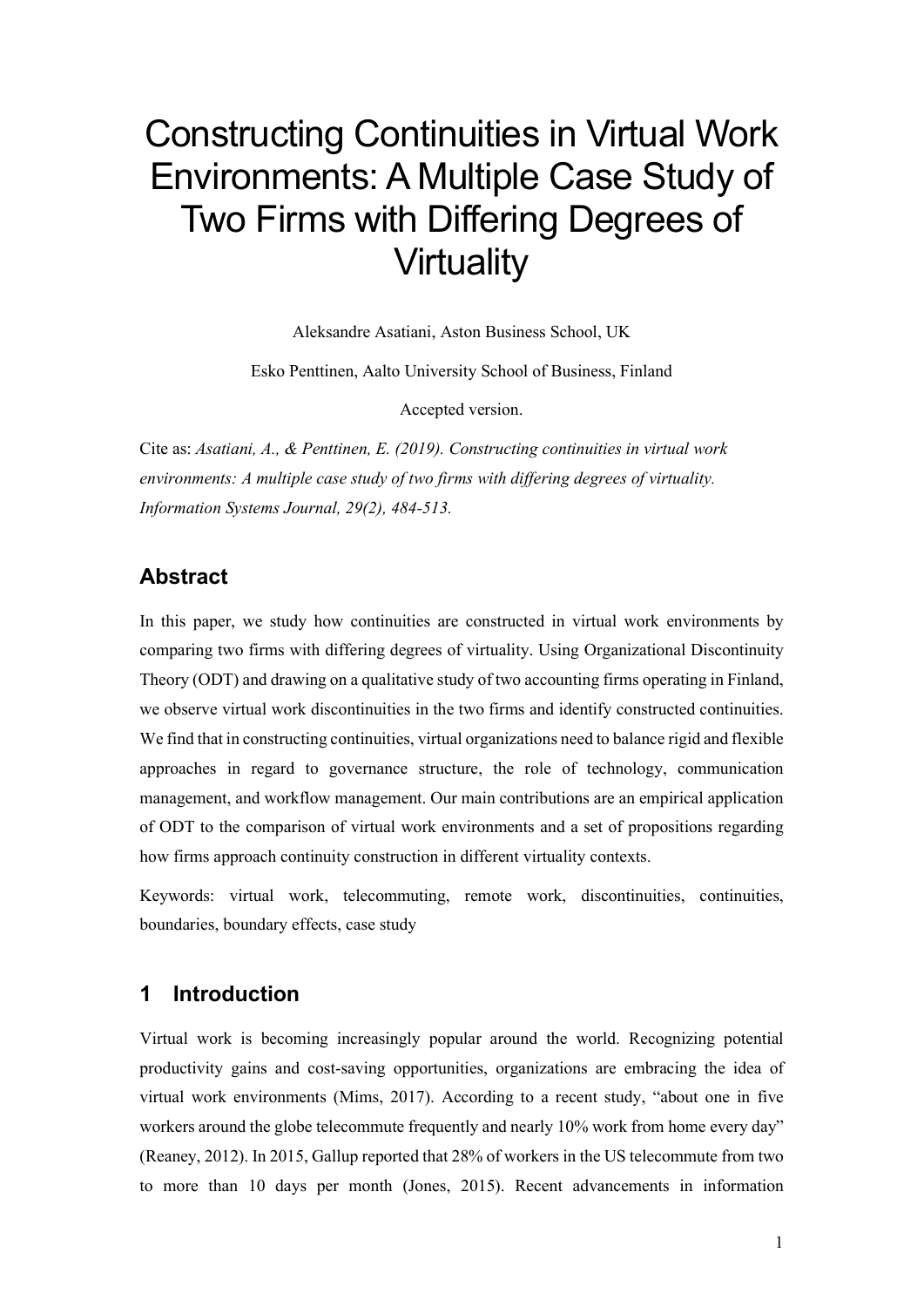communication technologies (ICT) have increased the efficiency of virtual work for knowledge workers. One industry heavily impacted by the trend towards virtual work is accounting (Howell, 2015). Cloud-based accounting information systems (AIS) complemented by, for example, electronic invoicing systems and interconnectivity with electronic banking and government infrastructures, serve as a vehicle to conduct accounting process in virtual mode (Bhimani and Willcocks, 2014). Thus, in theory, an accounting firm equipped with such AIS could organize their work completely virtually. In practice, however, many firms still offer their employees physical office space.

Managing virtual work represents one of the key challenges of management in contemporary organizations (Wiesenfeld et al., 2001). These challenges include management and supervision of virtual workers, mitigation of feelings of isolation among employees, and cultivation of a proactive culture (Kirkman et al., 2002; Wiesenfeld et al., 2001).

Although the body of research on virtual work is expanding, possibilities for comparative and cumulative studies are limited (Schweitzer and Duxbury, 2010), mainly due to challenges related to defining and measuring virtual work environments. Today, the majority of organizations involved in knowledge work are not purely virtual or purely physical; they are hybrids (Gibbs et al., 2017; Gibbs and Boyraz, 2015; Schweitzer and Duxbury, 2010). It is essential to recognize that the boundaries of virtual work have varying effects on virtual workers in different contexts (Sivunen et al., 2016; Watson-Manheim et al., 2012), further complicating the comparison of virtual environments.

Based on earlier research on discontinuities and continuities in virtual work (Chudoba et al., 2005; Watson-Manheim et al., 2002), Organizational Discontinuity Theory (ODT) (Crowston et al., 2015; Watson-Manheim et al., 2012) was introduced to address the challenges of defining and measuring virtuality. ODT proposes to separate the boundaries of virtual environments from their effects on virtual work. According to ODT, discontinuities are negative effects that individuals perceive at various boundaries (e.g., geography, time, culture, organization, work practices, and technology) and that organizations recognize. Actions taken by the organization to address these discontinuities or prevent discontinuities from emerging in the first place are labelled continuities. Thus, continuity-building can be either reactive or proactive in nature. ODT allows for efficient analysis of various hybrid work environments. At the same time, there is a lack of studies that address the underlying principles of constructing continuities in organizations characterized by varying degrees of virtuality. To address these gaps in prior literature, in this article, we seek to answer the following research question: How do firms construct continuities in work environments with differing degrees of virtuality?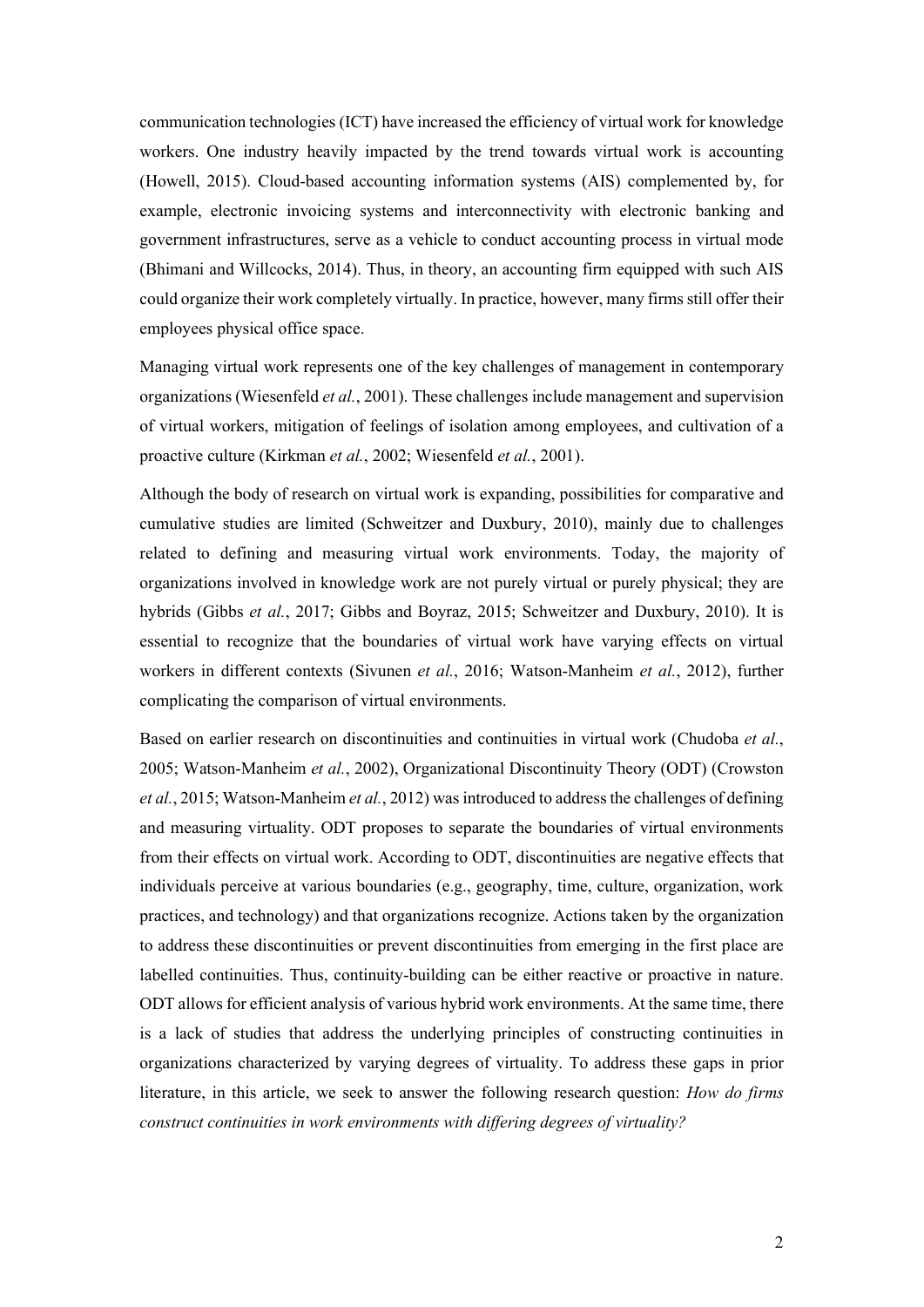To do this, we first identify perceived discontinuities in two empirical cases, the only significant difference between the two cases being the degree of virtuality (both firms are operating in the same industry, are roughly the same size, use the same information system, perform the same tasks, and have the same target group of customers, i.e., small and medium-sized enterprises, SMEs). Then, we compare how the two firms constructed continuities in order to overcome or prevent discontinuities. Here, we seek to understand what type of principles they used to construct continuities in virtual work.

We make two main contributions. First, we present a set of propositions for continuity-building, thus contributing to ODT by explicating concrete actions that can be taken to construct continuities in virtual work. Second, we reflect on the use of ODT in comparing virtual work environments. We offer critical observations on the use of discontinuities and continuities for comparing virtual work environments.

After this introduction, we proceed to a literature review on virtual organizations and associated boundaries, discontinuities, and continuities. Then, we explain our methodological choices. In the fourth section, we present the findings of the two case studies. In the remaining sections, we discuss the implications for theory and practice.

### 2 Literature review

### 2.1 Virtual organizations

Ever since ICT became commonplace in business, practitioners and researchers envisioned work being liberated from its physical environment, allowing people to work virtually, independent of location and office hours (Nilles, 1975; Toffler, 1981). Long before the Internet became an essential part of work, academics discussed the use of telecommunication technologies to allow employees to work virtually from a remote location (Nilles, 1975). Ubiquitous access to fast and reliable Internet connections, availability of low-cost computing, and increasing acceptance of virtual work in organizations have brought visions of the virtual workplace closer to reality than ever. The trend is particularly noticeable in jobs related to knowledge work and information processing, as the share of virtual workers involved in these two domains is growing quickly (Chudoba et al., 2005; Johns and Gratton, 2013).

While a rich body of research exists, the concept of virtuality may refer to many different things (O'Leary and Cummings, 2007; Schultze and Orlikowski, 2001). Differences across these definitions are not only semantic but also conceptual (Riemer and Vehring, 2012). As a virtual organization can take many forms, it is important to outline our scope of research carefully. Riemer and Vehring (2012) created a taxonomy containing three types of virtual organizations: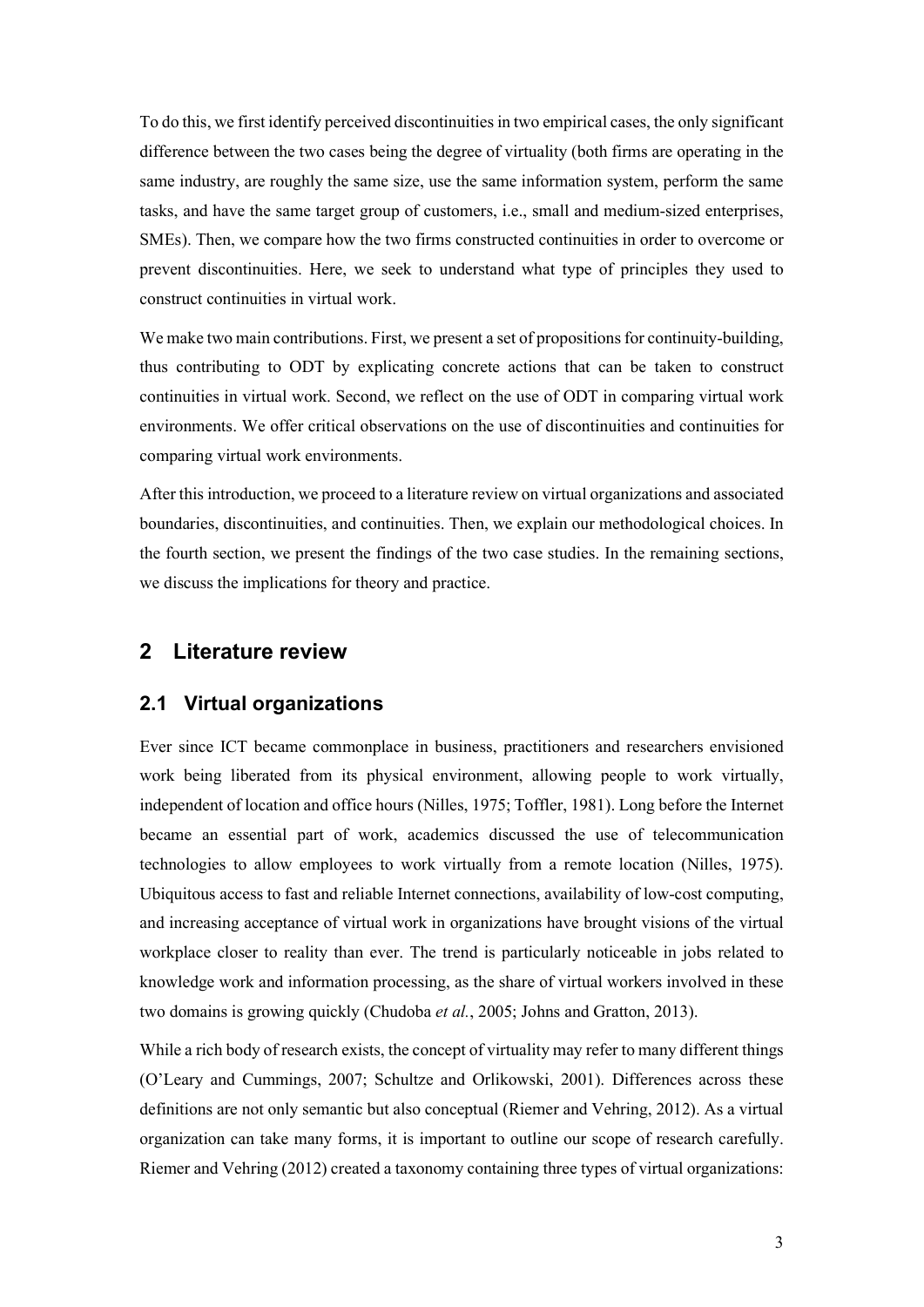internal, networked, and outsourcing. Networked and outsourcing virtual organizations presume the creation of virtual working environments externally, across different organizations; such organizations are beyond the scope of this research. Instead, we focus on internal (ordinary) virtual organizations. An internal virtual organization is a single entity that relies on a network of geographically dispersed virtual teams and/or teleworking individuals who organize internally (Moller, 1997; Riemer and Vehring, 2012). These virtual organizations rely on ICT to communicate and exchange information (Breu and Hemingway, 2004; Riemer and Vehring, 2012).

Measuring the virtuality of any given work environment is a challenge. The divide between traditional and virtual teams has shifted from a dichotomous view, where a virtual team was defined by the absence of all face-to-face contact (e.g., Jarvenpaa and Leidner, 1999), to a continuum view, where the majority of teams operate in a hybrid environment combining varying degrees of face-to-face contact and virtual work (Griffith et al., 2003; Schweitzer and Duxbury, 2010). Furthermore, researchers have proposed to measure the virtuality of organizations through boundaries and boundary effects (Orlikowski, 2002; Watson-Manheim et al., 2002, 2012) in order to provide greater insight into the issue. Next, we discuss boundaries and boundary effects in virtual organizations in greater detail.

#### 2.2 Boundaries, discontinuities and continuities

Individuals working in virtual environments routinely traverse boundaries such as geography and culture. Once it became evident that many modern work environments were hybrid rather than strictly virtual or strictly collocated (Griffith et al., 2003; Mortensen et al., 2009), researchers recognized the importance of understanding how boundaries shape virtual work (Orlikowski, 2002; Watson-Manheim et al., 2012).

However, merely analysing boundaries proved to be unreliable, as conflicting empirical evidence emerged on key issues. Two specific problems are highlighted in previous works. First, the concept of boundaries is too static for changing work environments, where employees constantly adapt to changes in work practices (Levina et al., 2006) and technology use (Majchrzak et al., 2000). Second, boundary effects are not universal; instead, the effects appear to be specific to individuals and are highly contextual (Watson-Manheim et al., 2012).

Watson-Manheim and colleagues (2002) challenged the assumption that boundaries always have a negative effect on virtual work. Instead, they proposed to separate boundaries from their effects, thus allowing for the possibility that the same boundary can have different effects on virtual work in different contexts. Watson-Manheim et al. (2012) illustrate this claim with an example: crossing national borders (boundary) typically causes a disruption to transportation (discontinuity) in the form of customs duties and border control delays. However, within the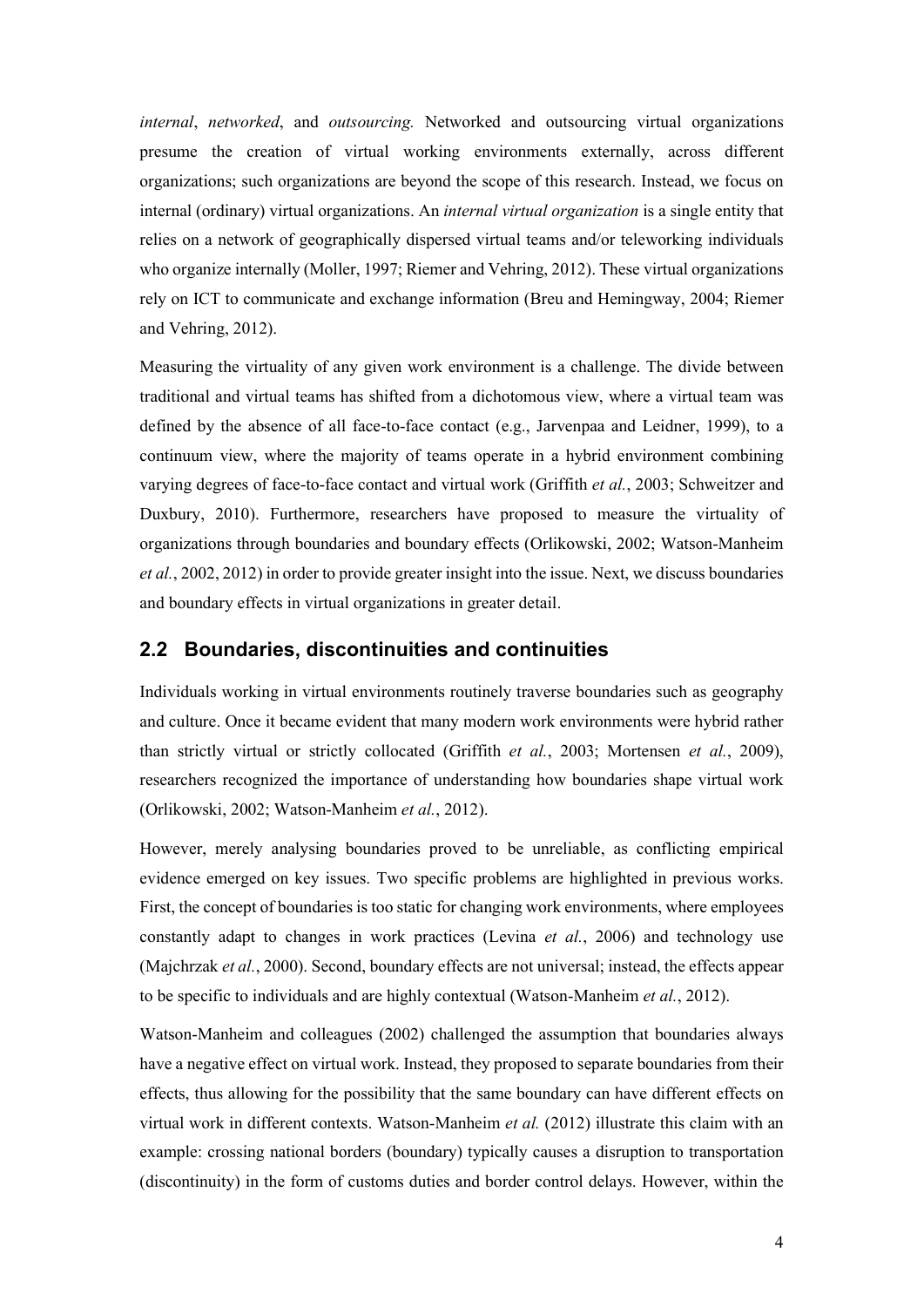European Union, this disruption is minimized by the enactment of the free movement of goods principle (continuity). Thus, Watson-Manheim *et al.* (2002, 2012) proposed the organizational discontinuity theory, which posits that both discontinuities and continuities exist at a boundary. In the context of virtual work, discontinuity is conceptualized as a negative effect of crossing a boundary, where an individual in an organization experiences problems in performing their work duties.

Continuities, on the other hand, are constructed to mitigate, minimize or prevent the negative effects of crossing the boundary (Watson-Manheim *et al.*, 2012). Continuities can take the form of a top-down deliberate management action or a bottom-up initiative coming from employees (Crowston et al., 2015). However, in this study, we do not consider isolated individual actions implemented to cope with immediate negative effects of boundary crossing to be continuities.

Continuity can be constructed as a reaction to a discontinuity experienced by an individual(s) or as a precaution to potential negative effects from boundary changes. In the former case, continuities are constructed as a response after the discontinuity has emerged, has been perceived by an employee(s), and has been recognized by the organization (here, the discontinuity may still coexist with the continuity until the continuity is propagated across the organization). In the latter case, a continuity prevents a discontinuity from occurring in the first place. Therefore, discontinuity is not a pre-requisite for a planned continuity. This type of preemptive continuity that is constructed prior to the experience of discontinuities is labelled planned continuity (Watson-Manheim et al., 2012). An example of such a planned continuity would be a project leadership practice of organizing a series of face-to-face meetings before a new team starts to work in a virtual environment.

ODT enables comparison between different virtual organizations in different contexts. The theory has been successfully applied to measure the virtuality of work environments. Crowston et al., (2015) used the notion of organizational discontinuities to observe difficulties in the work of distributed transdisciplinary scientific working groups and to devise a set of recommendations to overcome typical discontinuities in such environments. To overcome discontinuities, Crowston et al. (2015) advised organizations to recognize potential discontinuities, create effective communication practices and organize regular face-to-face meetings. Chudoba *et al.* (2005) developed a virtuality index to study employees at the Intel Corporation. The index measures virtuality across six boundaries that commonly function as sources of discontinuity in virtual work environments. These boundaries are geography, time zone, culture, work practices, organization, and technology (Chudoba et al., 2005).

Conversely, Dixon and Panteli (2010) suggested that continuities are more useful in defining and describing virtuality in organizations and teams. Dixon and Panteli (2010) argue that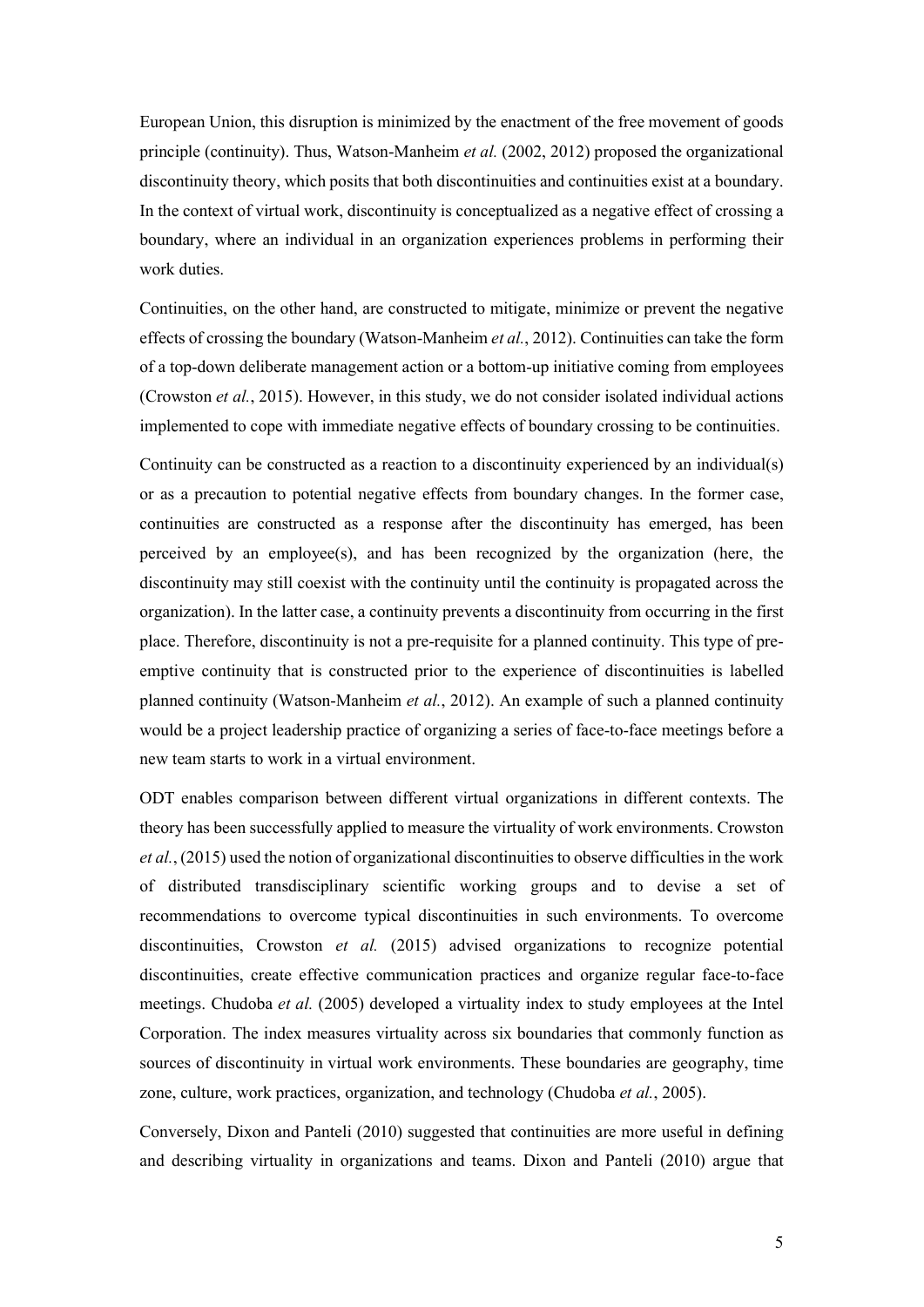continuities reflect an organization's deliberate efforts to mitigate discontinuities and develop virtual work, while discontinuities only reflect the severity of the challenge. This view does not undermine the importance of identifying discontinuities but rather offers a different angle on defining virtuality.

The terms discontinuity and continuity have great analytical utility. These terms allow one to identify the context-specific challenges of virtual work that are tied to the effects of crossing boundaries and to observe deliberate actions that organizations take to address or prevent these challenges. At the same time, these terms allow the researcher to elevate her analysis above the specific context and to compare different virtual work environments. Discontinuities and continuities enable one to discuss boundaries while accepting the fact that the effects of boundary crossing could be completely different from case to case.

Dubé and Robey (2009) observed that most virtual work environments rely on the physical copresence of their members to cope with issues arising from virtual work. In other words, physical co-presence in a shared space is often used to construct continuities. In this study, we use ODT to compare two organizations with varying degrees of virtuality. Our objective is to understand how virtual organizations construct continuities in work environments with differing degrees of virtuality. We use the boundaries included in the virtuality index (Chudoba et al., 2005) as a basis for categorizing discontinuities in the two organizations.

### 3 Methods

To understand how organizations construct continuities in virtual work environments, we conducted two case studies in accounting firms with differing degrees of virtuality. We took an interpretive approach, using elements of grounded theory to analyse our research data. As preordained theoretical perspectives or propositions may bias and limit the findings of qualitative research, and due to the exploratory nature of our RQs, the study was inductive, it was driven by contextual and qualitative data, and it utilized comparative methods to generate theory (Glaser and Strauss, 1967). In accordance with the guidelines of grounded theory (Charmaz, 2006; Glaser, 1978), the research process integrated data collection and analysis. We used multiple sources of data, including interviews, observations and photographs, to gather empirical evidence (Charmaz, 2006).

We approached the research process with open minds, minimizing our a priori assumptions. We followed the advice of familiarizing ourselves with theory and then setting the theory aside, as opposed to entering the field with a completely clean slate (Charmaz, 2006; Urquhart and Fernández, 2013). Following this principle, we reviewed earlier literature on boundaries in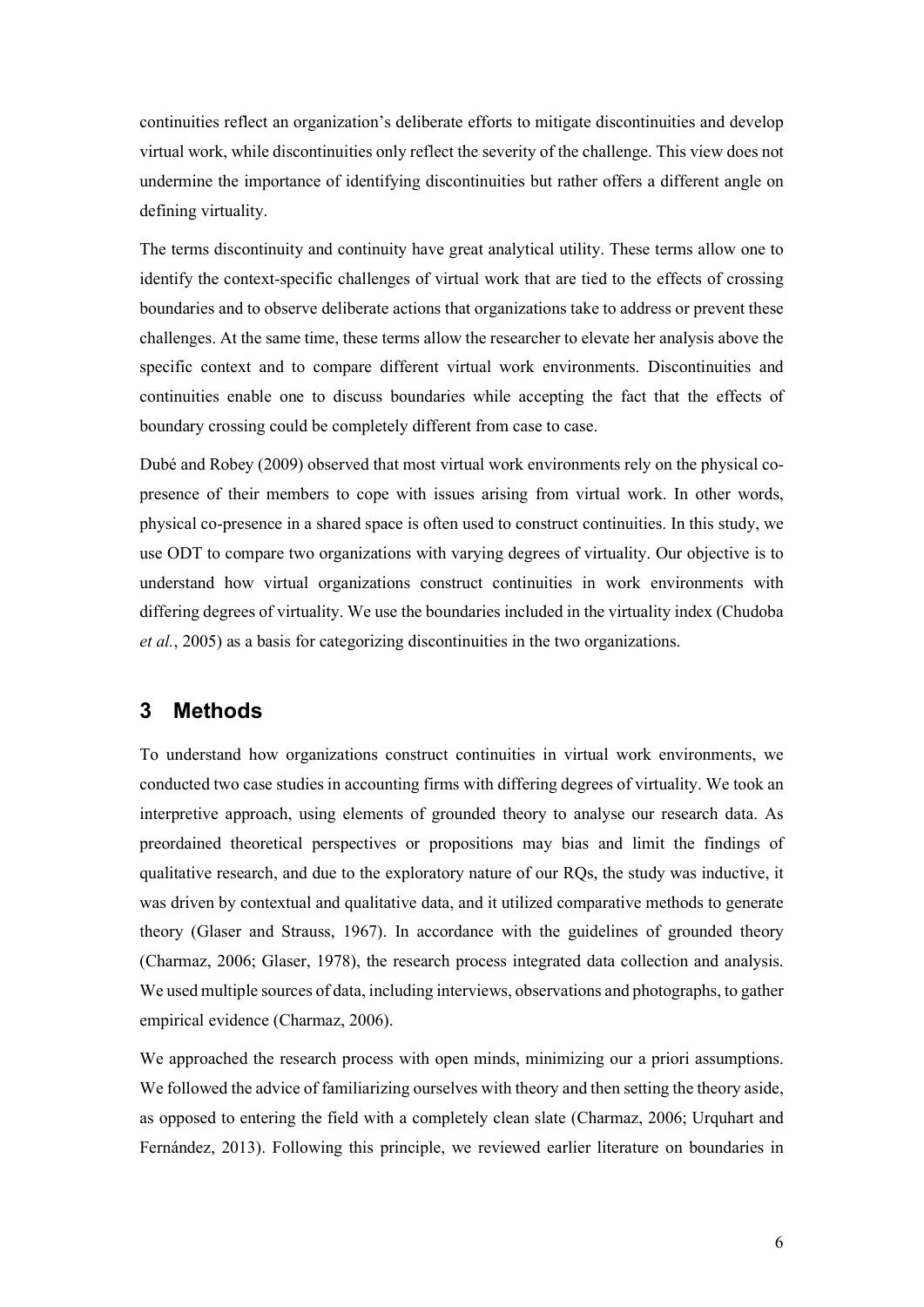virtual work to identify potential sources of discontinuities (Chudoba et al., 2005; Crowston et al., 2015; Watson-Manheim et al., 2012).

### 3.1 Case selection

When choosing the case companies, our goal was to study two comparable, representative organizations that have similar virtual work capabilities but different degrees of virtuality. We used intensity sampling (Patton, 2001) to select rich – yet non-extreme – examples of the phenomenon. At the time of data collection, the two authors were participating in a development project related to digitalization initiatives for financial administration in public and private sectors in Finland. The project involved government organizations, private companies and the Association of Finnish Accounting Firms. This project gave the two researchers access to a wide range of accounting firms. As suggested by Patton (2001), we conducted preliminary exploratory work – including interviews, meetings, and reviews of secondary data – for intensity sampling before choosing the two case firms.

The two firms selected for this study operate in the same industry (accounting) and use the same cloud-based information system, CloudAIS (a pseudonym). Both firms are based in Helsinki, Finland. The similarity of tasks and the cloud-based system in the two case firms allowed us to focus on the salient organization-level differences in how the two firms approach virtualization. To preserve organizational anonymity, we assigned these firms the pseudonyms Officecom and Virtcom (see Table 1 for basic case information). Officecom operates through a central office in which the majority of employees work on a regular (collocated) basis, but they also have the option to work remotely. Since its launch, Virtcom has not offered office space to its employees. As a result, all Virtcom employees work from remote locations. Officecom and Virtcom were selected as the two case firms because they are comparable, but they have contrasting approaches to the use of physical workspace.

|                                                            | <b>Officecom</b>                                                                  | Virtcom                                                                                                                          |
|------------------------------------------------------------|-----------------------------------------------------------------------------------|----------------------------------------------------------------------------------------------------------------------------------|
| <b>Number of Employees (2014)</b>                          | 14                                                                                | 12                                                                                                                               |
| Approximate turnover per annum<br>(in $\epsilon$ millions) |                                                                                   | 1.7                                                                                                                              |
| <b>Accounting information system</b>                       | CloudAIS (cloud-based)                                                            | CloudAIS (cloud-based)                                                                                                           |
| <b>Physical facilities</b>                                 | Office in central Helsinki with<br>flexible work-desks available<br>to employees. | Meeting room in central<br>Helsinki. The purpose of the<br>room is to accommodate<br>client meetings. No<br>workspace available. |
| Typical employee profile                                   | Young, IT-savvy, passionate<br>about customer service.                            | Older, more experienced,<br>with an extensive knowledge<br>of accounting and strong self-<br>organization skills.                |

| Table 1. Background information on the case firms |
|---------------------------------------------------|
|---------------------------------------------------|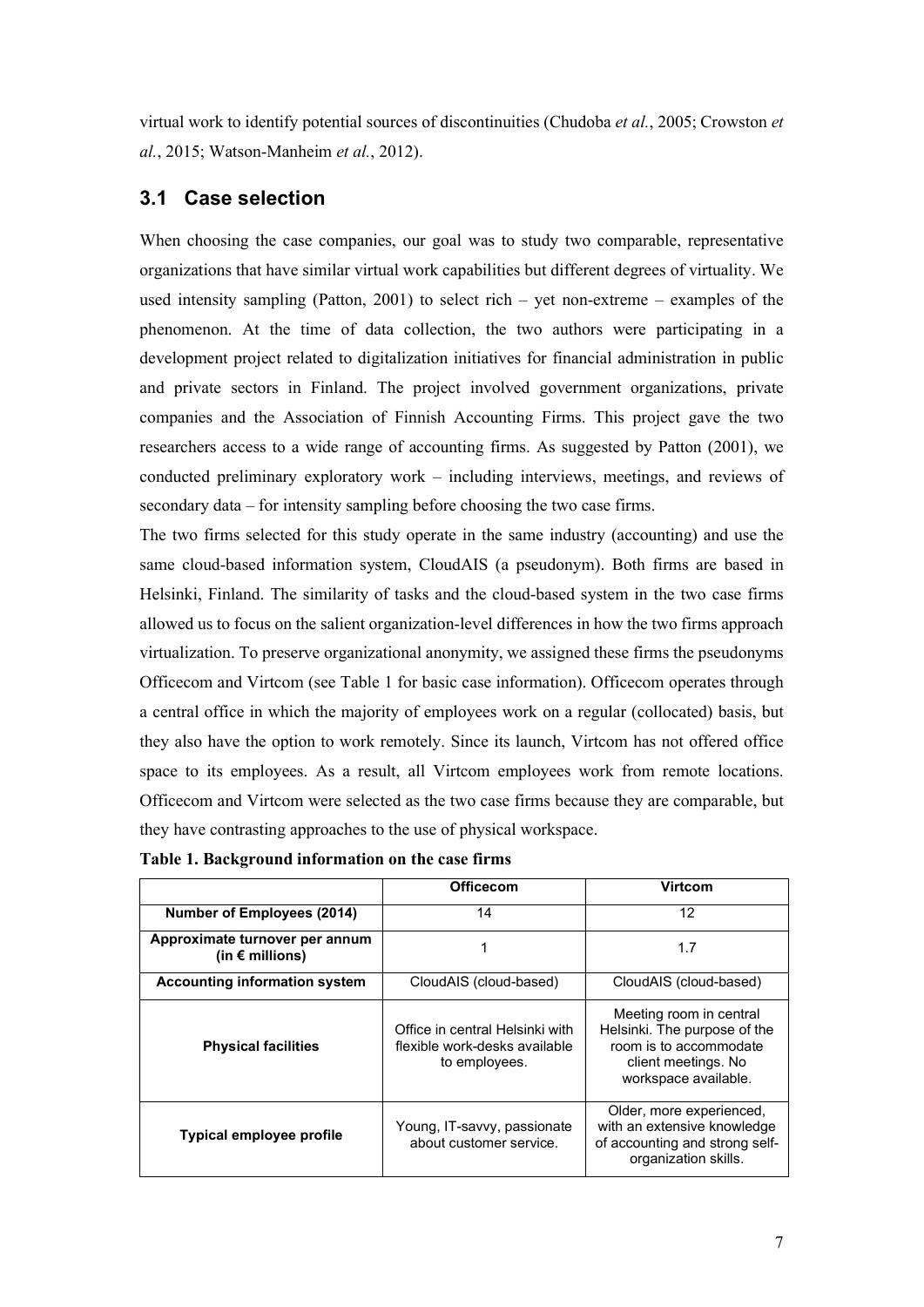| <b>Employee virtuality</b>      | <b>Flexiworkers</b>                                   | Fixed-site (home) teleworkers  |
|---------------------------------|-------------------------------------------------------|--------------------------------|
| <b>Organizational structure</b> | Hierarchical (management,<br>team leaders, employees) | Flat, but centrally controlled |

### 3.2 Data collection

We conducted 18 semi-structured interviews in the two case firms (see Appendix I for the interview guide). The interviews were done in Finnish. We audio-recorded and transcribed all the interviews except one. This process resulted in 411 pages of transcribed material (doublespaced). We made handwritten notes during and after the one unrecorded interview. All observations by researchers during the interviews were recorded immediately after the interviews. Date, location and other relevant circumstances of interviews were also noted. The average duration of the interviews was 53 minutes. In addition to transcripts and interview notes, we took photographs of the interviewees' workplaces (with their explicit permission). The interviews were conducted between November 2014 and January 2016.

We used the known sponsor approach (Patton, 2001) to organize the interviews. We had direct access to the CEOs of both firms, who introduced the research project to their employees and helped us organize the initial interviews. This approach aided us in establishing legitimacy and credibility within the case firms from the start. To avoid elite bias (Miles et al., 2014; Myers and Newman, 2007), we sought to interview a wide range of employees at all levels – from management to entry-level accountants. Initially, we interviewed key informants (CEOs and the senior employees initially suggested by the two CEOs), however, as we progressed with our data collection, we also included recent recruits and junior employees to ensure a variety of viewpoints. Table 2 provides a short summary of the informant profiles. We were interested in interviewing employees with a variety of work arrangements, life situations, and attitudes towards remote work. We conducted repeated interviews with a number of informants to clarify particular views and to acquire in-depth information on the cases.

|                                | <b>Experience</b><br>in<br>accounting | <b>Years with</b><br>company | Days per<br>week<br>working at<br>the office |
|--------------------------------|---------------------------------------|------------------------------|----------------------------------------------|
| Virt.CEO                       | 30                                    | 12                           | N/A                                          |
| Virt.Owner                     | 0                                     | 12                           | N/A                                          |
| <b>Virt.Accountant.Mary</b>    | 15                                    | 1.5                          | N/A                                          |
| Virt.Accountant.Susan          | 30                                    |                              | N/A                                          |
| Virt.Accountant.Linda          | 20                                    | 4                            | N/A                                          |
| Virt.Accountant.Karen          | 6                                     | 3                            | N/A                                          |
| Office.CEO                     | 5                                     | 5                            | $0 - 5$                                      |
| <b>Office.Accountant.Helen</b> | 5                                     | 2                            | $3 - 4$                                      |
| Office.Accountant.Laura        | 30                                    |                              | $0 - 1$                                      |
| Office.Accountant.John         | 7.5                                   | 2.5                          | $4 - 5$                                      |
| Office.Accountant.Sophia       |                                       |                              | 3                                            |

#### Table 2. Informant profiles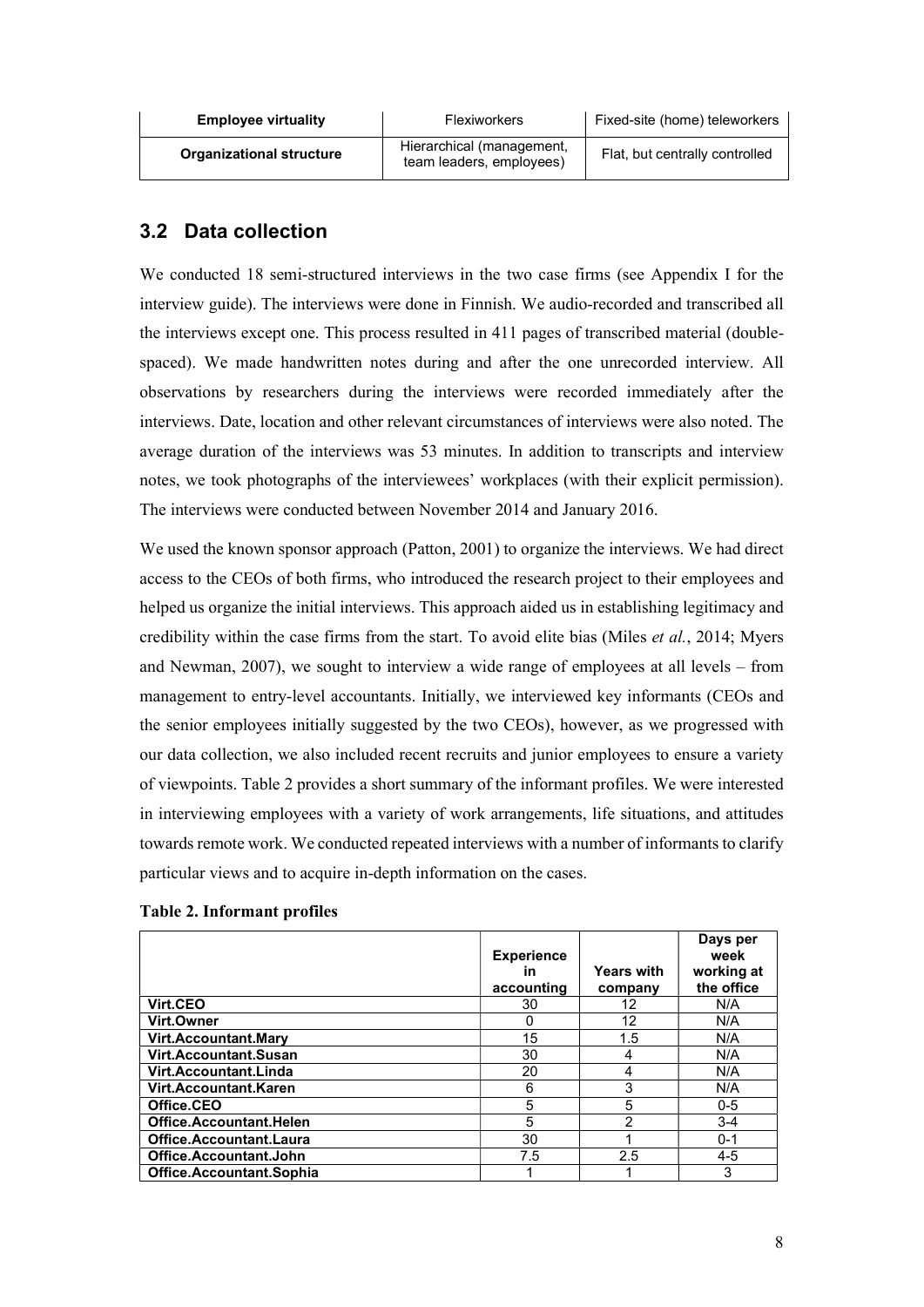|                         |    | 2-3 (5 days   |
|-------------------------|----|---------------|
| Office.Accountant.David |    | during end of |
|                         |    | month)        |
| Office.Accountant.Emma  | 10 |               |
| Office.Accountant.Sarah |    | 0-1           |

Myers and Newman (2007) note that to establish mutual trust, it is important to make a good initial impression on informants. We maintained professional conduct and always presented ourselves as neutral academic researchers interested in gaining knowledge of phenomena rather than, for example, collecting insights for top management. We promised anonymity and confidentiality to our informants. We briefly introduced our research project and its objectives. At the outset, we also addressed any concerns the informants had regarding the procedure and answered any questions. At the same time, we sought to create a relaxed environment so as to not intimidate the informants. For example, we avoided overdressing for the interviews or using overly formal language and academic jargon.

We sought to maintain a neutral, non-directive style in the interviews, leaving enough space for the informants to formulate their responses. We were flexible with our interview schedules in order to accommodate the needs of the informants. We allowed the informants to freely choose the time and location for their interviews. To minimize time-related pressure, we clearly communicated that interview time would not be constrained by our schedule.

We utilized retrospective inspection (Flick, 2009) in our interviews to aid informants in recalling particular experiences in-depth. For example, we asked our informants to recall concrete examples of virtual interactions with colleagues and to reflect on the experience. Our semi-structured interview protocol (see Appendix I) helped us to focus on relevant issues during each interview. At the same time, we were aware of the context of the informant, and we adapted the interview to their expertise and experience profile (Myers and Newman, 2007). Where appropriate, we restated and summarized the implied and expressed feelings to informants to ensure that we correctly understood them.

Our data collection process was divided into three phases (see Appendix II, Table A1). During Phase I, we collected a broad range of information to obtain insights into how the two firms operate and to gather evidence regarding virtual work discontinuities and strategies for overcoming them. During this phase, we wrote notes and took photographs of the Officecom and Virtcom work environments. We noted several considerable differences in how the two firms operated (e.g., work processes, recruiting practices, client interaction).

During Phases II and III, we clarified our findings regarding discontinuities and continuities in virtual work. We adapted our interview guide to serve this purpose by emphasizing the relevant questions on the work process (both at home and at the office). Phase II covered Officecom employees, and Phase III covered Virtcom employees and management. Both phases (Phases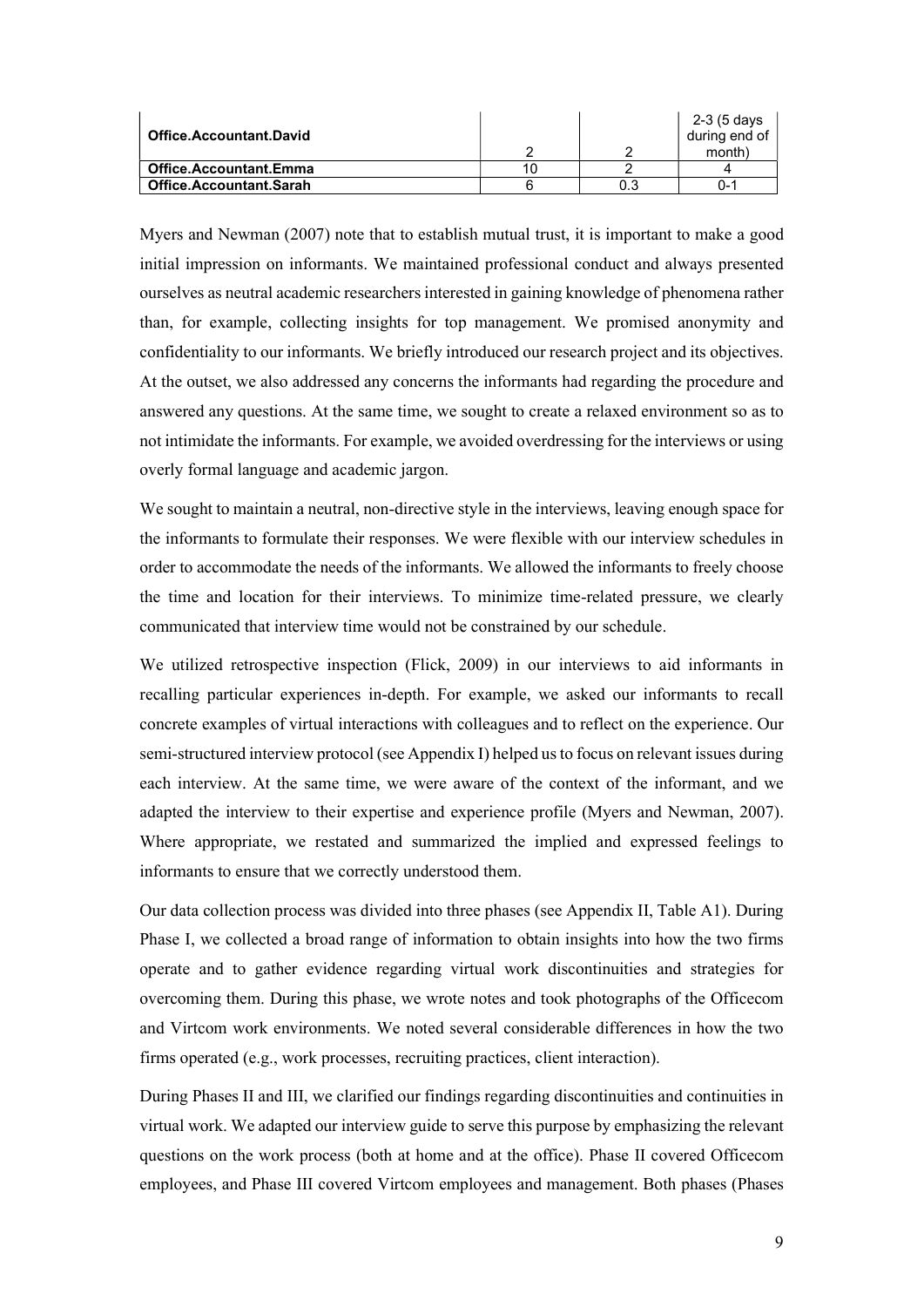II and III) focused on harnessing empirical observations related to the discontinuities and continuities of virtual work. We stopped conducting interviews when we reached a saturation point at which each new interview yielded little new information.

### 3.3 Data analysis

To analyse our interview data, we adopted techniques from less procedural versions of grounded theory (Charmaz, 2006). We transcribed the audio recordings and performed initial coding of the transcripts while conducting additional interviews. We used the photographs of the informants' work environments and the observation notes to aid us in recalling and understanding the context of each informant. We conducted more thorough analyses between each of the three stages of data collection. Thus, we constantly moved between the specific interview and the larger context to extract and refine the meaning of our data (Klein and Myers, 1999). Our coding procedure included three major stages. In the first stage, we openly coded the data to learn the views of our informants (Charmaz, 2006). At this stage, the coding was fully based on the data rather than on predefined theoretical categories. The two authors coded the transcripts. We used in vivo codes taken directly from informants' discourse (Charmaz, 2006) to tag our data. As data collection progressed, we revisited, refined and compared the codes between the two authors. After initial coding, we proceeded to the axial coding stage (Charmaz, 2006; Strauss and Corbin, 1998). At this stage, our aim was to identify and relate categories and subcategories within the initial codes. The purpose of axial coding was to sort and organize a large number of codes from the initial coding stage and to create axes around which we could gather conceptually connected codes from the initial coding process. As we performed axial coding, clear concepts gradually emerged, which we connected to theory in the next stage of analysis.

During the third stage of our analysis, we aimed to relate our coding to existing theory. We viewed our data and codes through the lens of ODT. During this process, we did not anticipate finding contrasting approaches to continuity construction in the two firms. Instead, these approaches emerged inductively as we analysed the actions of the case firms in their efforts to overcome and prevent the discontinuities of virtual work. As a result, we defined a set of discontinuities and continuities for each case firm across the five virtual work boundaries. From the original six boundaries proposed by Chudoba et al. (2005), we omitted the time and organization boundaries as all employees in both firms operate within the same time zone and within a single organization. One additional boundary emerged from our data analysis: work organization boundary.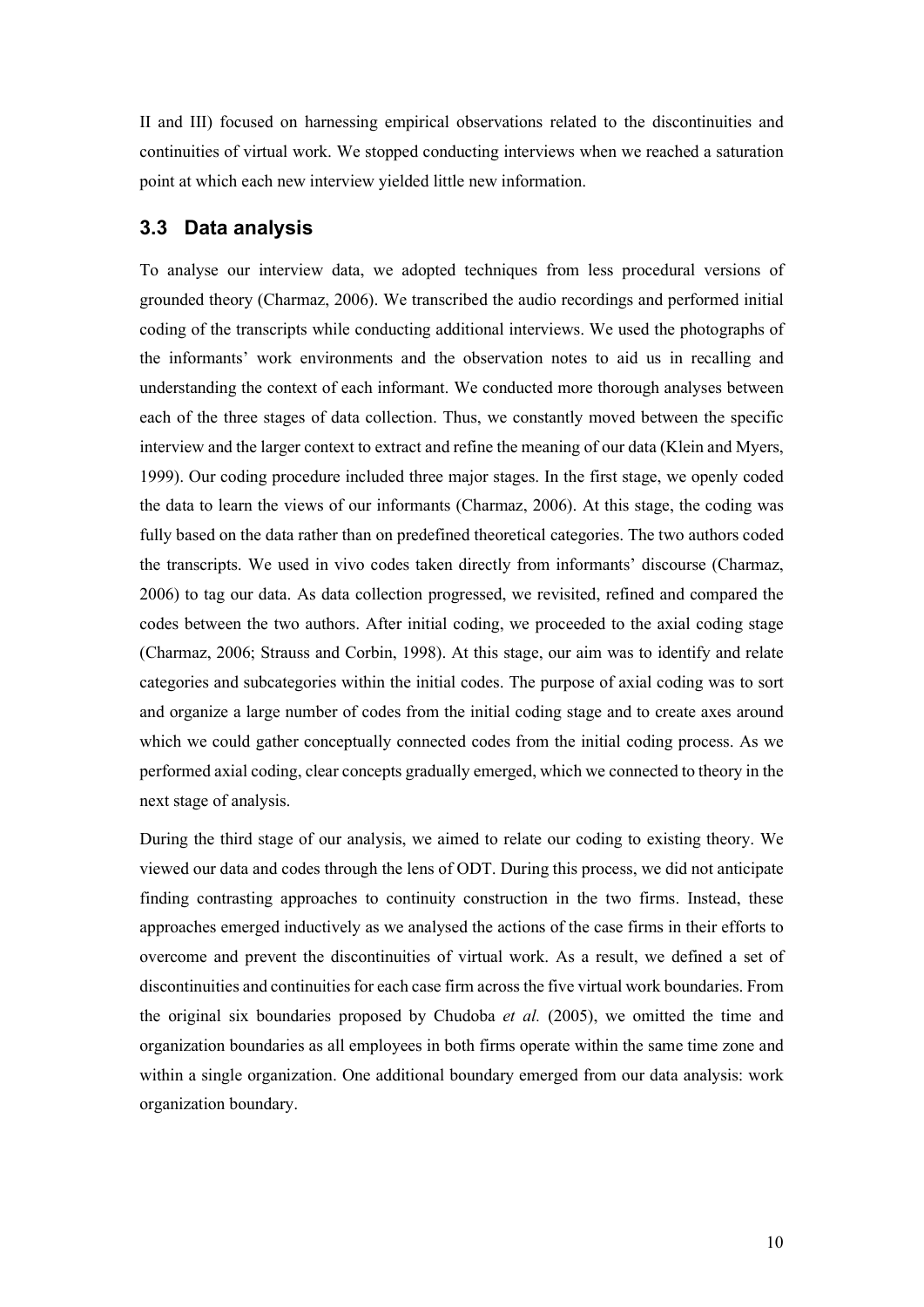### 4 Results

Based on our analysis of the empirical data, we were able to identify several discontinuities in both cases (Table 3). For some boundaries, both firms experienced similar discontinuities with virtual work, while for other boundaries, the perceived discontinuities differed. In the two case firms, some of the continuities had emerged in reaction to the perceived discontinuities, while other continuities were emerging during the period when data collection took place, thus coexisting with the discontinuities. As some continuities emerge gradually within an organization (rather than as a result of a one-time action/decision), it was not always possible to restore a precise timeline of the emergence of the discontinuity/continuity. Understandably, the continuities constructed were quite different across the two case firms, owing to their differing degrees of virtuality.

We identified discontinuities across five boundaries. Four of the boundaries have been discussed in earlier literature (Chudoba et al., 2005), while one, work organization, emerged from our data. Below, we provide brief definitions of each of the boundaries employed in the analysis:

- Geography is a boundary created by the physical distance between the dispersed geographical locations of employees working in a virtual team.
- Culture is a boundary that emerges between employees from different cultural backgrounds. The culture boundary is often manifested by  $-$  but is not limited to  $$ different national cultures. Employees with distinct work cultures or educational backgrounds working in a virtual team can experience discontinuities even if they belong to the same nationality or ethnic group.
- Work organization refers to a boundary between individual employees and the distribution of work tasks across the organizational hierarchy. When crossing this boundary, employees need to adjust to a work process and consider the movement of work throughout the organization.
- Work practices form a shared understanding within an organization. Developing common work practices helps organizations to be efficient; however, such practices could be a source of discontinuity in a virtual organization where employees have fewer cues regarding what is expected of them.
- Technology is a boundary created by ICT and information systems that are used to operate in virtual work environments. Lack of access to or deficiencies in such technologies and systems are potential sources of discontinuities.

Next, we proceed to a presentation of the results, organized by boundary.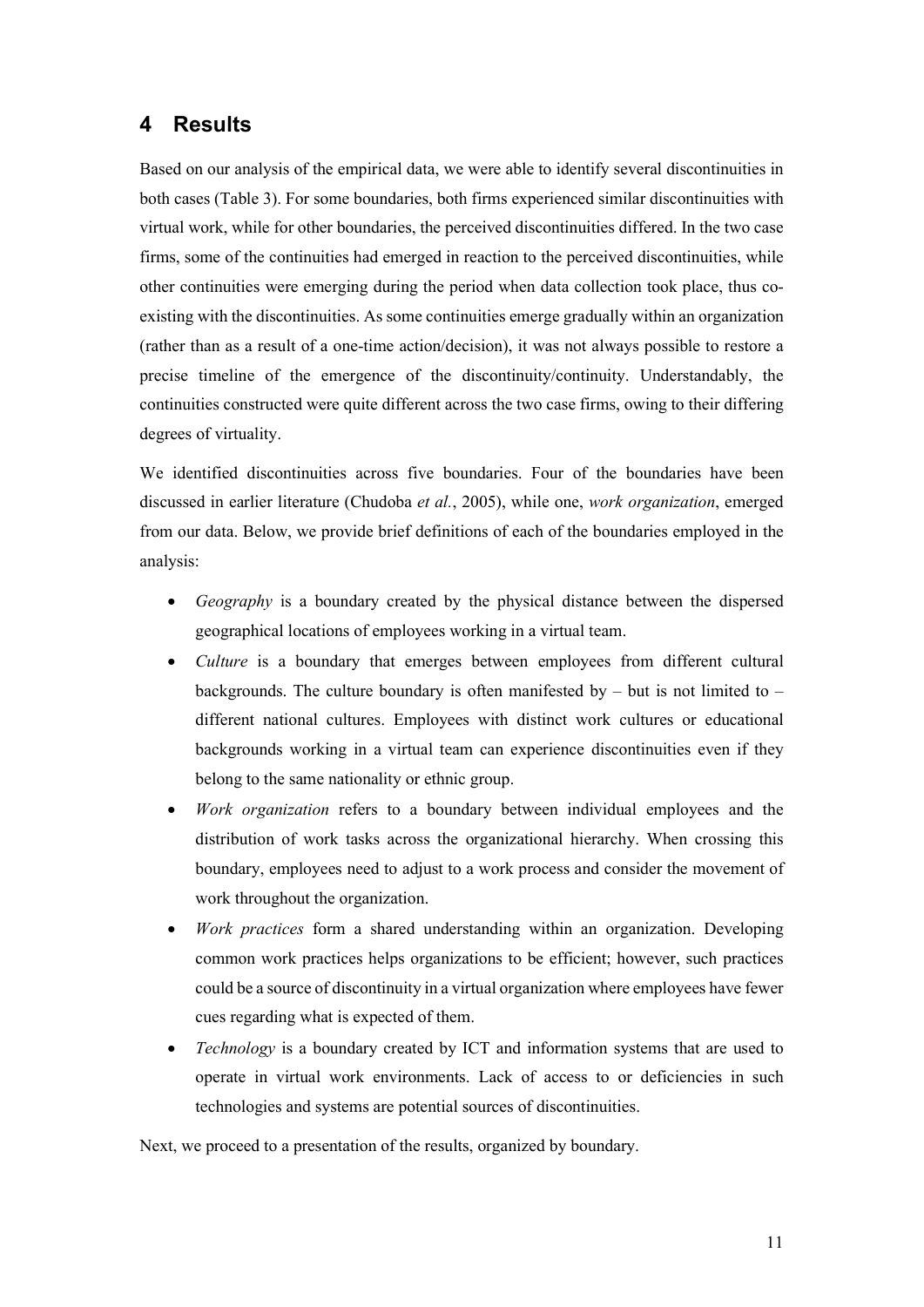| <b>Boundaries</b> | <b>Discontinuities</b><br><b>Officecom</b>               | <b>Discontinuities</b><br><b>Virtcom</b>                                     | <b>Continuities</b><br><b>Officecom</b>                                                             | <b>Continuities</b><br><b>Virtcom</b>                                                                                        |
|-------------------|----------------------------------------------------------|------------------------------------------------------------------------------|-----------------------------------------------------------------------------------------------------|------------------------------------------------------------------------------------------------------------------------------|
| Geography         | - Professional<br>isolation<br>- Social isolation        | - Professional<br>isolation<br>- Social isolation                            | - Regular face-to-<br>face meetings<br>- Online<br>communication<br>tools                           | - Online<br>communication<br>tools<br>- Escalation<br>policy                                                                 |
| Culture           | - Employee<br>integration                                | - Dissemination of<br>corporate culture<br>- Employee<br>integration         | - Regular face-to-<br>face meetings<br>- Online<br>community pages<br>to organize offline<br>events | - Pragmatic<br>company vision<br>- Quarterly offline<br>events                                                               |
| Work organization | Interdependence<br>- Work<br>coordination                | - Communication<br>coordination<br>- Employee<br>contribution<br>measurement | - Organizational<br>hierarchy<br>- Protocol for use<br>of communication<br>tools                    | - Use of customer<br>feedback                                                                                                |
| Work practices    | - Balance work &<br>life<br>- Productivity<br>management | - Balance work &<br>life                                                     | - Work allocation<br>between remote<br>and office work                                              | - Incentivize self-<br>discipline<br>- Central control<br>of workload                                                        |
| Technology        | - Availability of IT<br>infrastructure                   | - Availability of IT<br>infrastructure                                       | - Work allocation<br>between remote<br>and office work<br>- Mobile IT<br>equipment                  | - Investments in<br>home offices<br>- Developing work<br>routine to fit IT<br>constraints<br>- Full digitalization<br>policy |

Table 3. Summary of interview analysis

### 4.1 Geography

#### **Discontinuities**

Employees of both Officecom and Virtcom have experienced two discontinuities while working from dispersed geographical locations: professional isolation and social isolation. The extent of the negative effects on work and their manifestation varied across Officecom and Virtcom. Nevertheless, the core problems were very similar.

At Officecom, employees experienced professional isolation while working remotely. This discontinuity manifested itself in the inability to stay up-to-date on the latest developments within the firm. Another problem was not receiving relevant professional information (e.g., changes in accounting legislation, issues with clients) that other employees might have been discussing during meetings or even during breaks. Office.Accountant.Sophia, who works outside of the office two to three days per week, describes a typical situation for remote workers at Officecom: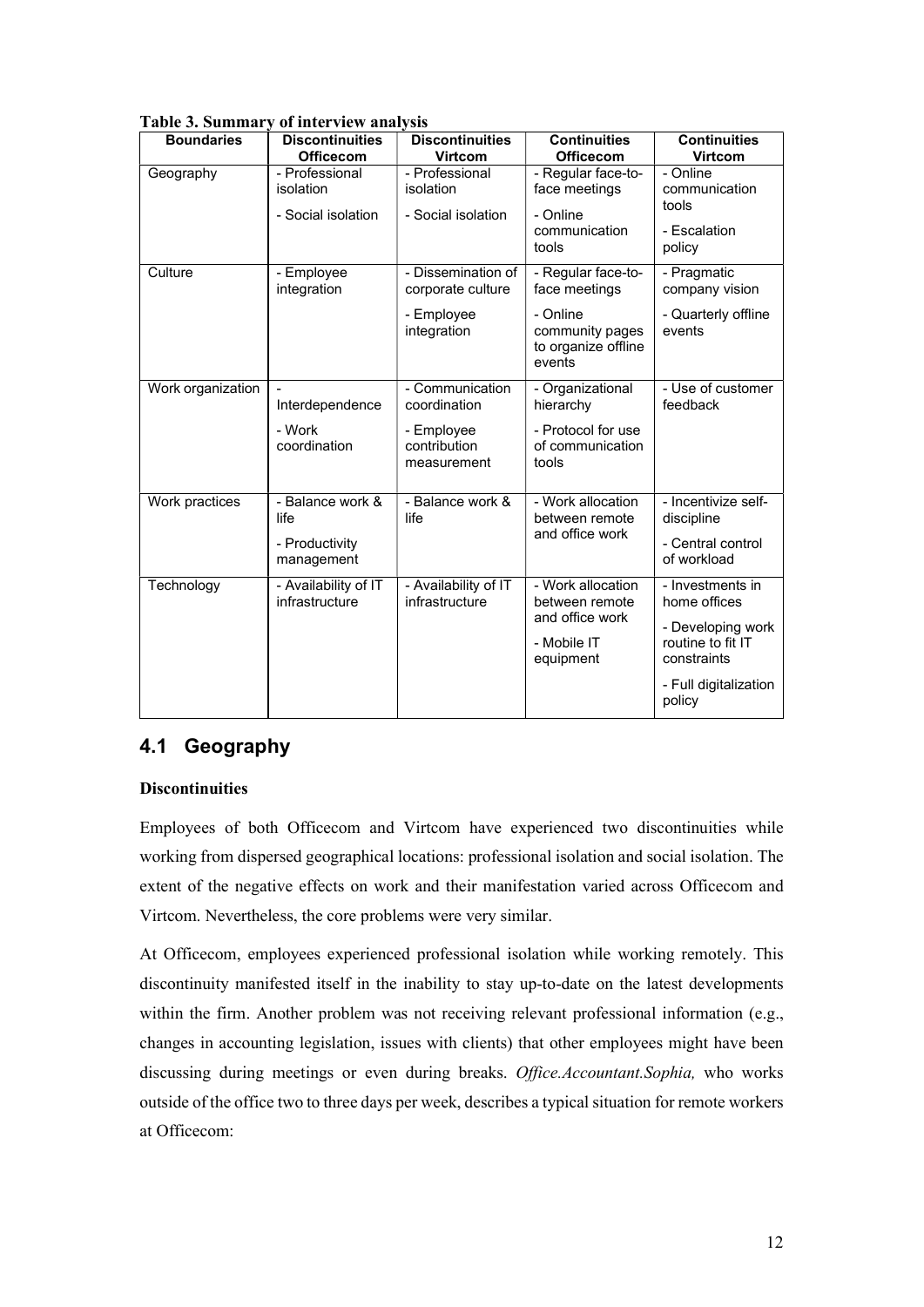There is a gap, I am not here on Mondays, and that is when we have the weekly company meeting, so I do not really know everything that is going on there. Of course I read the notes from meetings, but I still do not know everything that is going on there and what people are doing. I am not sure how aware people are about what's coming.

Some of the accountants at Officecom had additional duties in management or administration. They experienced discontinuity when performing their duties in the virtual work environment, as these duties required constant professional feedback from peers. Office.Accountant.Helen described her case:

At the moment [I am] a worker safety representative. It's like a representation for employees in questions between employees and an employer. So I need to be here to check things out if there is something that people need help with. I need to be on top of things. If I am here, people talk to me, and if they talk to me, I have the information.

At Virtcom, professional isolation was also brought up as a cause of disruptions at work. However, due to the decentralized structure of Virtcom, professional isolation mostly manifested itself in lack of professional advice on concrete issues rather than lack of information on overall developments in the company. Whereas finding the right person to answer an urgent question is relatively easy in an office environment, Virtcom accountants found it challenging and time consuming to do the same in a virtual organization. Virt.Accountant.Karen shared her experience:

If I were working in a normal accounting firm and I had a problem, then I could go and ask a colleague. But now that I do only remote work, it is more difficult to ask for advice. Or I don't know if it is more difficult, but it would be easier to go and ask for advice in person than by calling someone. I feel like when calling a colleague, I am disturbing his/her work at that time.

Employees of both firms also experienced social isolation as another aspect of working from dispersed geographical locations. Unlike professional isolation, social isolation did not affect their performance of concrete work duties, however, respondents from both firms reported an overall impact on morale. Officecom accountants shared their experiences of prolonged remote work:

Office.Accountant.Helen: Here [in the office] are more distractions [compared to working at home], but it's kind of natural, you get used to that. I don't know if I would like to just be alone in the room. At the office you can go and see people and socialize. It would be really boring [without socializing]. […] It is so lonely to do remote work at home, alone. You need the social environment. That is why I changed from three remote workdays per week, to one to two days per week.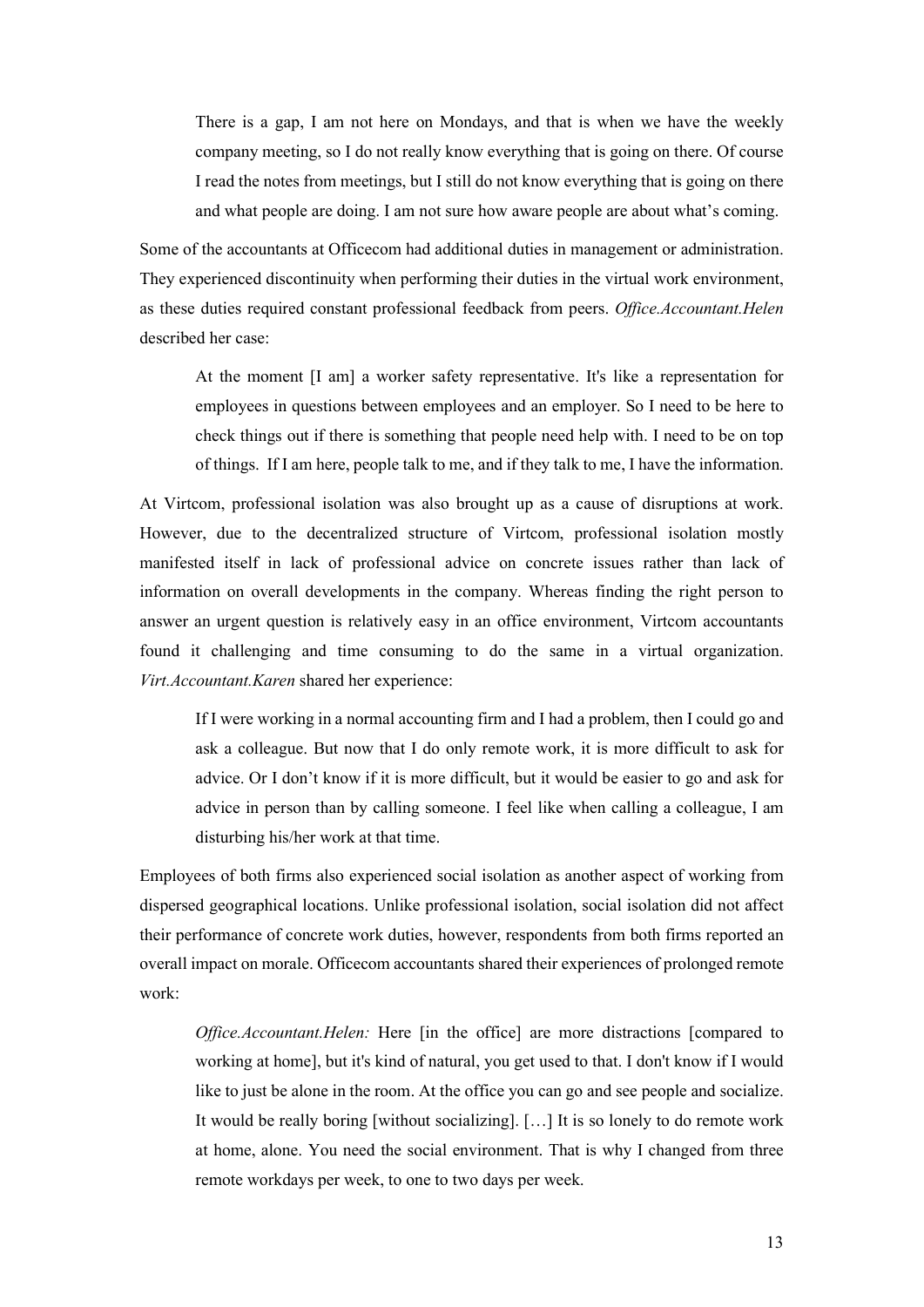Office.Accountant.Sarah: The bonus [of coming to the office] is that it's nice to see people. Otherwise, I am at home 5 days a week and don't see any people, and become "mökkihöperö" [stir crazy] [...] I like being with people. [...] The social aspect would be the biggest [reason to come to office].

Moreover, Officecom employees considered their colleagues a major part of their social life. Office.Accountant.David explained:

I like to think that people here are not just my working friends. We share a lot of things outside work. We talk about a lot of stuff, and when I'm at home I'm usually alone and it can be a little bit boring to be at home all day.

At Virtcom, employees reported a similar feeling of social isolation, which negatively affected their attitude towards work. Compared to Officecom employees, however, Virtcom employees perceived it differently. Due to the lack of face-to-face contact from the start, Virtcom employees did not consider their colleagues to be a part of their regular social circle. As a result, they expressed their desire to overcome social isolation in more abstract terms, without referencing any interaction with particular people or participation in particular activities. Stories of Karen and Mary point to the feeling of social isolation:

Virt.Accountant.Karen: It is quite lonely sometimes. I cannot deny it. I miss the work community. I feel that the benefits of remote work are greater for me than missing the feeling of the work community. Only if my situation changes so that I settle to live in one place and be only there, then normal [non-remote] work might fit me better.

Virt. Accountant. Mary: Ideal would be half-way. That I could keep remote work days but could have the physical side as well. I don't know. […] I am quite social anyways. I like seeing people, communicating with them. I consider myself to have good work morale, I don't chat about nonsense too much.

#### **Continuities**

Officecom recognized the problem of employee isolation (both professional and social). To address these issues, Officecom has been constructing continuities by establishing regular faceto-face meetings and by facilitating extensive use of online communication. Office.Accountant.Helen described face-to-face meetings at Officecom:

Well now we have two teams, and we have team meetings, and weekly meetings on Mondays. On Mondays, it's really important for everyone to be at the same place. And not everyone is there, but it's still quite important to know where people are going and whether there are some changes in the client list. Whether someone is sick, or whether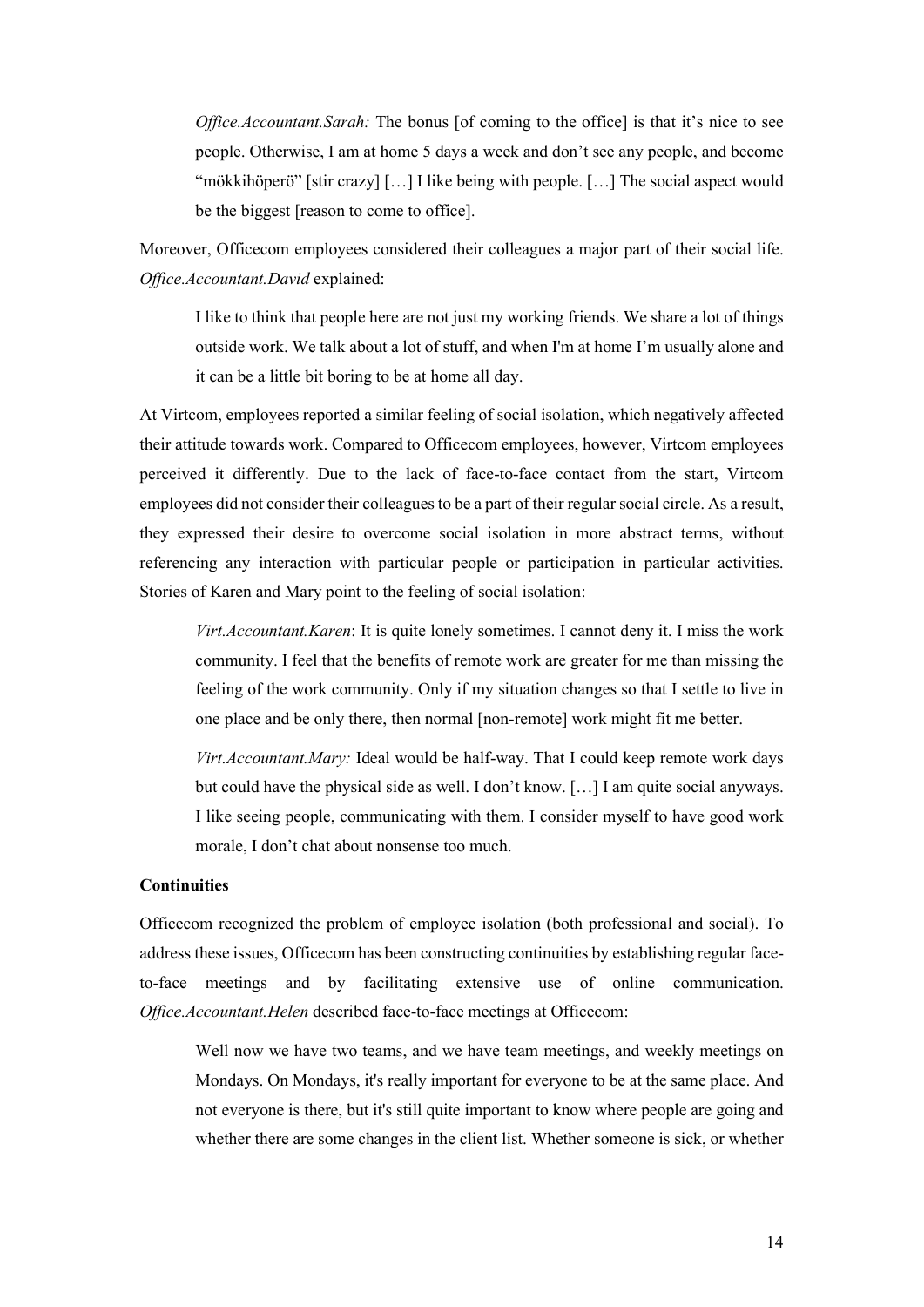a big consulting gig is coming, or whether there is a new client that you need to divide among several people.

One of the arguments for Officecom's maintaining an office and a relatively lower degree of virtuality is that these measures mitigate the deficiencies of online communication and alleviate feelings of isolation. At the same time, online communication tools are actively implemented and employees are encouraged to use them to create continuity of work. *Office.CEO* explained:

We are trying to encourage [the use of various] communications [tools], let's say, Google Hangouts, chats, group chats, private chats. So people can actually communicate pretty easily. There are also frequent team meetings. Of course, it might hurt a team a little bit if everybody is located in different places all the time. […] In the end, nothing is ever going to replace the need for human interaction between the people. I would say that we have a nice office, a good office, where people can meet and also have fun.

Virtcom's response to geographical discontinuities was to institute the regular use of online communication tools and a clear escalation policy to resolve issues that require a second opinion. In cases where an accountant requires professional advice, the accountant first seeks the information from online resources and only then contacts others within the firm. Virt.Accountant.Karen described the process:

We have Microsoft Lync at our disposal. Either I send out a group message to all my colleagues or I target the message to a specific colleague – either one of these two alternatives. It depends a bit on what type of problem it is. I have a dedicated contact person [within the firm]. […] It depends [which channel I use]. If it is a very specific issue, in a way, a broader thing, nothing that has a unique solution that can be found on the Internet, [then I send out a specific message]. But if it is a larger issue, then I talk with [a contact person] or *Virt.CEO*. If it is something minor, related to the software or something that a colleague might know, then I send a group message. And then someone responds, whoever has time. I am one of the few in our firm who sends out group messages. I don't know if others like it. I always send them out and no one has complained.

Virt.Owner also spoke about the planned continuities the firm had gradually implemented to avoid possible discontinuities related to professional isolation. Virt.Owner provided an overview:

I think there are two things. First, we think that we have fewer issues to resolve than traditional accounting firms with office space. This is because we recruit accountants who are more experienced than the average accountant [so there is less need to ask questions]. Second, we are, depending on the situation, connected to each other using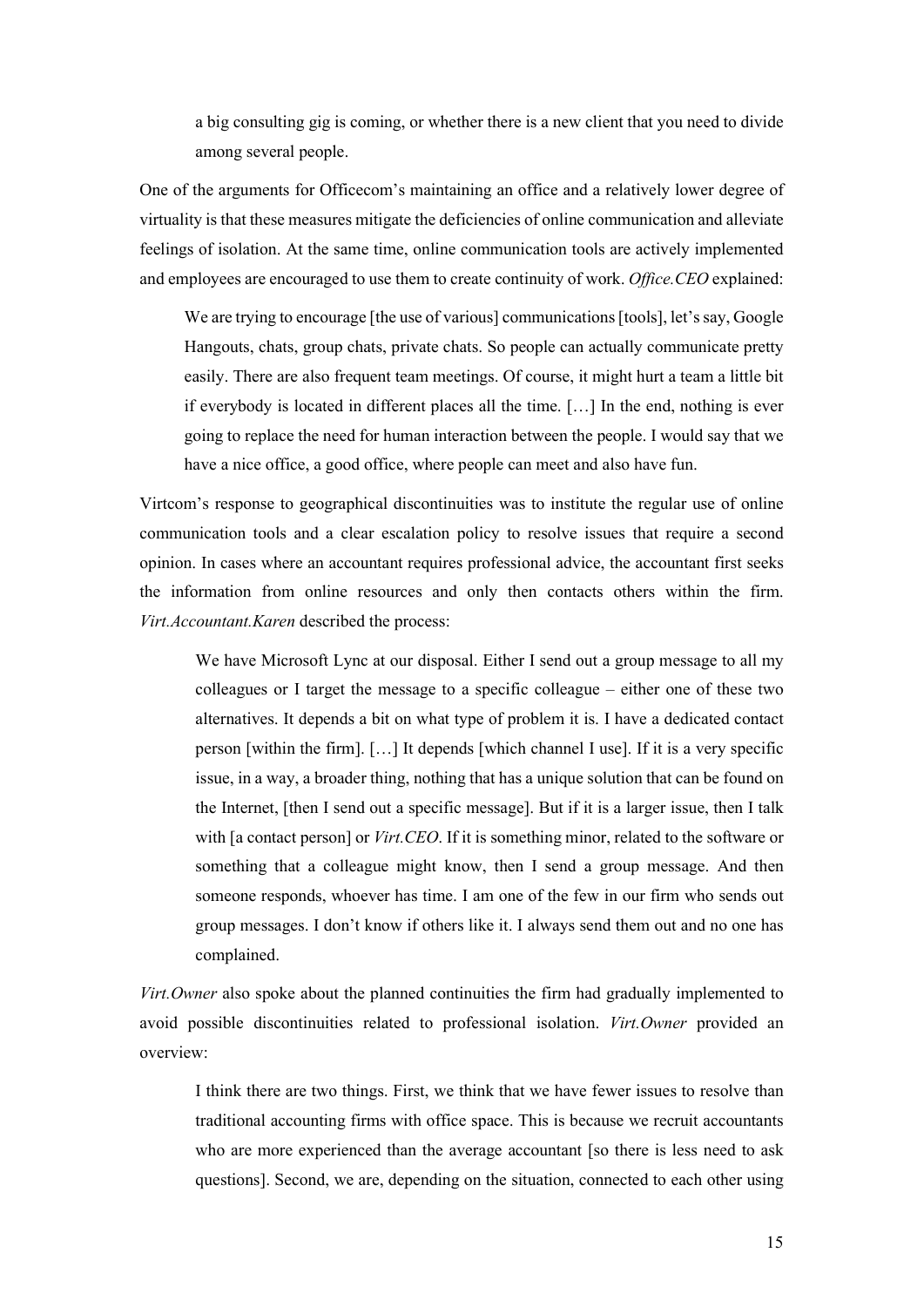MS Lync or phone. Our employees know who is an expert on VAT or payroll or some other domain. […]

We know this quite well and we go through this in internal training sessions. We don't want everyone to contact us [Virt.Owner and Virt.CEO] on all issues ... it requires a certain personality. In recruiting, we emphasize that there will be no one next to you to turn for guidance. An employee always gets help, but we seek people who have good self-esteem and are active, meaning that they first search our online data repositories for an answer to their problem and only afterwards turn to others for help [by sending, e.g., MS Lync messages].

Virtcom has not taken a centralized approach to addressing the discontinuity of social isolation. However, as Virtcom management does not prohibit the use of the firm's online communication tools for non-work-related communication, many of the Virtcom accountants use these tools for personal communication. For example, *Virt.Accountant.Susan* describes using MS Lync and her phone to create a feeling of being a part of a community:

I do not consider that a problem. We can exchange greetings using MS Lync as well. It works equally well. Some people miss having colleagues around themselves, but for me it is enough to see that my colleagues are online on MS Lync. That is enough for me. I feel that I have colleagues around me.

### 4.2 Culture

#### **Discontinuities**

Operating in the virtual environment, both firms faced the challenges of integrating new employees and of propagating their corporate culture equally to all employees. New employee integration is also a major challenge for collocated firms. However, the effect seems to be amplified in virtual work environments, where employees are less immersed in the culture.

At Officecom, the firm was initially started by a group of like-minded people who knew each other well. However, as Officecom is expanding in size and the top management is pushing for a greater degree of virtuality, the challenge of integrating new workers is becoming more apparent. Office.CEO explained:

We are a pretty young organization, so it is easy to connect with the same-minded people. But now it is pretty challenging and interesting to see, because we are recruiting more experienced people, and there is a pretty big gap there in terms of age, how they adapt, and how much our social life differs.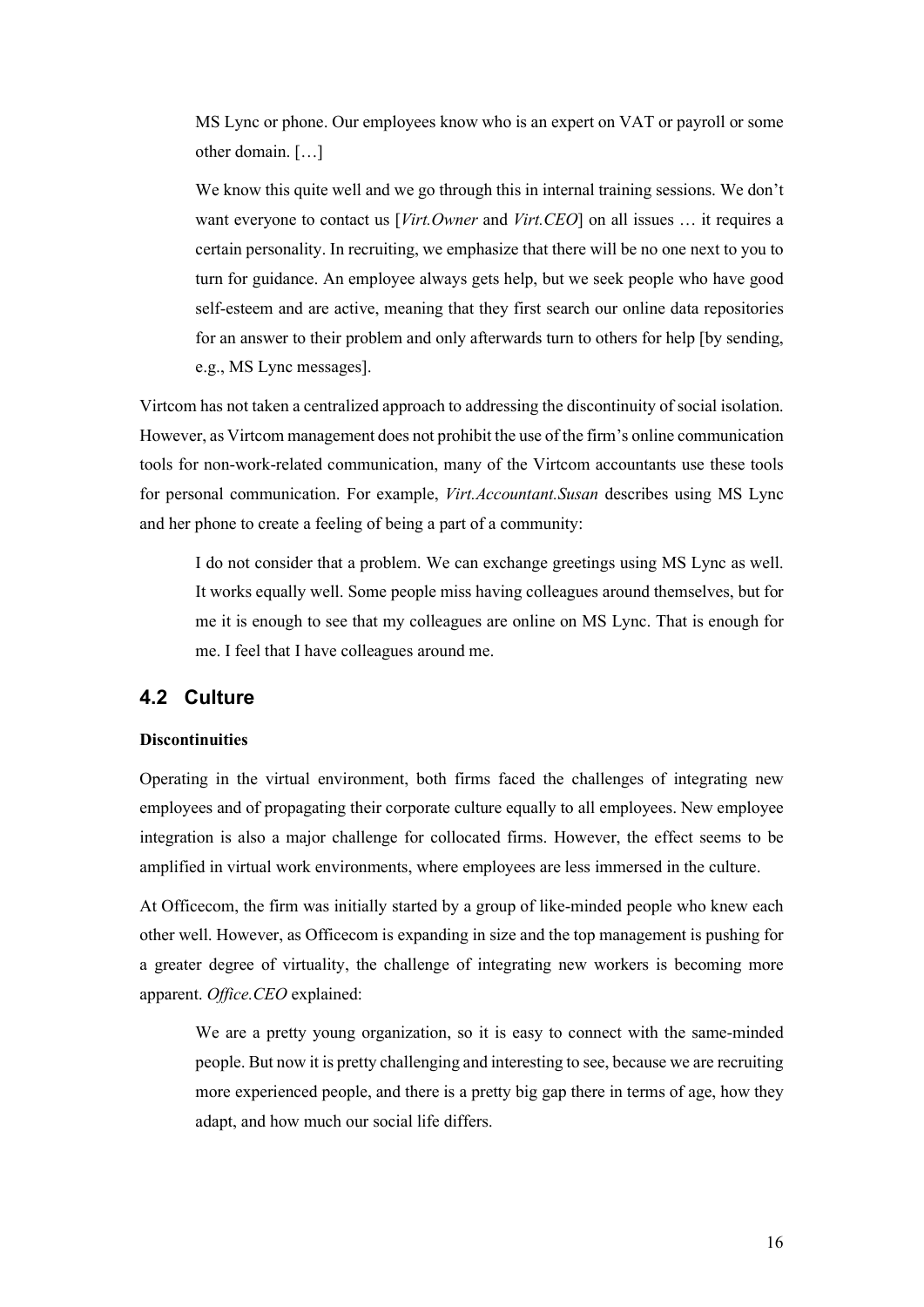Our interviews at Officecom revealed that, presently, the firm is facing a problem where tacit cultural norms developed during the company's early stages need to be turned into explicit rules while also integrating the cultural traits of newcomers.

At Virtcom, which has a higher degree of virtual work, the integration of new employees is just as problematic. Virt.Owner noted that:

It is more difficult and time-consuming to introduce some new issue or some person to

Virtcom. Or then that person must travel some place [to meet people face-to-face].

Not only the introduction and integration of new employees but also the propagation of corporate culture to existing employees and the cultivation of a sense of belonging is very timeconsuming at Virtcom. Virtcom employees reported that they require a very long time to feel that they are a part of the organization. Virt.Accountant.Linda, who has been with Virtcom for four years, replied when asked about her attachment to Virtcom:

That is a good question; I am [only now] beginning to [feel part of Virtcom]. But that is what this way of work does to you. I was in that other accounting firm for a long time [prior to joining Virtcom] and *Virt. Owner* has had to correct me when I have been saying that "we do this and we do that" [when referring to the previous job] [laughs]. [...] For a long time, I felt a bit detached here. I was a bit embarrassed when I slipped [mistakenly using "we" when talking about the previous job]. So it takes a while to understand that you are not a detached "freak" here.

In some cases, respondents questioned whether there was an identifiable corporate culture at Virtcom. This resulted in employees feeling more like freelancers than employees. Virt.Accountant.Karen described her experience:

I think that it is [clear]. It is important to us to serve the customer well and be proactive. [...] That kind of we-spirit is maybe a little absent from our accounting firm because it is so independent, this work. And when you don't know the colleagues that well and meet only once a year and [when we meet], usually people chat with their friends so there are some cliques. Personally, I miss more that kind of we-spirit and work community. Somehow I miss [joint] activities. For example, we have these gettogethers in a restaurant, but if there would be some physical exercise day or such, then, in that kind of situation, you would learn [to know each other] much better than just [sitting in a restaurant and] talking.

Among the Virtcom employees, the feelings of detachment from the corporate culture created challenges related to long-term commitment to the firm. In addition, these feelings contributed to the intensifying feeling of social isolation among some of the employees.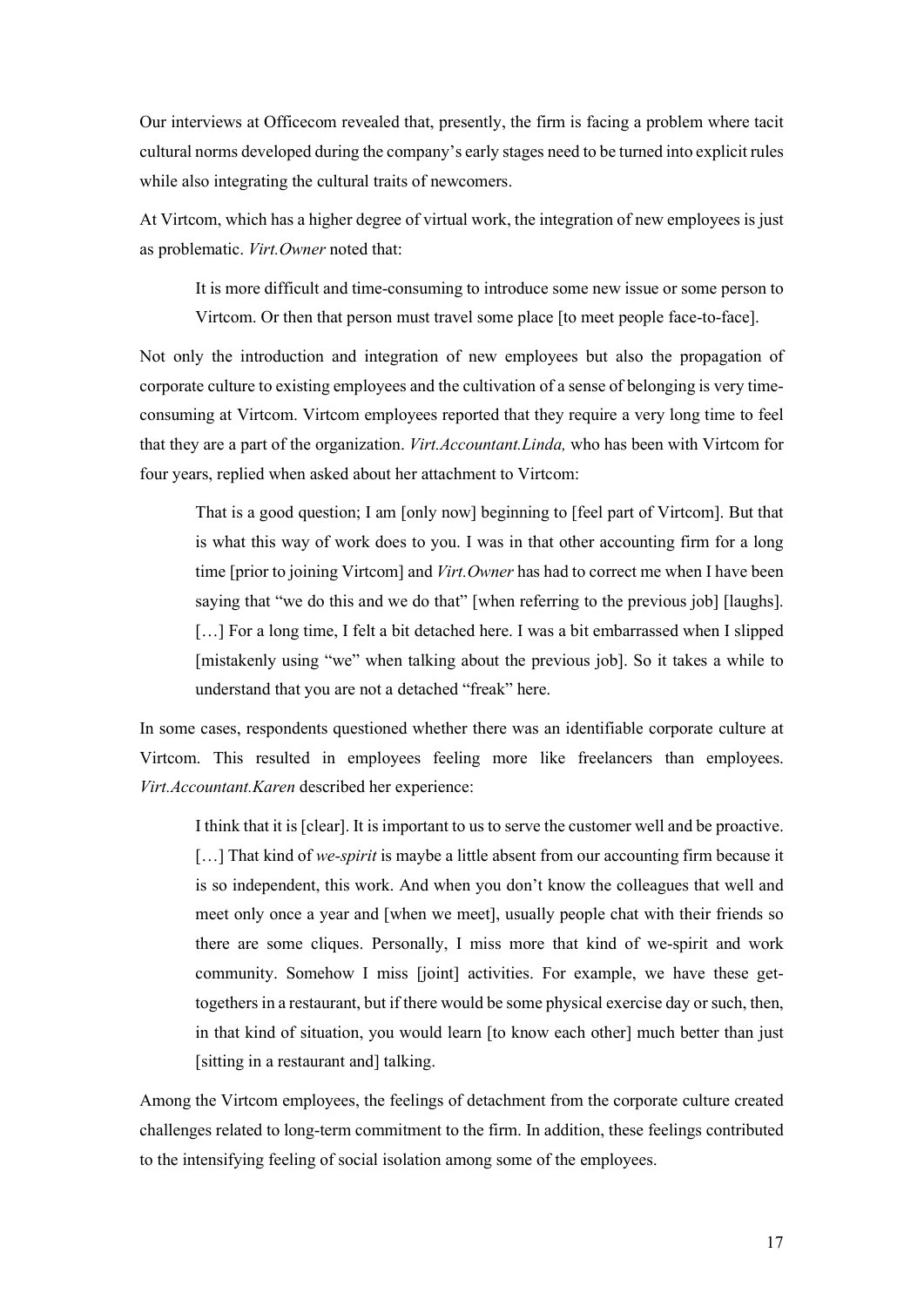#### **Continuities**

To address the discontinuities of working across different cultures, Officecom again relies on a mix of regular face-to-face meetings to discuss various firm-related issues at different levels (firm, team, individual). One of the goals of such meetings is to propagate the values of the firm and familiarize new and existing employees with Officecom's vision. Additionally, Officecom creates online communities for employees where any employee can propose and host an offline event supported by the firm's resources. Office.CEO explained:

We have formal weekly meetings of course, we have team meetings, we have monthly meetings. Then, we have quarterly meetings, which have a different agenda, where we share formal information, or work-related information. We also have Google+ communities, where we share formal and informal information, it depends. We also focus on the fact that we enjoy hanging out with each other, so we have a theme, that at least once a month we set up some kind of a bigger event, somebody organizes something, it might be more party related, or it might be more sports related, but something. That is also where people meet in an informal setting.

Virtcom takes a different approach to employee integration and the propagation of corporate culture to employees. *Virt.Owner* and *Virt.CEO* organize an orientation session for new employees to familiarize them with information systems and methods of work at Virtcom. Virt.Owner described:

If he/she [new employee] does not know how to use CloudAIS then he/she sits together with Virt.CEO for a couple of days and [after that] we can also use a shared screen so that he/she can show what he/she is about to do and [Virt.CEO] can say that "no, instead, do this and that".

To ensure the propagation of corporate culture, Virtcom organizes quarterly face-to-face events. However, according to *Virt. Owner*, the key to ensuring that corporate values are shared among all employees is a pragmatic approach and a certain simplicity of values. Virt.Owner elaborated:

I think that for us, the we-spirit comes from the fact that everyone understands that we do business differently, they have internalized that. We maintain that we focus on electronic tools and are good at what we do. I think that we have quite a good we-spirit.  $[...]$ 

We have these quarterly meetings where all employees meet and we have fun together. Of course, we give feedback to the employees. We emphasize that we have a unique way of doing things. From the start, we teach our way of work so that the employee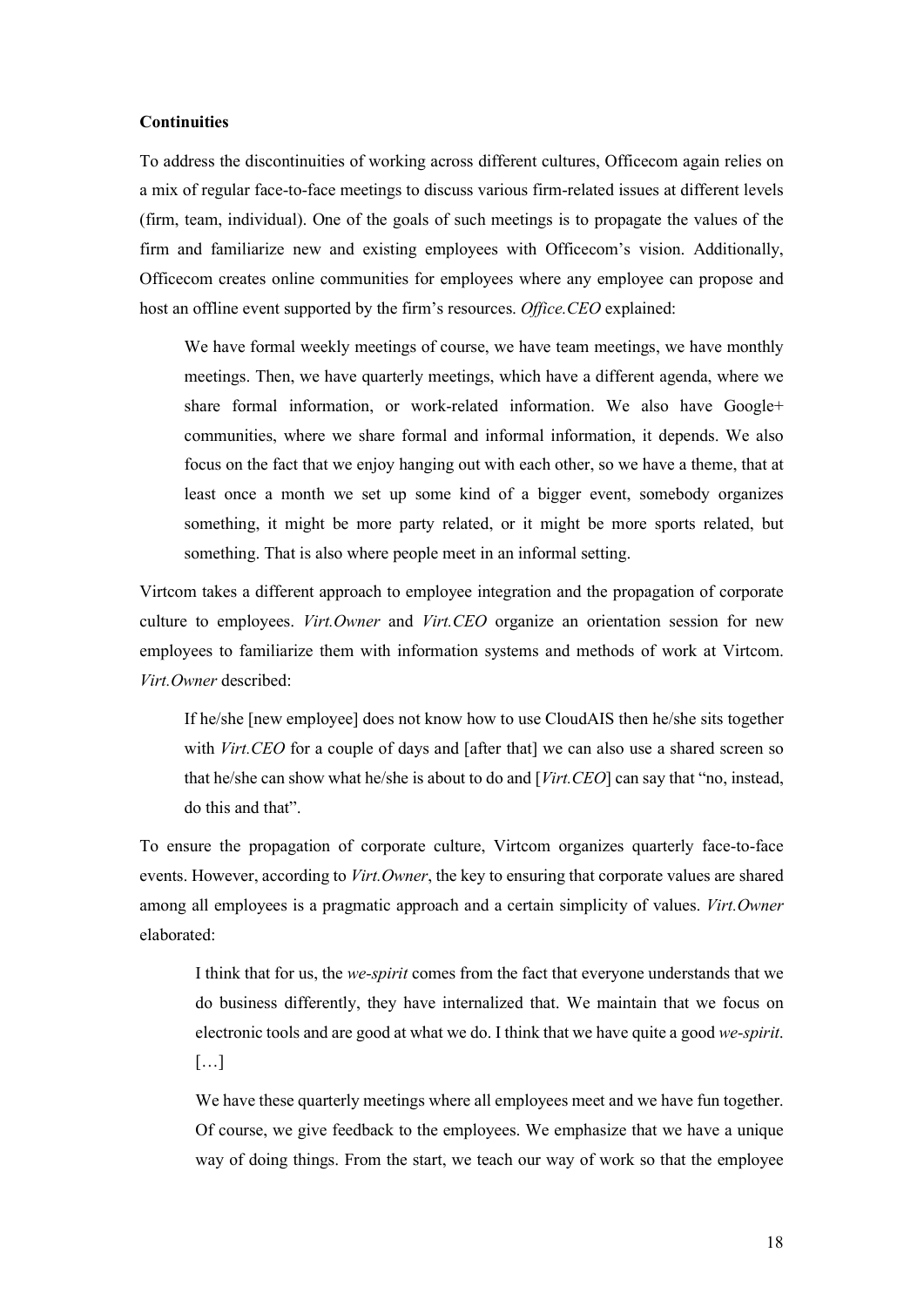understands it, the Virtcom way of work. Or my way of working, I've thought about the way of work, monthly inspections. We always talk about the Virt.CEO way of work. We do it our way.

Accountants at Virtcom largely agreed that the firm's core corporate values are simple and common-sense, which makes it easy to implement them in daily work. However, some other aspects of we-spirit related to belongingness seem to be neglected at present. While quarterly meetings and joint activities seem to achieve the goal of propagating the core values of the company, they fall short in strengthening the bonds between employees and the company. Thus, this continuity could be viewed as partially successfully constructed.

### 4.3 Work organization

#### **Discontinuities**

When working remotely, Officecom accountants experienced discontinuity due to interdependencies in their work. While the routine core of accounting work is performed independently, there are particular tasks that require specific skills. Office.Accountant.Sophia provides an example:

Yes [I work independently]. Except for the period when the financial statements are prepared. I am not experienced enough to do all the [tasks in a] financial statement. I think [a colleague] takes care of payroll stuff in most of these cases. And then there is another accountant who takes care of everything else.

While some of the interdependent tasks could be organized virtually through online tools, in most cases, Officecom accountants perceived that doing so would impact the efficiency of their work. Office.Accountant.Sarah shared her experience:

[Last] Friday there was one bigger association that will be our customer, and [my colleague] will be doing bookkeeping for them, but she doesn't know CloudAIS, so I am helping her put information into CloudAIS […] [I am here today to] mostly to help [my colleague]. […] [I need to be here as] it's easier to show that that goes there [pointing finger]. If I did this online, it would be harder if I just said [for example] go to the accounts receivable [without being able to show where it is].

The inefficiencies of distributing teamwork through online means are also related to the costs of coordination. Officecom accountants who had experience with coordinating virtual work considered organization and coordination costs a significant burden. Office.Accountant.Helen's account describes a discontinuity: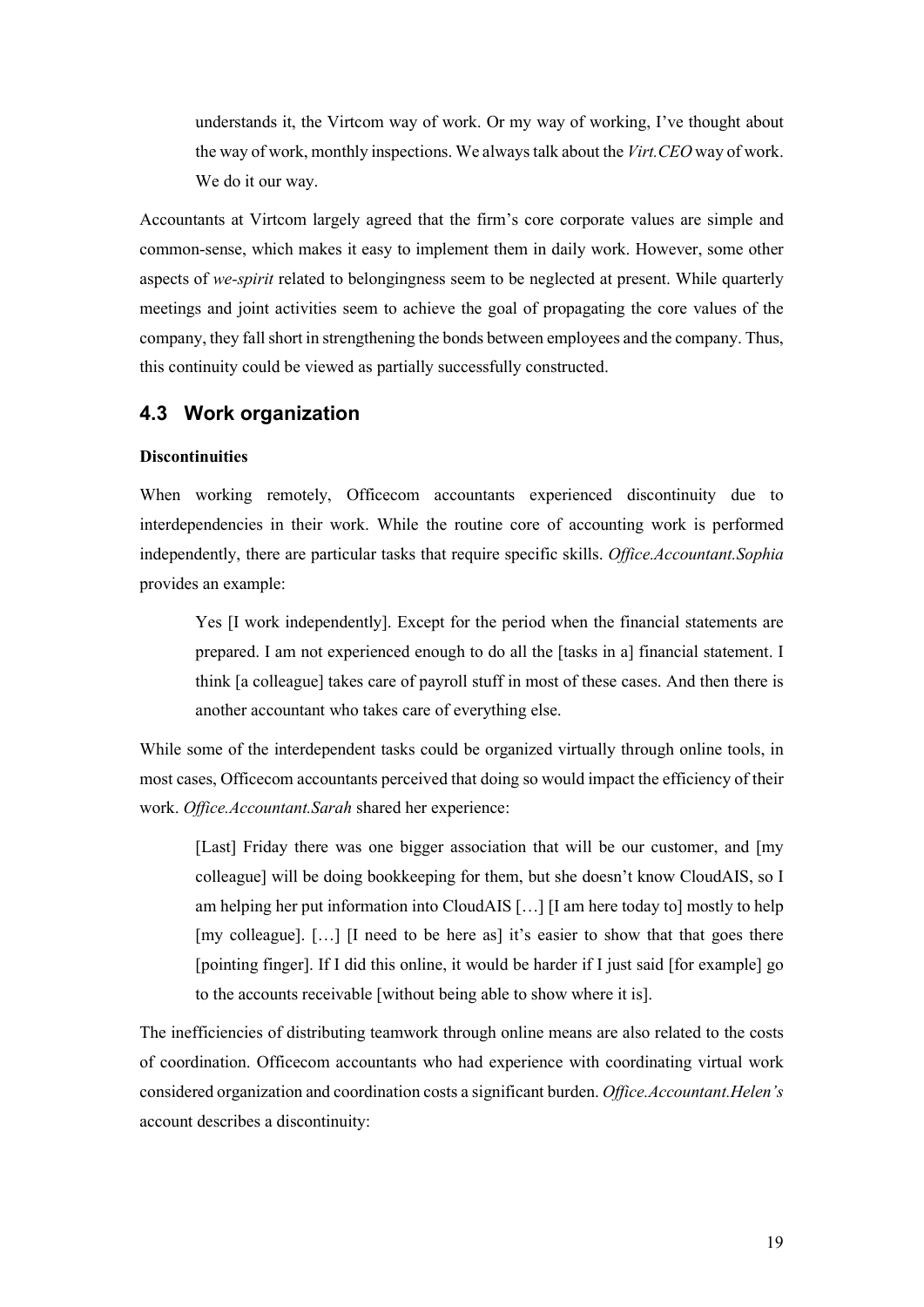We need to be in the same place. We could do that of course via video chat but then someone needs to organize it. And usually we don't have a person who would do organizing stuff one hundred percent, so we need to sit down and organize it as a team. Then, I can't imagine having a video chat with seven people, everybody talking all the time. I could imagine that it's difficult to control: Who is talking next and what subject is talked about via video chat. But at the table, we have body language, some authority, and someone is responsible for controlling the discussion.

Office.Accountant.Emma observed that rules of online communication are not observed or enforced, leading to asynchrony in virtual teamwork:

I think many people are not like me. They do not update their Gmail chat status online. When I open Gmail, I am online, always. Yes, I am always visible but not all people do that. I am maybe the only one who is always online because… well, it doesn't bother me. I don't get so many chats, so it is not a problem. I think.

The experience of interacting with the work organization and hierarchy was different for Virtcom accountants. Partially due to the flat organizational structure and emphasis on employee independence, Virtcom accountants did not perceive interdependence and work coordination problematic in the same way that Officecom accountants did. However, Virtcom employees encountered a unique set of discontinuities related to measuring employee contributions. Virtcom employees had difficulties understanding whether there was a feedback loop between a work process at large, and their personal contribution.

Virt.Accountant.Mary said of performance appraisal meetings:

I don't know much about those. I had one a year ago but not this year. I have not asked if that one was a random one or not.

Virt.Accountant.Linda said of employee evaluation:

Virt.CEO and Virt.Owner have sometimes used that kind of customer satisfaction survey done by an outside expert. I don't remember, wait, it might be that if you have a significant improvement in your score in that survey then you get a bonus, but I don't remember that well.

#### **Continuities**

To reduce the negative impact of interdependence, Officecom has started to build a clear organizational hierarchy and has created working teams. The firm is in the process of defining clear boundaries among employees and organizational units. The objective of this reorganization is to make working within the organizational hierarchy seamless. Office.CEO explained: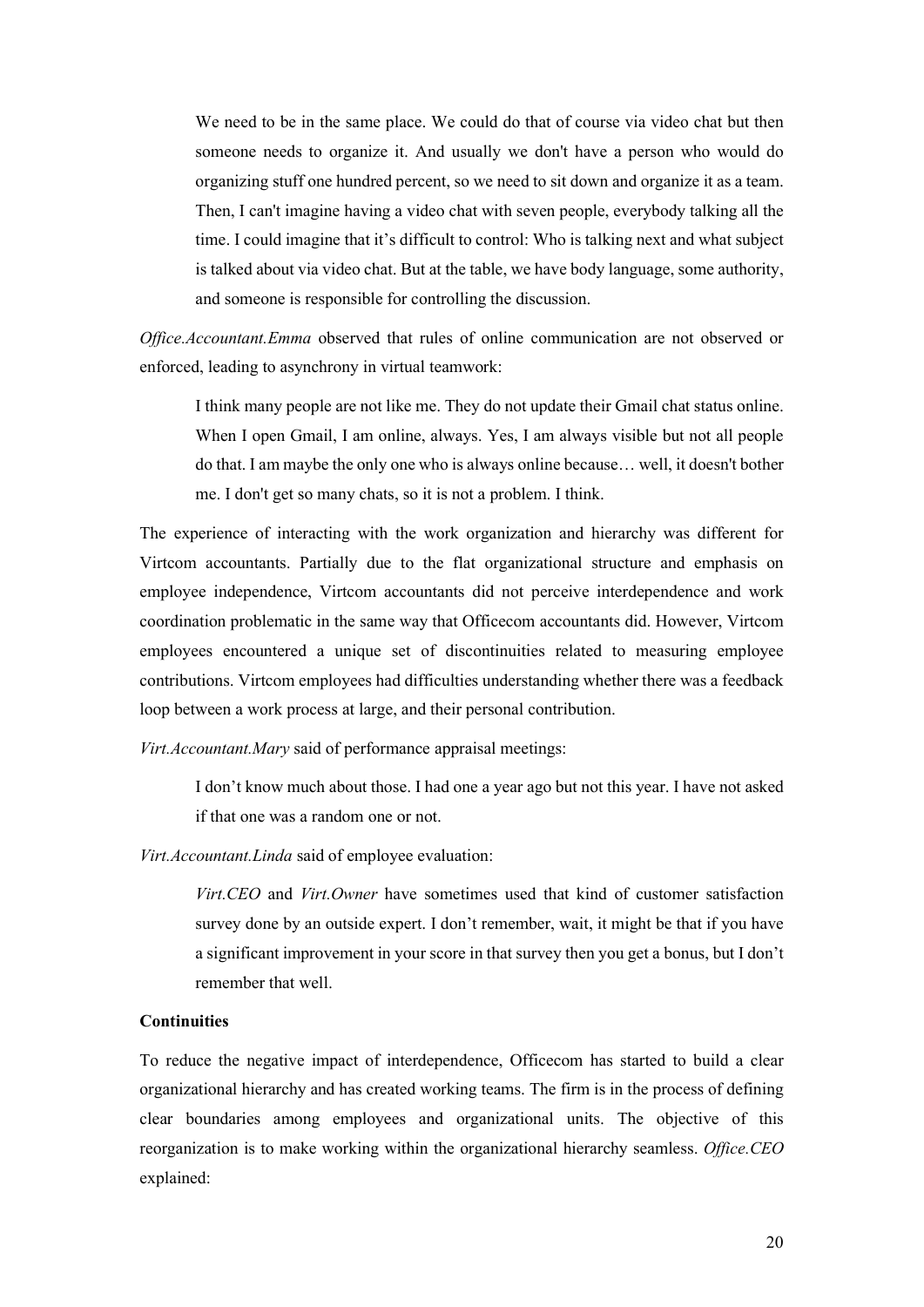We made really a big organizational change a few weeks ago. Now, we have a management team; our HR people, marketing and sales are there, COO is there, I am there. Now we also made teams, we have two teams now, and then the teams also have a manager. Now we are also starting to build the law service field, and also HR services, and additional CFO services. We have actually a pretty weird matrix organization. Well, in practice, it does not show too much. So we have created some kind of hierarchy now, where there was, three weeks ago, none. But now we have clearer responsibilities and functions, who is reporting to whom and where.

The abovementioned improvements in organizational structure were aimed at streamlining communication flows and at allowing accountants to either work independently or interact only within their team (1-2 people) as opposed to communicating with the whole organization.

At Virtcom, customer feedback played a key role in measuring employee contributions. The company has been implementing a clear process for employee evaluation Virt.Accountant.Susan described the process:

It relies very much on customer feedback. Now I don't remember when was the last time, but Virt. Owner has done customer satisfaction surveys. We have gone through the results of the survey individually and overall with our colleagues. That is one measure of employee evaluation. Then, we have compensation based on seniority, which is combined with customer satisfaction ratings. So, you don't automatically get a bonus after some years of service, but you need to have a certain customer satisfaction rating also. Then, you get extra if you have accountant certification [given by the association of accounting firms] but that is another thing. Much of the evaluation is done through customer satisfaction. Virt. Owner is actively communicating with the customers.

#### 4.4 Work practices

#### **Discontinuities**

Working remotely, employees have experienced issues with work/life balance. In both cases, the problem was integration of work/life balance with the work practices and rhythm of the organization. However, the perceived discontinuities were very different in the two case firms. At Officecom, employees working remotely experienced issues with productivity management and ensuring that non-work activities did not disturb work processes. Officecom employees reported that typically they would only concentrate on tasks with the closest deadlines when working from home, where distractions were present. An account from Office.Accountant.Helen represents a typical scenario: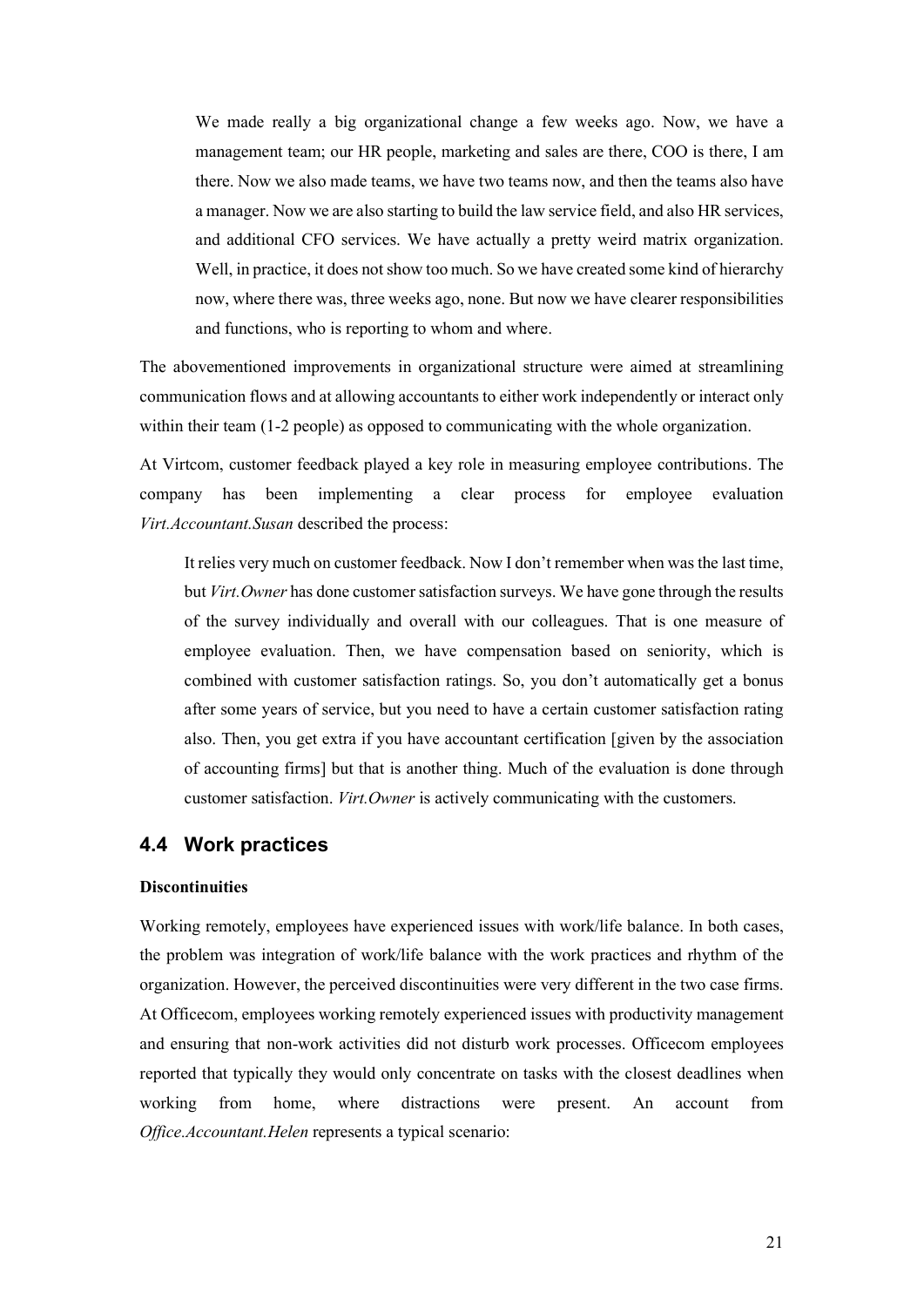[I'm] working [from home], but if I have people there, for example I have some friends over the weekend, and Monday I am working at home, I need to put my music on and tell people to shut up and don't do anything that would disturb me. It needs to be a business environment, a working environment, and if there are free time activities going on and I am not able to participate in that, it feels bad of course. But at those times I don't usually work a full day, just meet my deadlines, then switch to free. […]

During the day there might be [distractions], mail is here let's check it out, a cat is crying for something and wants to play, maybe I should have a break and play with the cat for a while, and then go back to work. People go to do something more fun, but deadlines are there. It would be nonsense to put the hours and not work.

Officecom accountants observed that, compared to working remotely, working at the office prevents employees from "being lazy" (Office.Accountant.Emma). While working from home enables better focus for most Officecom employees, virtual work does not provide peer pressure, nor does it provide a work-like environment.

Virtcom employees, on the other hand, had the opposite problem. Virtcom accountants reported that it was difficult to prevent themselves from working overtime in the virtual work environment. The feeling of "work is always there with you " (Virt.Accountant.Karen) pushed Virtcom accountants to work almost constantly, throughout the day. As Virtcom does not require employees to work particular hours (e.g., nine-to-five) many employees feel that they fall behind others when not working. Virtcom accountants perceived this to be a discontinuity of virtual work, especially in the long term, as the risk of burnout increased. Virt.Accountant.Mary shared her story of work-life balance:

In my system, you can decide for yourself how much you want to work, in other words, how much you want to earn. And then you need to arrange so that you have free time as well. I am very competitive, so you can imagine that I sometimes immerse myself too much. That is the disadvantage. […] I do it so that over weekends, I don't want my clients to assume that I will respond to the phone during weekends. I might work, however, during weekends. A client called me on my holiday but I did not respond. So I do draw the line somewhere. It is really up to me, sometimes I get frustrated that I cannot stop work early enough. Sometimes I make myself a program that I need to stop there, and even if I have not finished the job, then I just continue the next day. I need to draw the line because the management will not do it for sure.

#### **Continuities**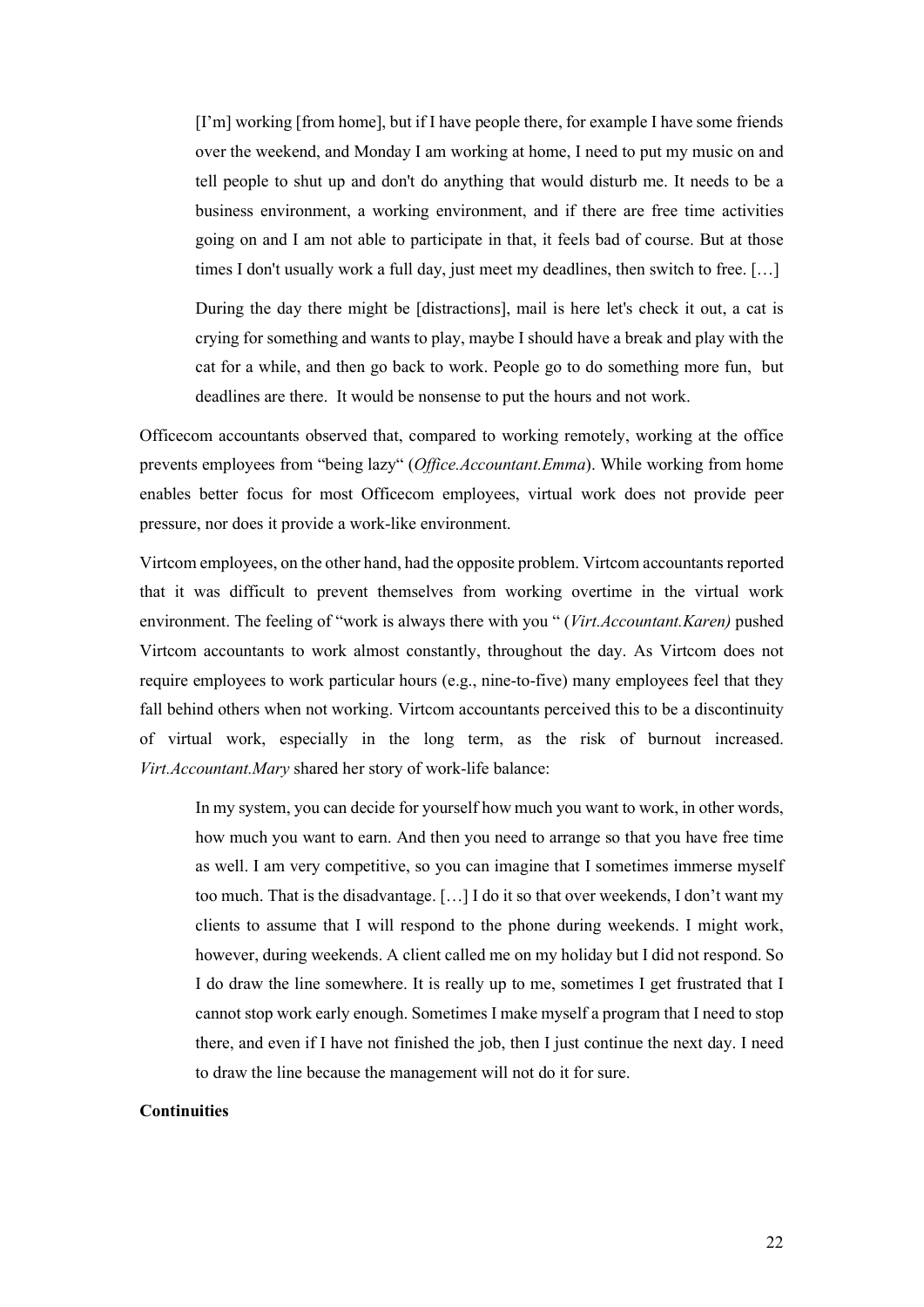To address work/life balance and productivity management issues, Officecom has been developing a system of dividing work into tasks suitable for virtual work and tasks suitable for collocated work. Office.CEO, who has solid experience in accounting, shared his views:

I think nowadays in this kind of knowledge work, there are different kinds of tasks you have to do, you have a lot of micro tasks on daily basis, which comes ad hoc. And then we have a lot of routine work, which maybe does not take much effort from you, but you do it and you have to be on schedule. And then you might have bigger projects or harder things that you really have to concentrate on, push yourself to do those. I'd like to think that you should come to your office if you have to work together with somebody, or ask something if you have to, or you need some kind of support, and you can operate easily there with this daily stuff, you can do it with a coffee mug in your hand. […] I encourage that when you have to really focus, and want to push yourself to a new level, then you might have to have your own space, where you can really concentrate.

To address work overload at Virtcom, management and employees are implementing two types of continuities. First, Virt.Owner and Virt.CEO have taken on the responsibility to centrally manage the workload by distributing new customers among accountants based on their existing workload and recent track record. Virtcom also facilitates the development of self-discipline among accountants by tying their compensation to processing a certain number of invoices, and the accountants' evaluations are tied to customer feedback. Virt.Accountant.Susan described her experience:

That is very individual. I think that this kind of work mode requires the employee to "have a spine", that is, in a self-imposed manner, you have to maintain agreed-upon schedules and systems. I don't need the [pressure] of physical office surroundings for it, but I know that many people do need that.

#### Interviewer: How do you do it in practice? Any routines?

It is almost self-evident. On weekdays when the kids leave for school, I start to work. [...] So it is [a routine]. Sometimes there are situations where it is difficult to say no to a customer, when they ask for advice in the evenings or during weekends. On the other hand, if the task is easy to do then why would I not do it then right away.

When asked about how her work is reviewed by management, Virt.Accountant.Susan continued:

It is very much based on customer feedback […] Virtcom conducts these larger external customer feedback surveys and we go through them [in detail] with Virt.CEO, or then on a general level among a larger group of employees. That is of course one measure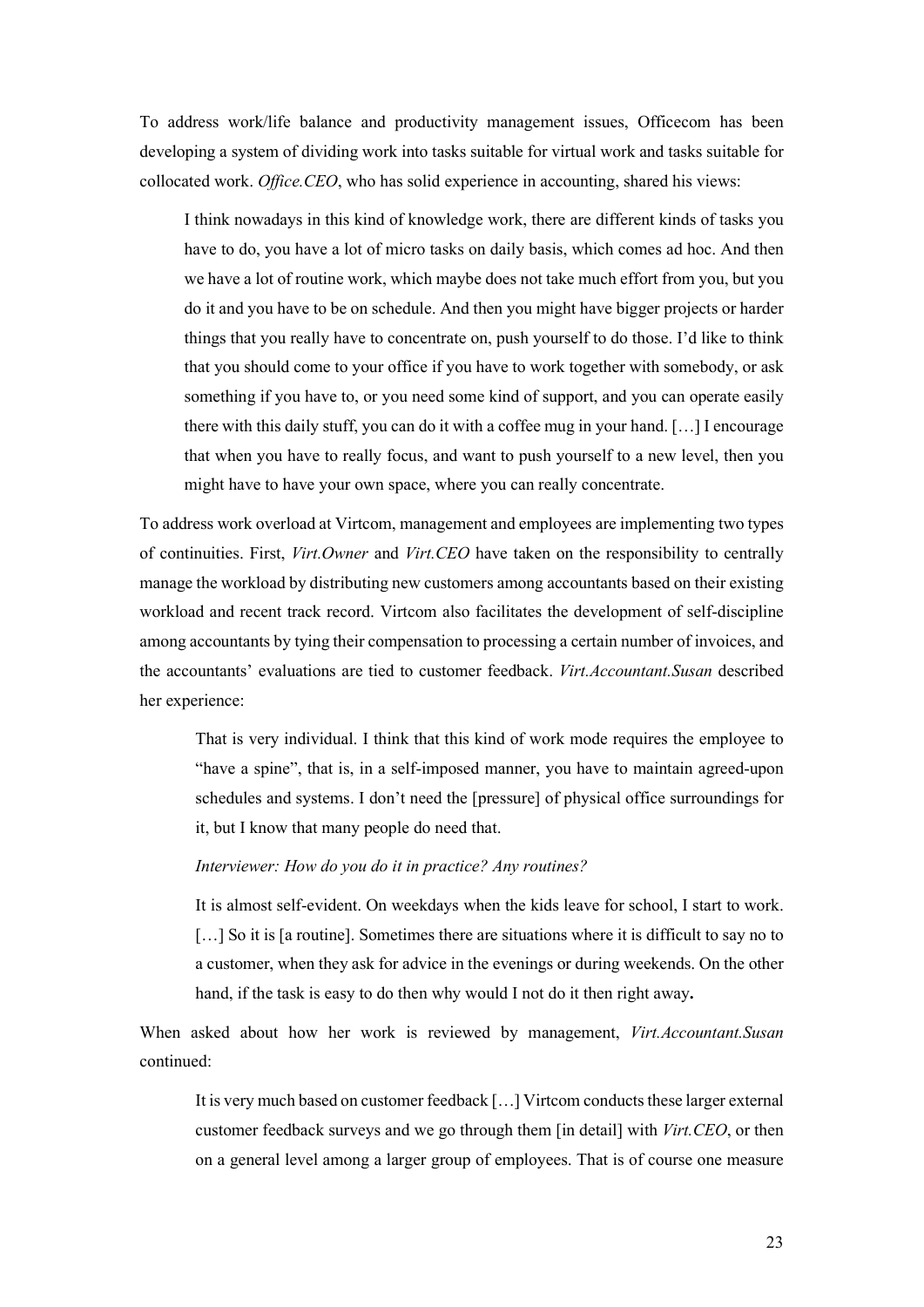[...] we have this employee age bonus and customer feedback has an impact on that. The employee age bonus does not come automatically, for example after four years, you need to get good enough feedback from customers as well.

### 4.5 Technology

#### **Discontinuities**

Employees of both case firms regularly interacted with technology while working remotely. Both Officecom and Virtcom employees experienced discontinuities while working with technology. As individuals working remotely tend to work in multiple locations, it is difficult to build a comprehensive IT infrastructure to address all the requirements of the job. At Officecom, a common complaint was related to the suitability of the employed IT infrastructure available in remote locations. Office.Accountant.Emma's story describes a common sentiment at Officecom:

There might be some tasks that I can't handle from there [home]… I need the computer as a base. For example, when I have to send some documents to customers and then I have to save them to my own computer, I am not sure if that's secure.

 $[...]$ 

I think it's [video meeting] difficult, because when we have tested it [video meetings], always the speech it not coming directly and the picture can be… not very good. And it's not the same still. If the connection would be better, then it would be [possible].

The discontinuities described by Officecom accountants were related to concrete technology issues such as the availability of extra computer screens, information security, broadband connections, and quality of video conferencing. However, these technology-related problems could also have far-reaching impacts on discontinuities in non-technological boundaries. For example, deficiencies in video conferencing software and internet connection speed (e.g., poor video/audio quality in conference calls) could be at least partially responsible for the discontinuities related to work coordination experienced by Officecom. In an another instance, we observe that the technology-related discontinuities at Officecom impact the number of days employees work at the office. This could also interact with how Officecom employees experience working in remote locations and interacting with their colleagues.

The perceptions of technology-related discontinuities may have also been influenced by the fact that Officecom invested heavily in the workstations at their office. At the office, desks are equipped with 3-4 large screens, fast PCs, and quality office furniture. Therefore, Officecom accountants may compare their office facilities with their workspaces at home. Office.CEO's comment supports this idea: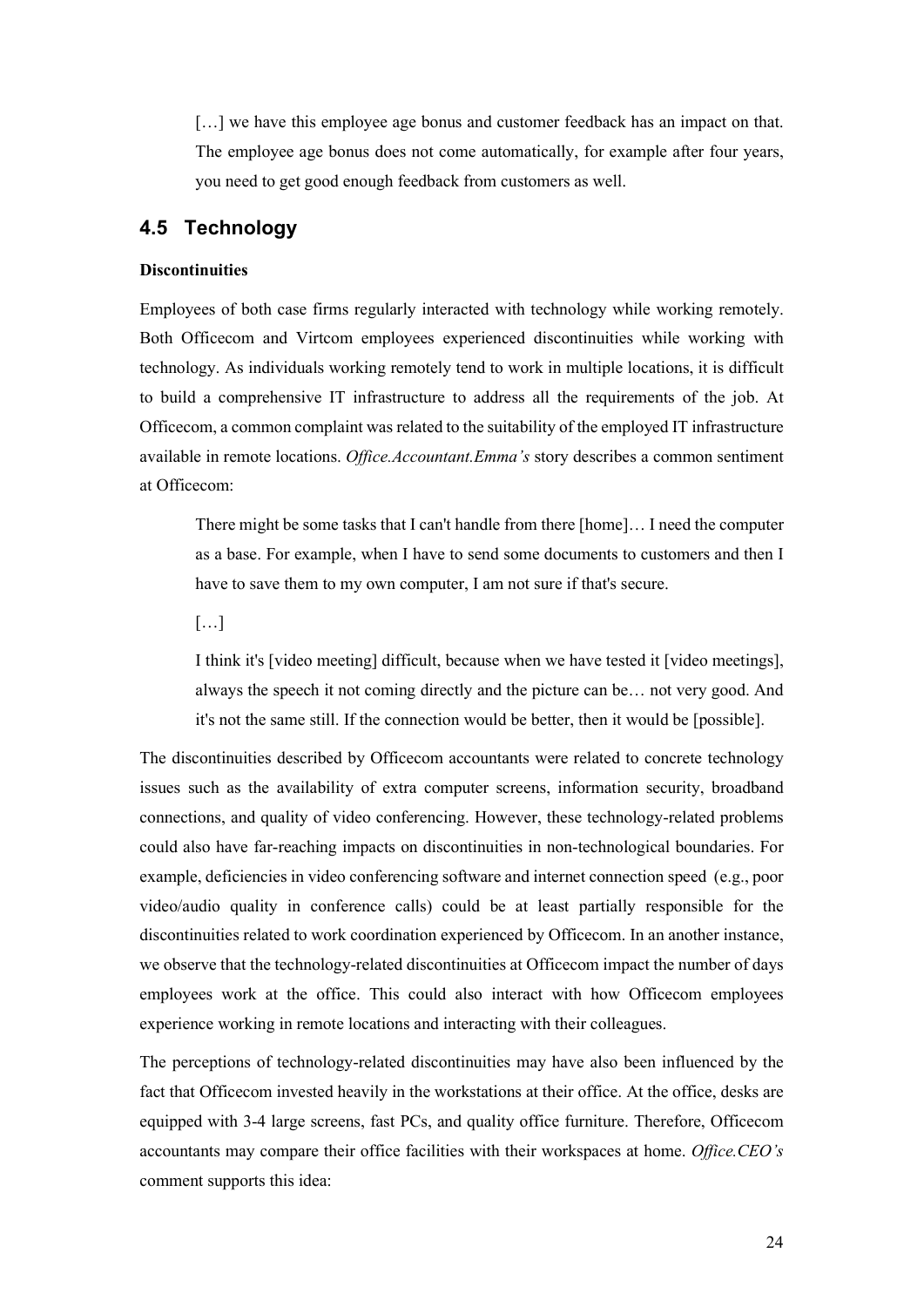As you saw, we have three screens, so it is actually kind of funny, that when you learn to work on three screens, then when you have only two screens, it is a pain, so we have had to invest a lot in those screens that we have, and actually people need the same kind of working space at home.

Technology-related discontinuities were less pronounced at Virtcom. This can be partially explained by the continuities discussed below, some of which could be considered to have been planned. Virtcom accountants shared the sentiment that the availability of IT infrastructure in remote locations may affect their productivity. However, overall at Virtcom, accountants believed that the trade-off between decreased efficiency and increased mobility was acceptable. Virt.Accountant.Karen shared her perspective:

I usually work at home sitting on my couch, using my laptop. I think if I had multiple screens, that would speed up my work processes, but it just does not fit with my life style at the moment. I don't want to take my computer screens here [remote location where the accountant spends 6 months a year]. In the city I live, I have a small studio, which does not accommodate several screens. [...] I have got used to this, Internet functions well in this remote location. Only with Skype it might have problems, CloudAIS works fine here.

#### **Continuities**

Officecom employees have the option to take a work laptop home and to buy additional screens. However, these options are not always viable, as some employees do not have sufficient space at home for additional IT equipment. Most of the Officecom accountants we interviewed had not chosen to purchase additional screens for their homes. This situation is arguably an example of a failed continuity, as the attempt to fix a discontinuity (providing the option to purchase IT equipment for home use) was rejected by most of the employees experiencing the discontinuity.

Apart from the option to purchase IT equipment for home, Officecom's approach to technology-related discontinuities is similar to the approach the firm has used to overcome discontinuities related to work practices. Officecom encourages employees to split their work between home and office depending on the technology requirements of the task. As a result, Officecom accountants tend to consider the IT infrastructure requirements of a task when dividing their work between the remote and office environments. Office.Accountant.David shared a typical case:

It depends. At the end of the month I'm usually here every day. It's very busy, and you have to get everything done. But in the middle of the month I am here maybe two or three days. […] Usually, if I think it's a lot more efficient to work with the 3 displays then I don't do it at home. Unless, it's something super urgent.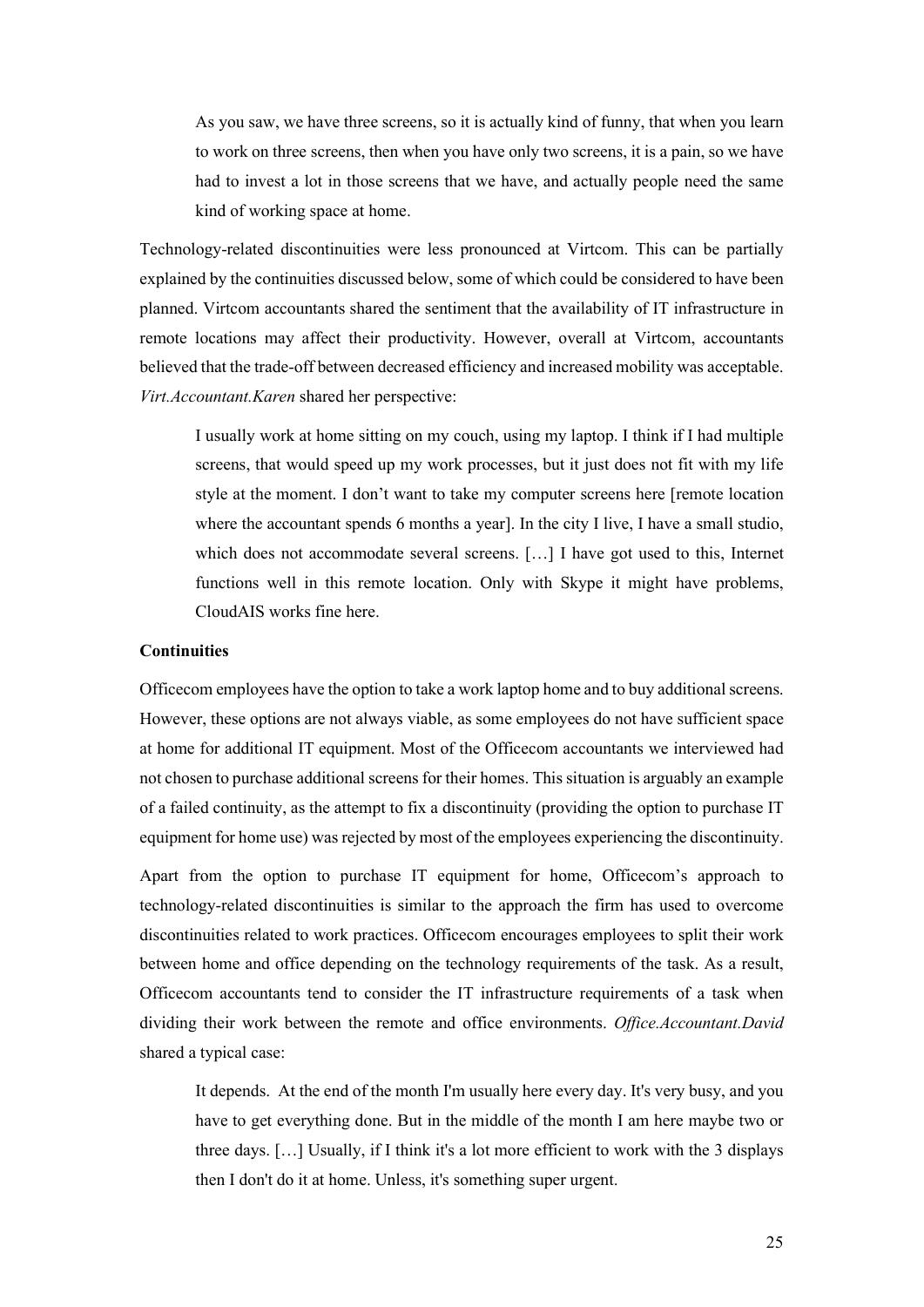[...] A lot of the accounting requires three displays. There might be some instructions in the email, then I keep the CloudAIS on one display and then some sheets or something on the third. It's more efficient when I see them at once.

Virtcom has created an environment where the absence of a fixed workplace is emphasized starting at the recruitment stage, thus attracting people who value mobility. At the same time, Virtcom provides an option to set up an appropriate workspace at home. As a result, at Virtcom, accountants value the fact that laptops can be taken anywhere, and they have therefore learnt to work with just one screen. *Virt.Accountant.Susan* describes:

You can build that at home as well. I do have an office room here at home but I don't use it unless I have to print something, then I go there. I could build that kind of environment at home but freedom is more important. I work just on my laptop here at home as well. I don't use multiple screens because we travel a lot, it is easier for me to take my laptop with me and work in the car when we travel some place. […] This is a very personal issue. I know we have employees who have two big screens at home. Nobody prevents you from doing that. I don't miss that.

Virt.Accountant.Karen shared her perspective:

# [talking about using laptop to do accounting tasks] Interviewer: How do you manage with one screen?

I have multiple windows open simultaneously. I can have Excel and CloudAIS side by side. Someone else would have those two applications open in separate screens. I have a laptop with a 17-inch screen. I think that is fine.

To prevent potential technology-related discontinuities arising from the handling of non-digital documents, Virtcom has introduced the policy of full digitalization of accounting processes. The goal is to replace – with digital equivalents – the elements of the accounting process that require physical interaction. As a result, Virtcom has been able to streamline accountants' work. Virtcom accountants are instructed to use only accounting data entered into the CloudAIS as well as digital documents coming from other systems (e.g., online banking). They must ignore any requests from customers to process paper-based invoices or receipts. Virtcom's customers are also informed at the outset that all accounting data needs to be delivered in a digital format (ideally directly entered into CloudAIS). This requirement allows Virtcom accountants to work from any location and regardless of the technology available to them, provided they have a basic, internet-connected PC. Virt.Accountant.Susan explains:

We want to be the best, specifically, in electronic financial administration. […] We don't make compromises on [digitalization of the process] at all. If the customer wants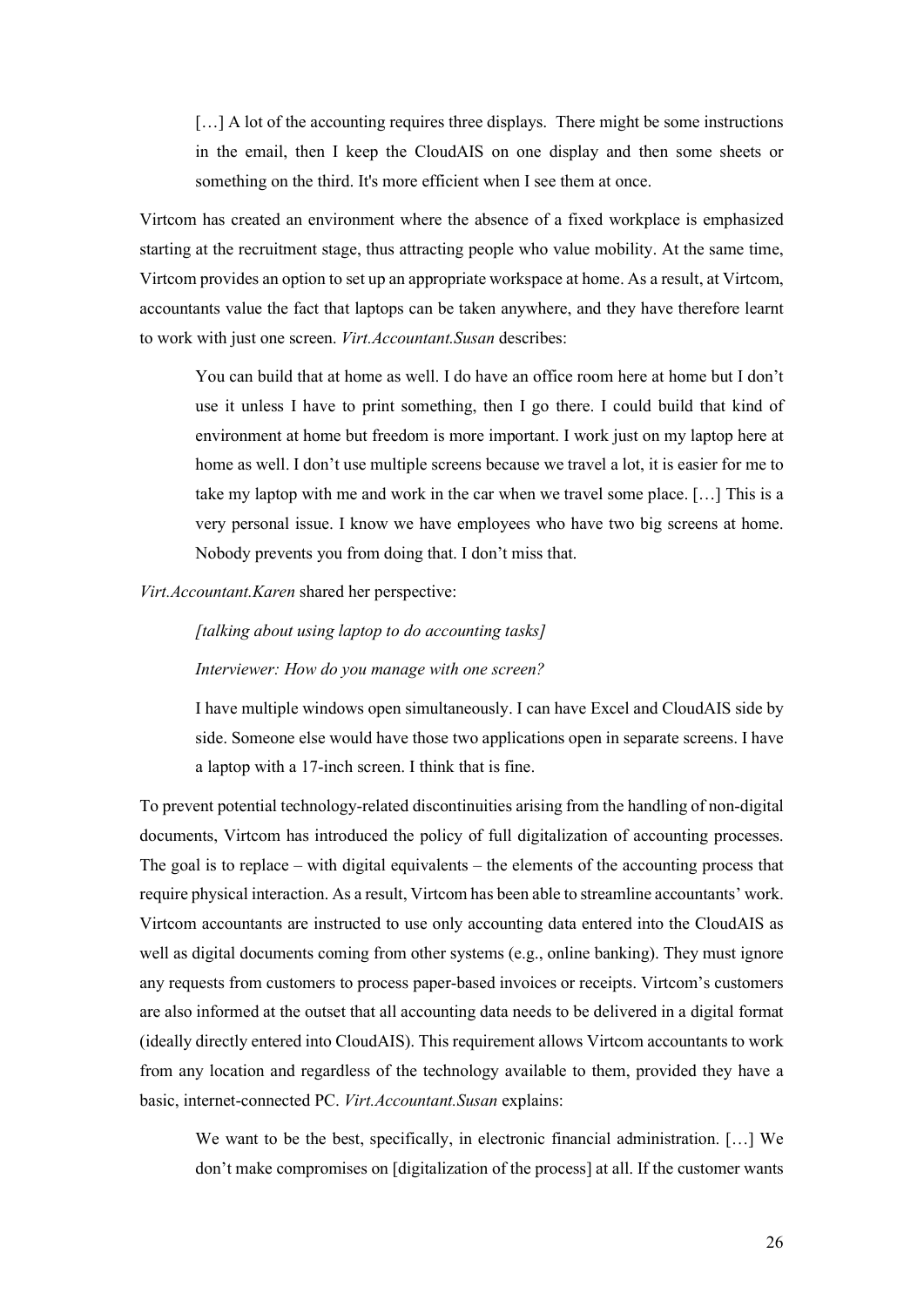to use some other system than CloudAIS or deviate from fully electronic [processes], we don't accept them as clients. […] I think that's a positive thing.

### 5 Constructing continuities in virtual work

In both Officecom and Virtcom, we observed discontinuities across four boundaries out of the six proposed by Chudoba et al. (2005). The time boundary was omitted because neither of the two case firms perceived any discontinuities at this boundary, which is not surprising given that all employees at both firms operate within the same time zone. Despite having flexible working schedules, most of the employees worked more or less during regular working hours (e.g., no shifts). Similarly, we omitted the organization boundary simply because employees of both Officecom and Virtcom worked within the boundaries of a single organization. Instead, we observed discontinuities related to work organization and hierarchy, where employees interacted with existing organizational structure. As this does not match the definition of the organization boundary envisioned by Chudoba et al. (2005), we view it as a separate boundary.

Across the five boundaries that we studied (geography, culture, work organization, work practices and technology), we observed that employees of both firms perceived largely similar discontinuities, but we also observed some notable differences. The major differences between the two firms were apparent in how the firms constructed continuities. These differences manifested along four components of virtuality strategy (see Table 4): 1) governance structure, 2) role of technology, 3) communication management, and 4) workflow management. To construct continuities, Officecom mostly relied on 1) vertical hierarchy, 2) face-to-face meetings complemented by technology (e.g., Google hangouts), 3) an open communication policy (both face-to-face and online), and 4) allocation of work between office and remote locations. Virtcom, on the other hand, used 1) a centrally controlled horizontal hierarchy, 2) digitalization and heavy use of technology, 3) strict protocol for online communication, and 4) extreme flexibility in the work process.

|                               | Officecom                                       | <b>Virtcom</b>                                |  |
|-------------------------------|-------------------------------------------------|-----------------------------------------------|--|
| Governance<br>structure       | Vertical hierarchy                              | Centrally controlled flat hierarchy           |  |
| Role of<br>technology         | Complementary to physical presence              | Substitutive for physical presence            |  |
| Communication<br>management   | Flexible communication policy                   | Rigid communication policy                    |  |
| <b>Workflow</b><br>management | Structured, process-oriented work<br>allocation | Flexible, outcome-oriented work<br>allocation |  |

| Table 4. Continuity construction approaches in the two case companies |  |  |  |  |
|-----------------------------------------------------------------------|--|--|--|--|
|-----------------------------------------------------------------------|--|--|--|--|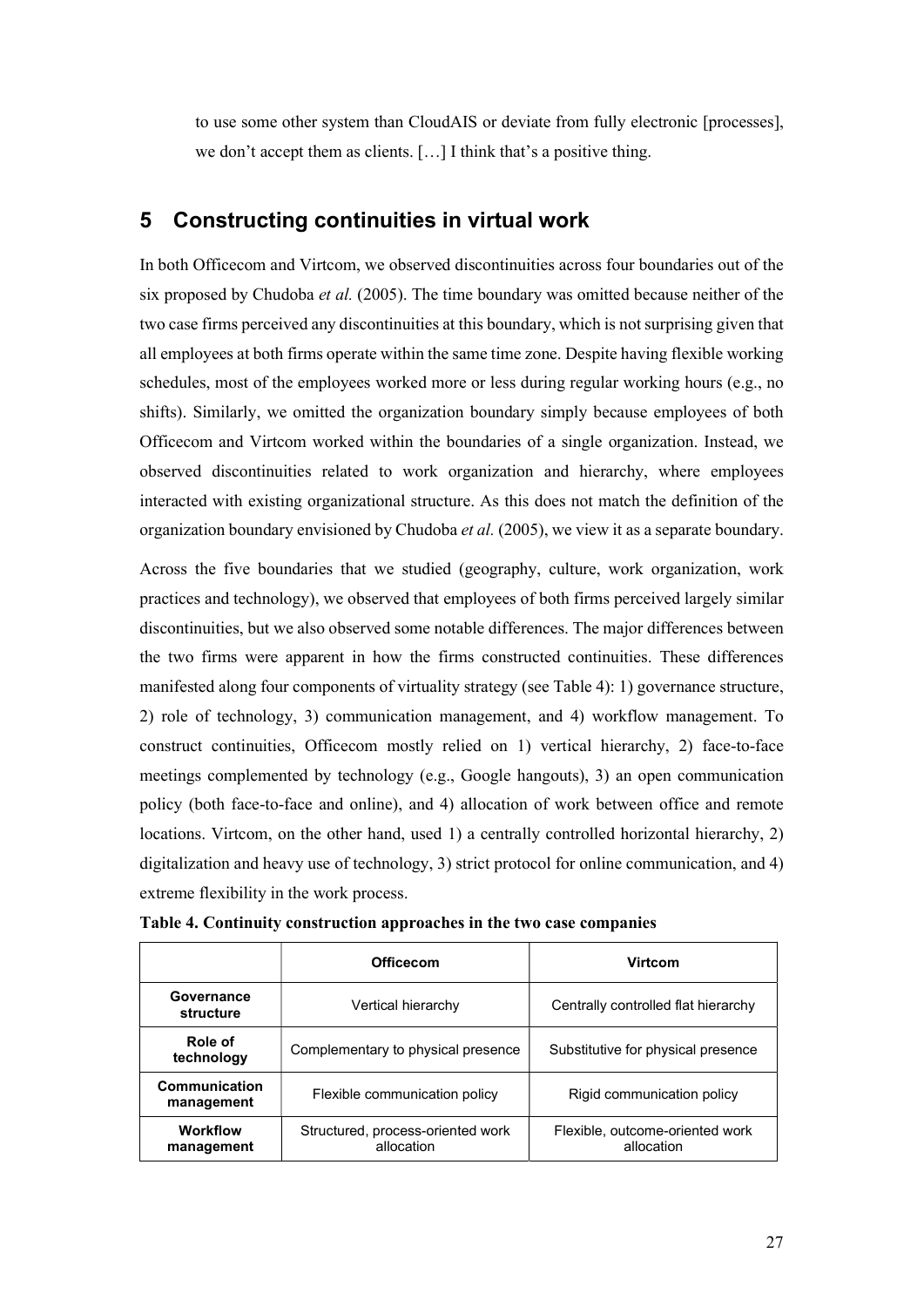Governance structure allows an organization to assign people within the virtual work environment to fit the work process. Options range from a strong vertical hierarchy to a completely flat horizontal hierarchy. Our findings suggest that organizational hierarchy is useful in addressing discontinuities related to, for example, interdependence, professional isolation, and employee integration in virtual organizations. In this study, we observe both ends of the spectrum, where Officecom has set up a vertical hierarchy (e.g., management group, senior experts, working teams) to address discontinuities, while highly virtual Virtcom relies on a flat hierarchy that is centrally controlled by Virt.CEO and Virt.Owner. We interpret these results as suggesting that a flat hierarchy provides individual employees with more decisionmaking power and responsibility, resulting in decreased interdependence among employees as well as their increased sense of ownership over the process and operations of the firm. The single step between the company's top management and employees creates a support structure wherein employees do not feel excessively distanced from the core of the firm. These features of the flat hierarchy are well suited to a highly virtual organization where conventional approaches to employee management may be perceived as inappropriate. Findings from earlier research in the field of psychology support this view. Hoch and Kozlowski (2014) observed the weakened relationship between hierarchical leadership and team performance in highly virtual organizations, whereas shared leadership and structural support had a positive impact on performance in such organizations. Based on this discussion, we make the following propositions:

Proposition 1a: Organizations with a high degree of virtuality will be more likely to adopt a flat organizational hierarchy to overcome or prevent virtual work discontinuities.

Proposition 1b: Organizations with a low degree of virtuality will be more likely to adopt a vertical organizational hierarchy to overcome or prevent virtual work discontinuities.

Technology is a key enabler of virtual work, capable of increasing work efficiency and alleviating issues related to cultural, geographical and temporal differences within virtual organizations (Shachaf, 2008). At the same time, discontinuities experienced at technological boundaries could amplify the potential negative effects of other boundaries. Therefore, it is important to ensure the fit between technology use and the characteristics of a virtual organization. As a result, the role of technology in managing virtual work can vary from case to case. For example, organizations may use technology as a complement to regular face-toface interaction or as a full substitute for such interaction. Officecom advocates for a complementary use of ICT to assist with work done within the framework of joint physical space. Officecom thus aims to benefit from the flexibility of technology-enabled virtual work while solving discontinuities arising from it with face-to-face interaction in the physical office. Virtcom, on the other hand, uses technology as a substitute for face-to-face interaction. In this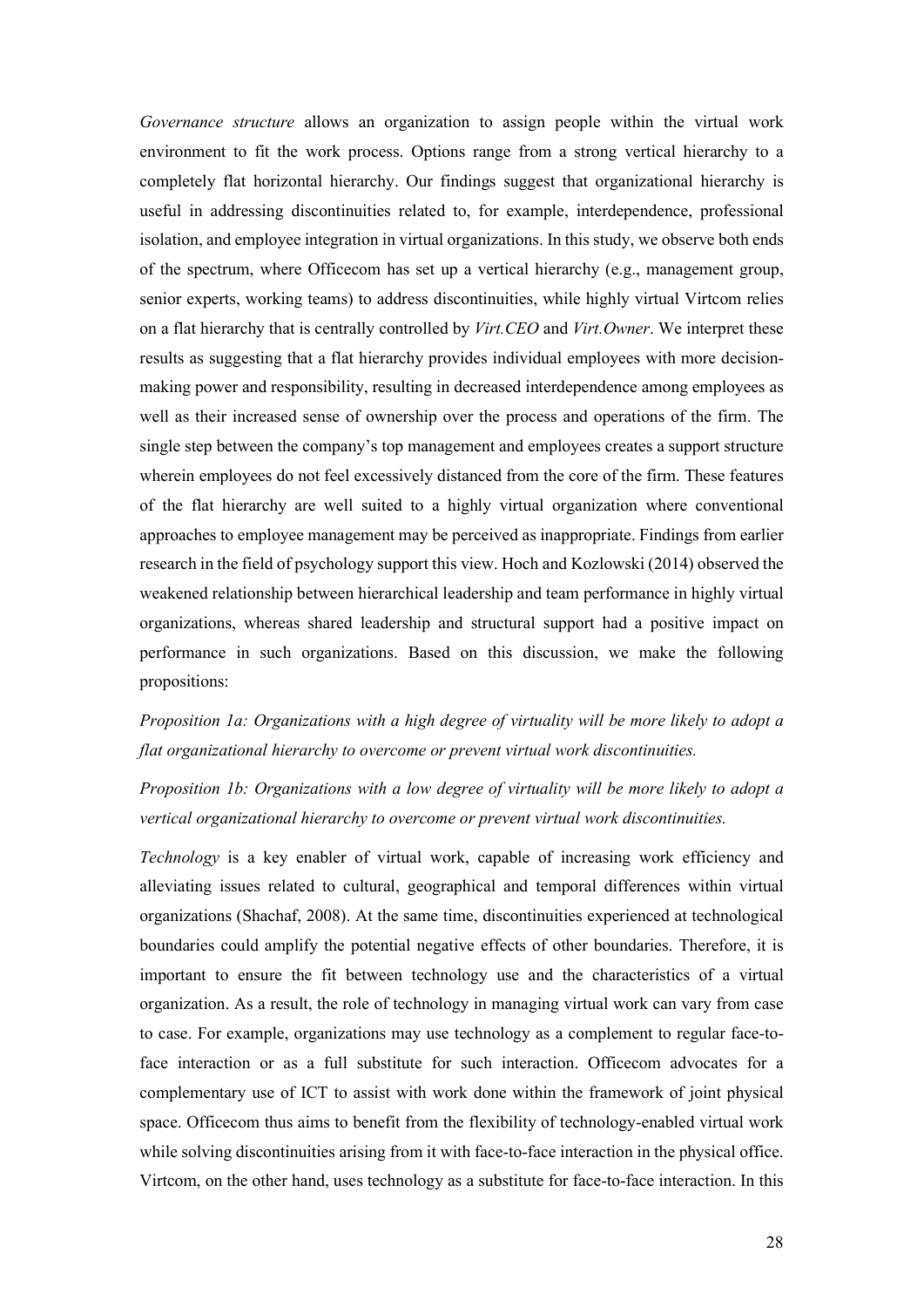case, ICT is used to address the deficiencies of virtual work and to enable the firm to overcome virtual work discontinuities. Organizations may also take a complementary or substitutive approach to technology use in data flow management. Virtcom used a substitutive approach, where all data had to be delivered from the client company to Virtcom digitally. This was contrary to the practices at Officecom, which used ICT and digital data to complement paperbased documents sent by the customers. Based on the above, we propose the following:

Proposition 2a: Organizations with a high degree of virtuality will be more likely to use technology as a substitute to overcome or prevent virtual work discontinuities.

Proposition 2b: Organizations with a low degree of virtuality will be more likely to use technology as a complement to overcome or prevent virtual work discontinuities.

Communication management regulates the communication flows within an organization. Virtual organizations may introduce strict communication protocols (Virtcom) or employ more natural and less regulated rules of communication between employees (Officecom). Highly virtual work environments often lack the means for natural communication and therefore engage in asynchronous communication (Bergiel *et al.*, 2008) supported by ICT. As a result, a highly virtual organization would benefit from clear communication rules regarding what, when and how to communicate (Bergiel *et al.*, 2008). This observation would explain the more relaxed communication policy at Officecom, where the majority of employees still have more opportunities for natural, face-to-face communication. Based on the above, we propose:

Proposition 3a: Organizations with a high degree of virtuality will be more likely to adopt rigid communication policies to overcome or prevent virtual work discontinuities.

Proposition 3b: Organizations with a low degree of virtuality will be more likely to adopt flexible communication policies to overcome or prevent virtual work discontinuities.

Workflow management enables virtual organizations to regulate workflow to ensure efficient, uninterrupted work processes across boundaries. Based on our study, Virtcom takes a flexible, outcome-oriented approach to workflow management. A Virtcom employee is able to organize her workflow independently, completely based on her personal preferences, while also taking into account the environment she needs to operate in. The only requirement is that she delivers the predefined results according to the agreed-upon schedule. On the other hand, at Officecom, the workflow is structured in a process-oriented manner. Factors such as meetings, team dynamics and ICT infrastructure in the office and at home strongly encourage Officecom employees to allocate their work tasks around the process descriptions developed within the firm. We propose the following: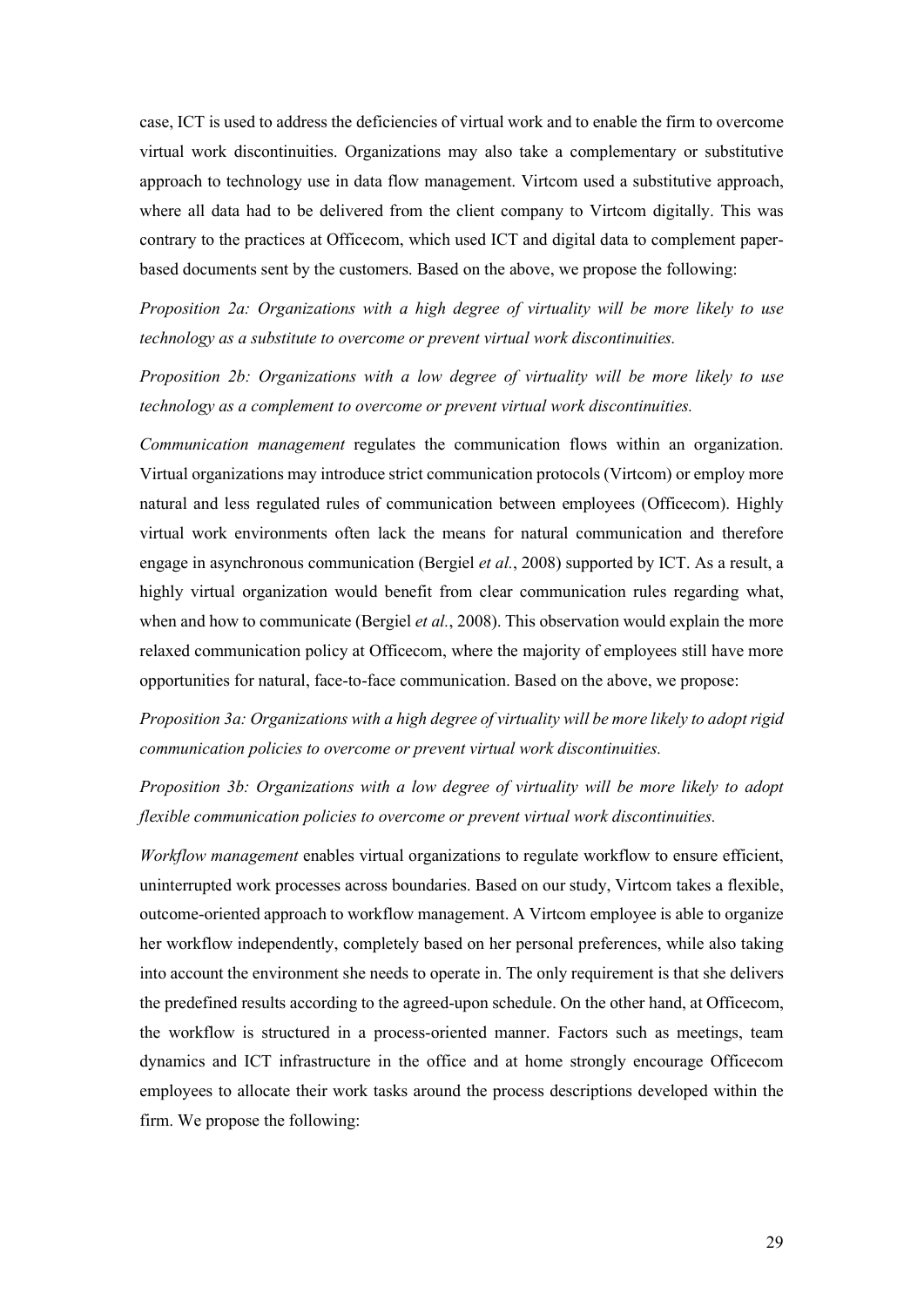Proposition 4a: Organizations with a high degree of virtuality will be more likely to encourage a flexible, outcome-oriented work allocation to overcome or prevent virtual work discontinuities.

Proposition 4b: Organizations with a low degree of virtuality will be more likely to encourage a structured, process-oriented work allocation to overcome or prevent virtual work discontinuities.

### 6 Discussion

### 6.1 Implications for theory

In this paper, we sought to answer the question: How do firms construct continuities in work environments with differing degrees of virtuality? We compared two case organizations with differing degrees of virtuality, but they operate in otherwise very similar contexts. This approach allowed us to focus on differences in organizing, thus minimizing the effect and interference of contextual factors in our analysis. We used Organizational Discontinuity Theory (Watson-Manheim et al., 2012) and the virtuality index (Chudoba et al., 2005) to identify virtual work boundaries and their effects. We observed discontinuities experienced within both organizations and investigated the approaches used to construct continuities.

Our contribution is to the advancement of our understanding of how continuities are constructed in virtual work environments. Our propositions on continuity construction constitute a step towards building a more comprehensive theory with which to structure and categorize virtual work environments, which remains a challenge in existing literature.

#### 6.1.1 Reflection on ODT

Based on our results, we find that ODT does provide a useful framework for a nuanced analysis of boundaries in virtual work. As suggested by Watson-Manheim et al. (2012), boundaries can have drastically different effects, even in two fairly similar environments. For example, we observed that certain work practices could lead to procrastination in one case, while creating issues with overwork in the other. These details would be lost without a clear distinction between boundaries and their effects.

Identifying the perceived discontinuities enabled comparison across the two work environments, as we observed similarities and differences. In this study, we compared two very similar contexts, and the only major difference between the two work environments was the availability of joint office space. This research design helped us separate the effects of virtuality from the effects of the contexts. Therefore, we can attribute the differences across the perceived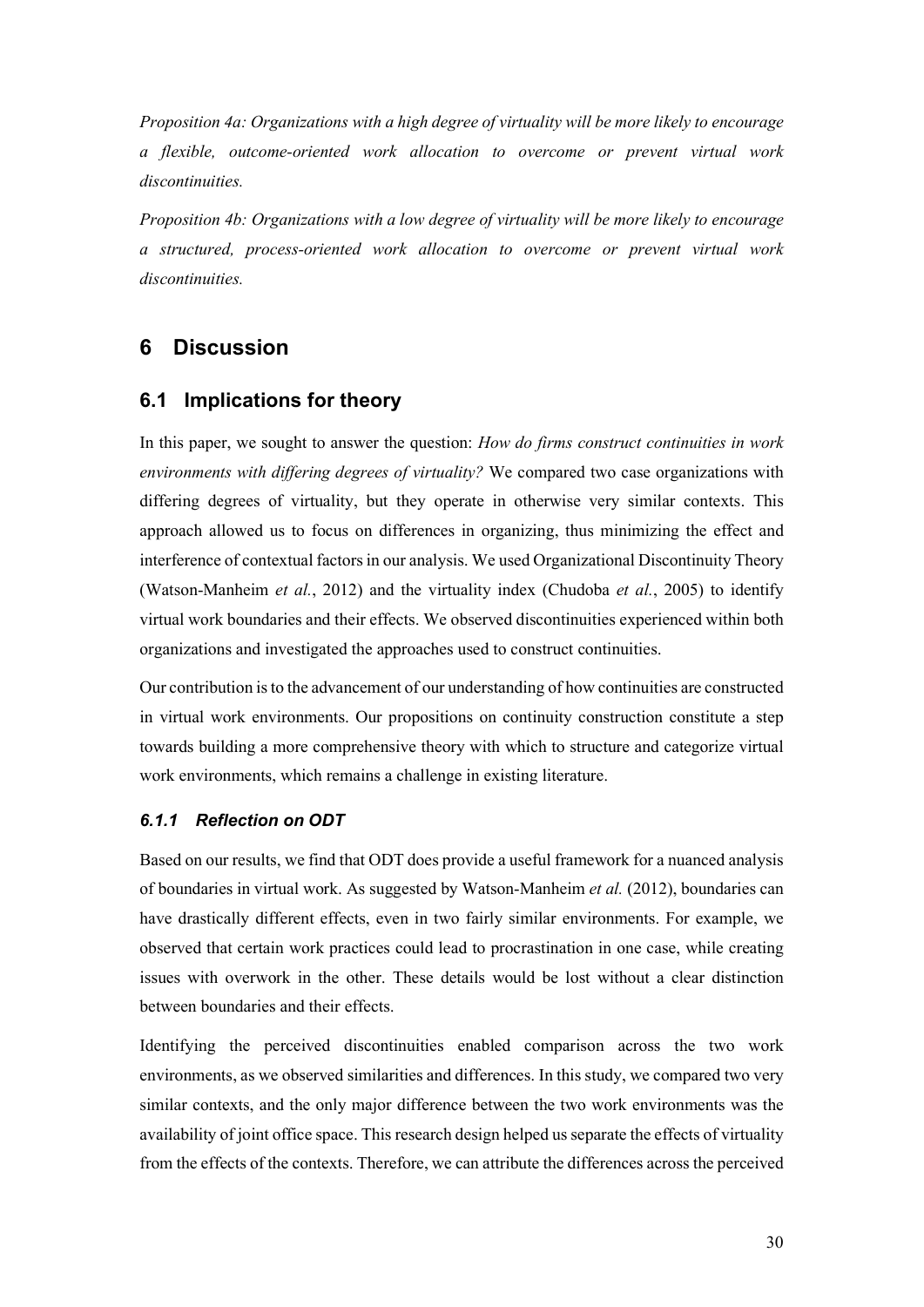discontinuities and continuities to the firms' differing degrees of virtuality, at least to some extent. That said, ODT is not equipped with a mechanism for comparing virtual environments in highly varying contexts. When applying ODT to measuring a particular virtual work environment, one faces a major challenge: *discontinuities* are based on individual perceptions (even when recognized by a team or an organization). Thus, discontinuities are highly contextand time-specific, and they could be influenced by the subjective judgements of influential individuals within the virtual work environment. As a consequence, observing discontinuities only allows one to measure virtuality at a given moment. Discontinuities do not reveal either past negative effects perceived at boundaries (that are no longer perceived) or potential effects not yet perceived.

Instead, in line with Dixon and Panteli (2010), we propose to compare work environments based on continuities constructed by companies. Studying virtuality through the lens of constructed continuities (as opposed to perceived discontinuities) has a number of advantages. Unlike discontinuities, continuities identify deliberate actions taken within an organization to tackle the negative effects of working across boundaries. Continuities capture mechanisms to address existing and potential discontinuities (planned continuities). Continuities also reflect an organization's commitment and structured approach to maintaining (or striving towards) a certain degree of virtuality, whereas discontinuities only indicate current existing issues. Therefore, we argue that analysing continuities could reveal comparable strategic approaches to virtuality in different contexts, thus elevating the discussion from contextual issues of virtual work environments to generalizable approaches of establishing and managing virtual organizations.

#### 6.2 Implications for practice

Practitioners may consider the identified continuities as mitigation strategies that firms can employ to enable more efficient implementation of virtual work practices. We offer two main insights to practitioners. The first accentuates the importance of outcome orientation when embarking on a fully virtual organizational setup. The second discusses the role of ICT as a complement to or substitute for physical presence.

First, we argue that transformation towards the commoditization of business processes (Davenport, 2005) facilitates the move to a higher degree of organizational virtuality. Commoditization of knowledge, proliferation of IT, and standardization of processes and data are considered to be key enablers for virtual organizations (Mowshowitz, 1997). However, our evidence suggests that the commoditization and standardization of business processes could advance an organization's capabilities to virtualize, leading to highly virtual organizations with no centralized geographic location. The commoditization of processes could lead to an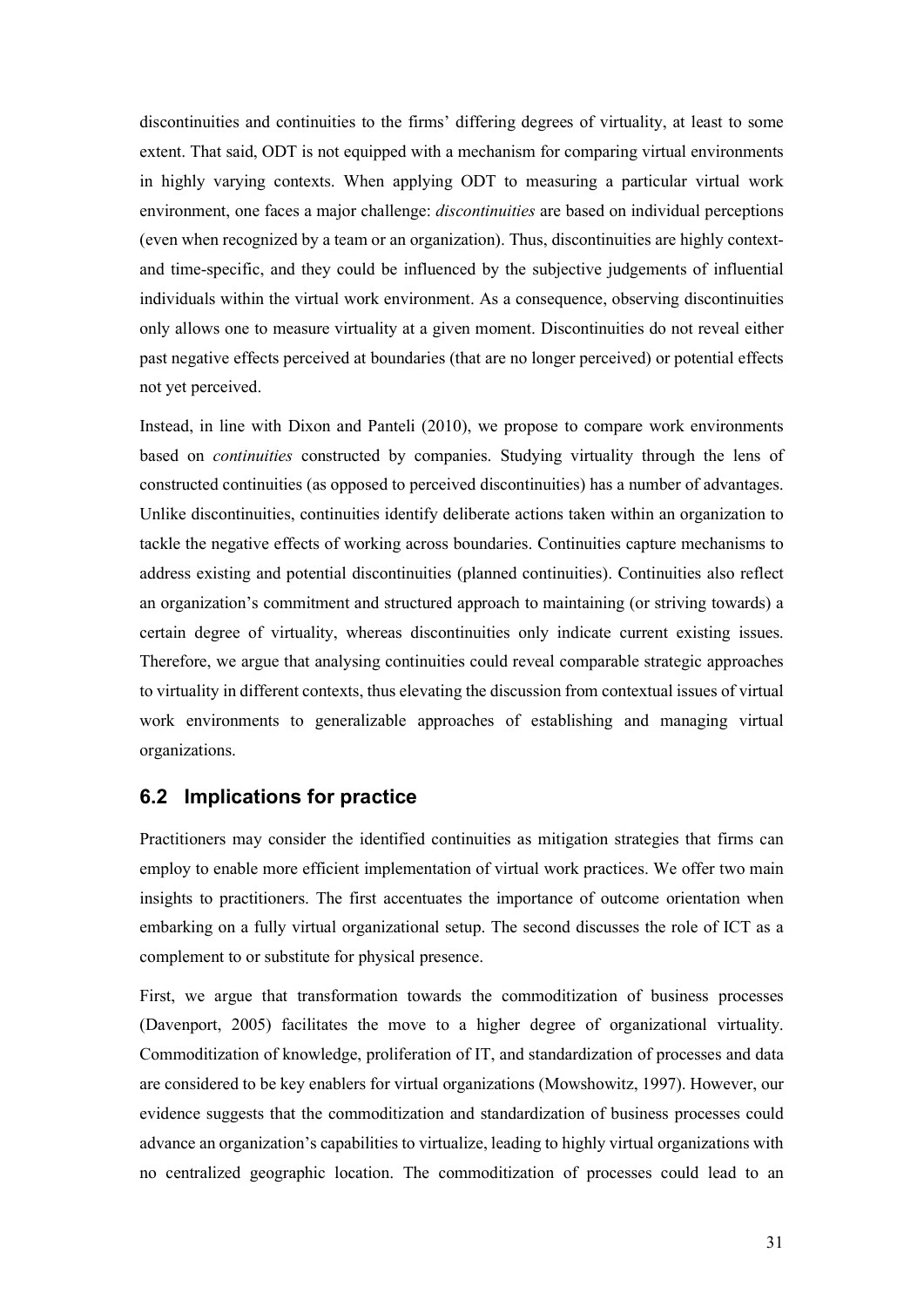outcome-orientation of the organization, an environment where delivering the output of the service is prioritized over customization and value-added components. We observe this phenomenon at Virtcom, where a considerable emphasis is made on results, which translates to the "Virtcom way of doing things". The clarity of the goals and objectives allow Virtcom to eliminate face-to-face contact and mitigate the risk of the discontinuities of virtual work. This observation resonates with the proposition by Dubé and Robey (2009): "flexibility of virtual teamwork is aided by structure". The structure within organizational processes and policies appears to be a key enabler of virtual work. This argument raises questions about the suitability of a highly virtual organizing approach to less structured tasks and about the implications of rigid organization on company growth and service development. Introducing clear structure to work processes and providing customers with commoditized service allows for great flexibility in virtualizing an organization. However, the same approach hampers the organization's ability to innovate and pivot easily, which could be a major problem for organizational processes related to R&D or growth.

Second, earlier studies have discussed the importance of ICT in virtual work, arguing whether technological tools are an essential part of the concept (Kirkman and Mathieu, 2005) or a mere enabler (Fiol and O'Connor, 2005; Griffith and Neale, 2001). We find that the approach to the use of ICT in organizational processes is instrumental to the degree of virtuality. The approaches differ depending on whether the organization uses ICT tools as a complement to or substitute for physical presence. The greatest divide between Officecom and Virtcom was that the former used CloudAIS and online communication tools as technologies that complemented employees' work, while the latter considered those systems to be substitutive. Social presence and media richness theories, which examine the importance of different media (e.g., voice calls, video streams) in accomplishing tasks, argue that rich media are suited to ambiguous tasks that require different opinions, whereas lean media are better for information and fact-processing tasks (Yoo and Alavi, 2001). This distinction would suggest that, indeed, in the context of particular tasks, face-to-face contact could be fully substituted by ICT tools with leaner media richness. This corresponds to what we observe within Officecom, where employees work on high-concentration, individual tasks at home with the help of CloudAIS and ICT communication tools (lean media context, substituting physical presence with ICT), while using the physical office for more ambiguous team tasks (rich media context, complementing physical presence with ICT). Such an approach to the use of ICT at work echoes the idea of work augmentation (Davenport and Kirby, 2015), where the ability of the technology to automate certain aspects of work is used to complement human work. However, if we extend our observations to Virtcom, we observe that on the organizational level, Virtcom generally uses ICT as a substitute for physical presence, whereas Officecom complements ICT with a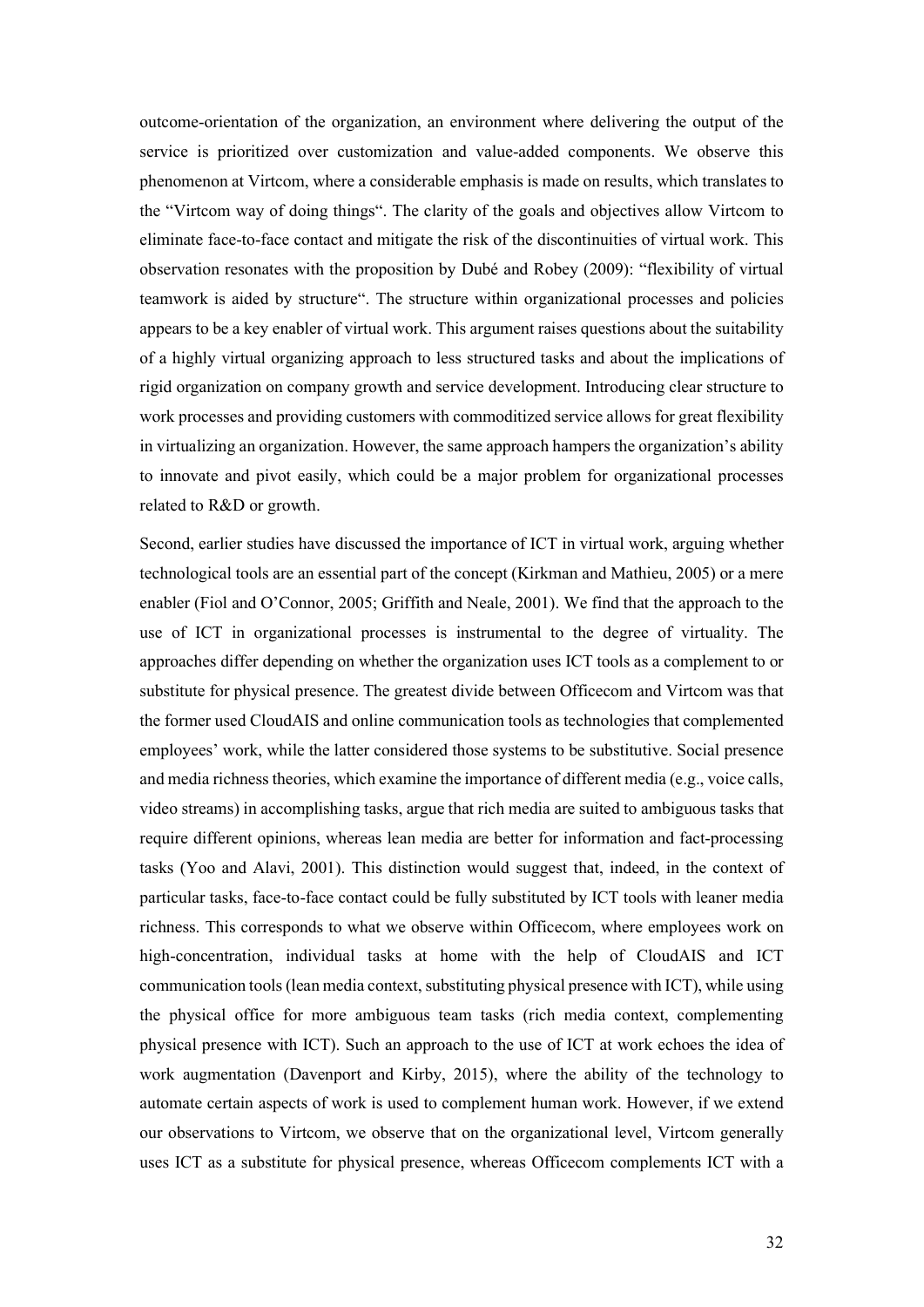physical office for the same set of tasks. It is also worth considering that the same system (CloudAIS) is used in both cases to manage the majority of the work. Therefore, system design cannot be considered a determining factor in choosing a substitutive or complementary use of the system.

#### 6.3 Further research and limitations

Based on the results of this study, a number of future research directions have emerged. Future research could investigate whether a highly virtual organizing model is suitable for organizations involved in low-structured tasks. Our study is limited to two case firms providing accounting services. This approach allowed us to precisely compare two cases, as accounting services are typically composed of highly structured processes. However, some of the continuities may not be suitable for less structured processes, such as R&D, product development, or process innovation.

Some earlier studies (e.g. Myers and Sadaghiani, 2010) have argued that the younger generation (millennials) is more suited for work in virtual environments. This type of reasoning arises from the assumption that expertise with new media and groupware technologies, coupled with a certain attitude towards remote work, are essential requirements for virtual work (Hertel et al., 2005). These are features that are frequently associated with the younger generation (Wang and Haggerty, 2011). However, in our study, the case of Virtcom suggests that older, experienced, self-sufficient, and professionally mature employees can perform well in a highly virtual work environment. These findings indicate that the age of remote workers, their overall aptitude for ICT, as well as the intensity of their social media use and instant messaging have little influence on the need for physical space when compared to factors such as self-sufficiency, experience, and professional conduct. Future research could empirically study the relationships among factors such as employee age, experience, self-sufficiency, ICT skills and performance in virtual work environments.

Our case firms are not globally distributed, and they operate within the same working hours (no shifts). This might explain why employees did not perceive time-related discontinuities. Further research could test our continuity construction framework in contexts where discontinuities at the time boundary are perceived by employees.

Our case firms are also SMEs, meaning that their organizational hierarchies are somewhat primitive compared to large organizations. As a result, we cannot claim that our findings regarding vertical and horizontal hierarchies are generalizable to larger entities. Further research could examine our claims in the context of large organizations with complex, multilayered hierarchies.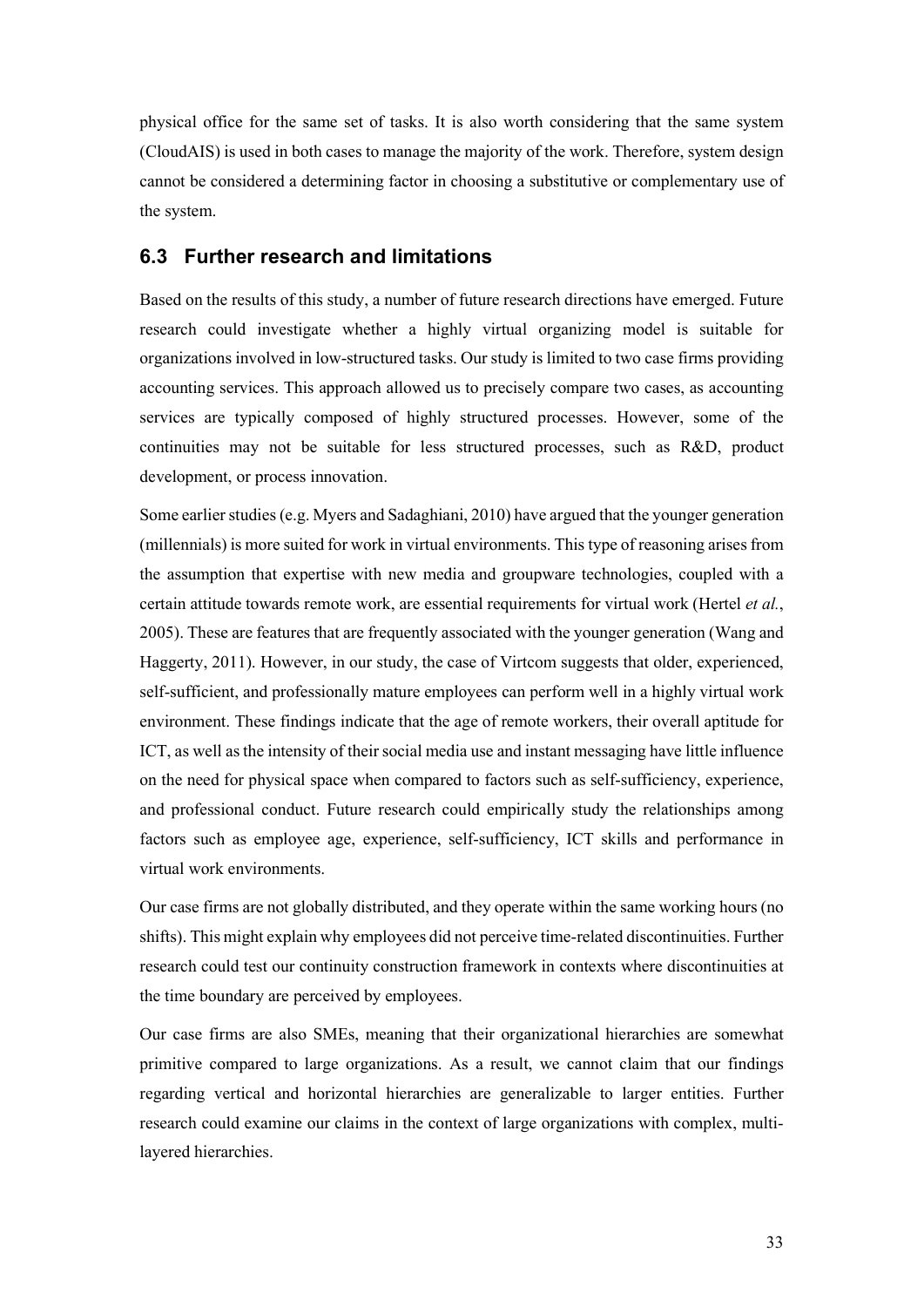Future research could also examine the discontinuities and continuities of virtual work at the different development stages of companies. A longitudinal study could be conducted to analyse companies of varying degrees of virtuality. While we engaged with the case companies for a prolonged period of time over the course of this study, the long-term impacts of virtuality remained beyond the scope of our research.

In this study, we analysed two firms that use the same cloud-based information system to organize their work. While this helped us to better compare the two work environments, we recognize this as a potential limitation. Future research could attempt to replicate our results in work environments that use different ICT systems.

### 7 Conclusion

Our objective in this study was to reveal the principles underlying the continuity construction in work environments with differing degrees of virtuality. We closely analysed two case firms that operated in the same field but with different degrees of virtuality. We conducted three rounds of interviews with the management and employees of firms, identifying discontinuities and continuities in both cases. Following Chudoba et al. (2005), we analysed the discontinuities and continuities at five boundaries (geography, culture, work organization, work practices and technology). Our main contributions are, first, the extension of an organization-level understanding of how continuities are constructed, and, second, a set of propositions concerning continuity construction in virtual work environments. Practitioners can use this research to overcome the limitations of virtual work. Based on our results, we discuss the role of ICT and organizational structure in mitigating the virtual work discontinuities.

### Acknowledgments

We are eternally grateful to the two case companies for sharing their time and allowing us to conduct this empirical study. We thank the HSE Support Foundation for partially funding this project. We are also grateful to Senior Editor, Associate Editor, and two anonymous reviewers whose critical comments, guidance, and support greatly improved the quality of our paper. We wish to thank Kalle Lyytinen, Antti Salovaara, Carsten Sørensen, and Sanna Tiilikainen for their comments on early versions of our manuscript. Naturally, all remaining errors are ours.

### **References**

Bergiel, B. J., Bergiel, E. B. and Balsmeuer, P. W. (2008). Nature of Virtual Teams: A Summary of their Advantages and Disadvantages, Management Research News 31(2): 99–110.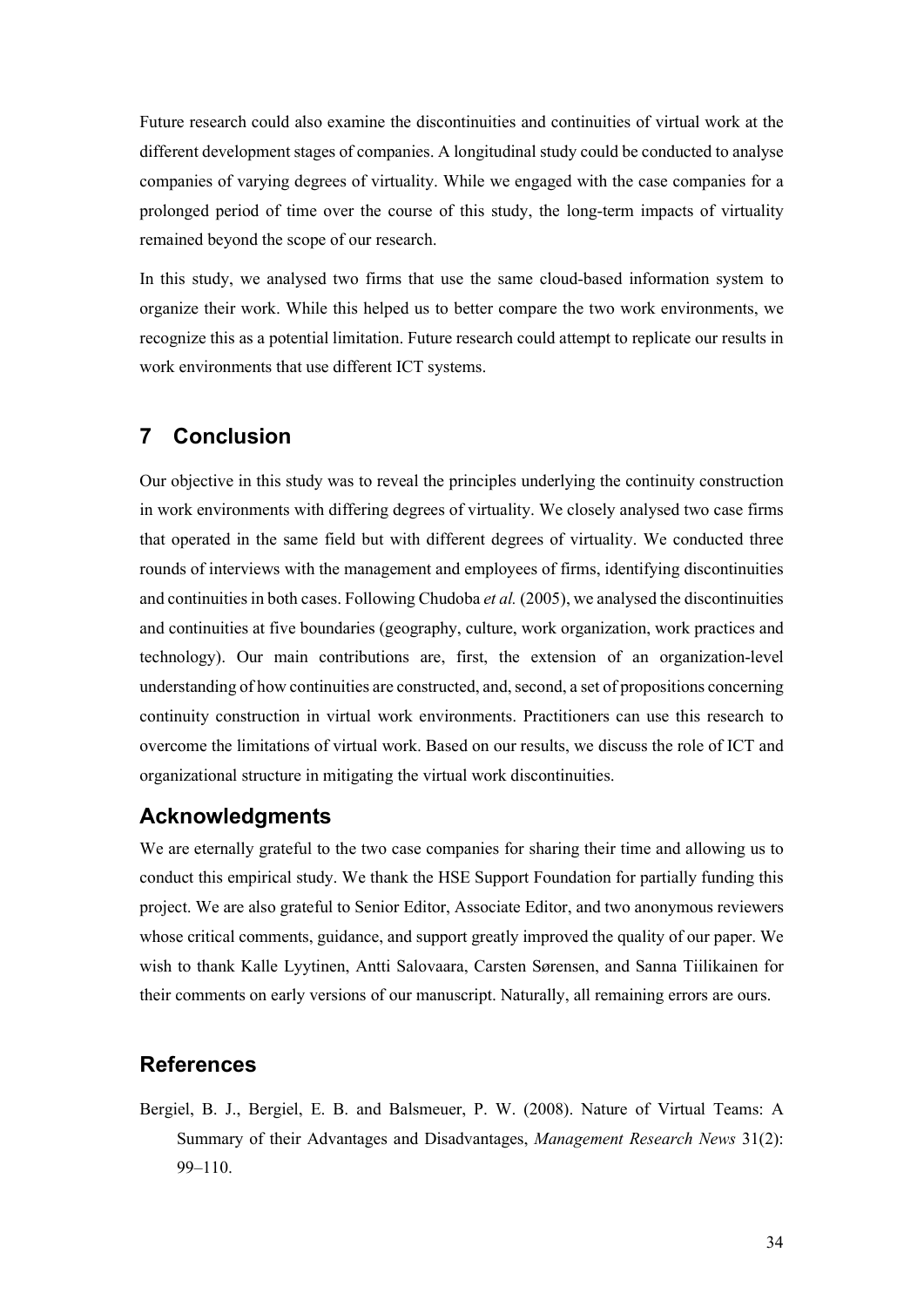- Bhimani, A. and Willcocks, L. (2014). Digitisation, 'Big Data' and the Transformation of Accounting Information, Accounting and Business Research 44(4): 469–490.
- Breu, K. and Hemingway, C. J. (2004). Making Organisations Virtual: The Hidden Cost of Distributed Teams, Journal of Information Technology 19(3): 191–202.
- Charmaz, K. (2006). Constructing Grounded Theory: A Practical Guide Through Qualitative Analysis, London, United Kingdom: SAGE Publications.
- Chudoba, K. M., Wynn, E., Lu, M. and Watson-Manheim, M. B. (2005). How Virtual Are We? Measuring and Understanding Its Impact in a Global Organization, Information Systems Journal 15(4): 279–306.
- Crowston, K., Specht, A., Hoover, C., Chudoba, K. M. and Watson-Manheim, M. B. (2015). Perceived Discontinuities and Continuities in Transdisciplinary Scientific Working Groups, Science of the Total Environment 534: 159–172.
- Davenport, T. (2005). The Coming Commoditisation of Processes, Harvard Business Review 83(6): 101–108.
- Davenport, T. and Kirby, J. (2015). Beyond Automation, Harvard Business Review 93(6): 59– 65.
- Dixon, K. R. and Panteli, N. (2010). From Virtual Teams to Virtuality in Teams, Human Relations 63(8): 1177–1197.
- Dubé, L. and Robey, D. (2009). Surviving the Paradoxes of Virtual Teamwork, Information Systems Journal 19(1): 3–30.
- Fiol, C. M. and O'Connor, E. J. (2005). Identification in Face-to-Face, Hybrid, and Pure Virtual Teams: Untangling the Contradictions, Organization Science 16(1): 19–32.
- Flick, U. (2009). An Introduction to Qualitative Research, 4th Ed., London, United Kingdom: SAGE Publications.
- Gibbs, J. L. and Boyraz, M. (2015). International HRM's Role in Managing Global Teams, The Routledge Companion to International Human Resource Management : 532–551.
- Gibbs, J. L., Sivunen, A. and Boyraz, M. (2017). Investigating the Impacts of Team Type and Design on Virtual Team Processes, Human Resource Management Review 27(4): 590– 603.
- Glaser, B. (1978). Theoretical Sensitivity: Advances in the Methodology of Grounded Theory, Mill Valley, CA, USA: Sociology Press.
- Glaser, B. and Strauss, A. (1967). The Discovery Grounded Theory: Strategies for Qualitative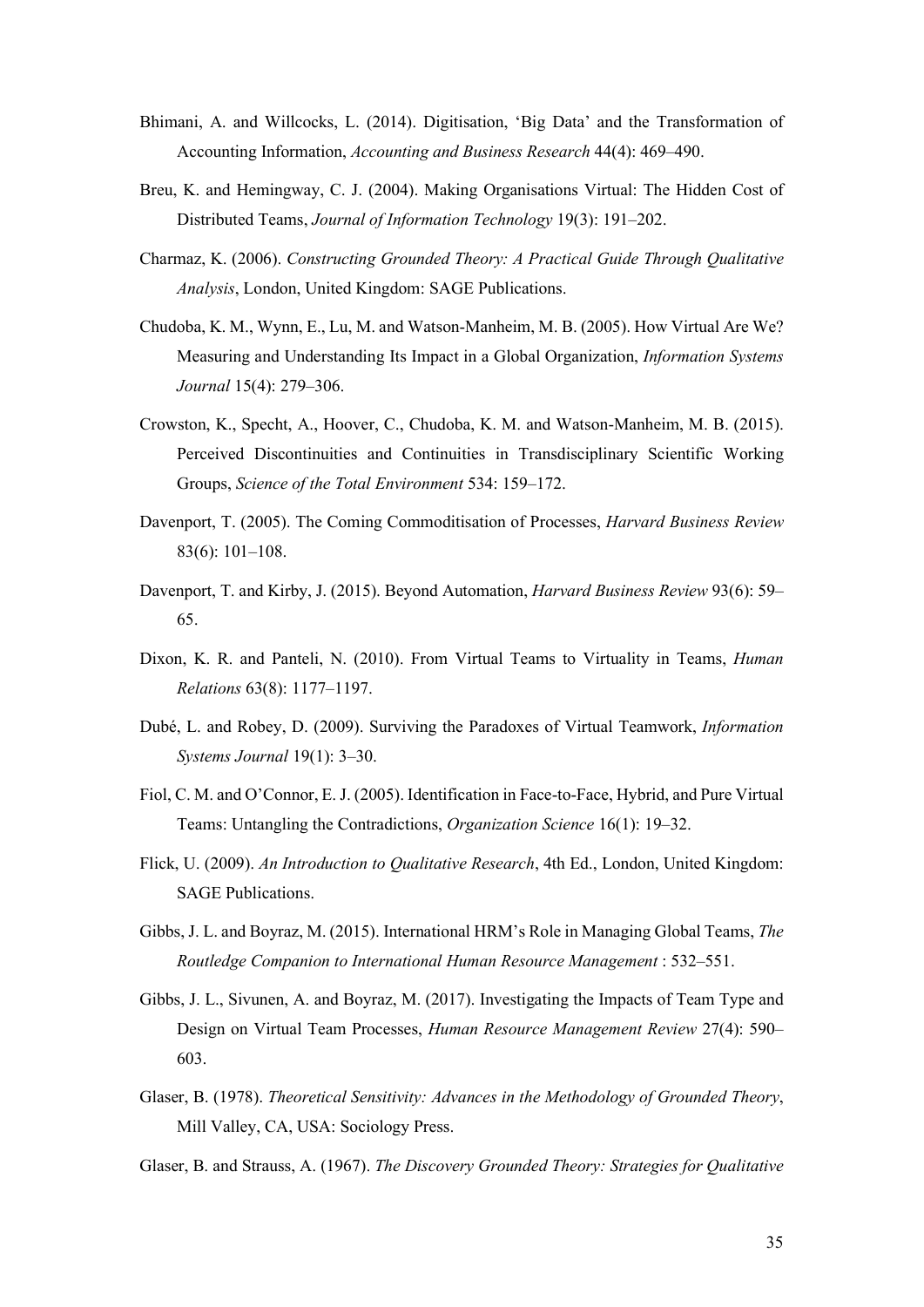Inquiry, Chicago, USA: Aldine Transaction.

- Griffith, T. L. and Neale, M. a. (2001). Information Processing in Traditional, Hybrid, and Virtual Teams: From Nascent Knowledge to Transactive Memory, Research in Organizational Behavior, Vol. 23.
- Griffith, T. L., Sawyer, J. E. and Neale, M. A. (2003). Virtualness and Knowledge in Teams: Managing the Love Triangle of Organizations, Individuals, and Information Technology, MIS Quarterly 27(2): 265–287.
- Hertel, G., Geister, S. and Konradt, U. (2005). Managing Virtual Teams: A Review of Current Empirical Research, Human Resource Management Review 15(1): 69–95.
- Hoch, J. E. and Kozlowski, S. W. J. (2014). Leading Virtual Teams: Hierarchical Leadership, Structural Supports, and Shared Team Leadership, The Journal of Applied Psychology 99(3): 390–403.
- Howell, J. (2015). Moving to the cloud, Strategic Finance 97(6): 30–37.
- Jarvenpaa, S. L. and Leidner, D. E. (1999). Communication and Trust in Global Virtual Teams, Organization Science 10(6): 791–815.
- Johns, T. and Gratton, L. (2013). The Third Wave Of Virtual Work, Harvard Business Review 91(1): 66–73.
- Jones, J. M. (2015). In U.S., Telecommuting for Work Climbs to 37%, Gallup. Retrieved February 20, 2017, from www.gallup.com/poll/184649/telecommuting-workclimbs.aspx
- Kirkman, B. L. and Mathieu, J. E. (2005). The Dimensions and Antecedents of Team Virtuality, Journal of Management 31(5): 700–718.
- Kirkman, B. L., Rosen, B., Gibson, C. B., Tesluk, P. E. and McPherson, S. O. (2002). Five Challenges to Virtual Team Success: Lessons from Sabre, Inc., Academy of Management Executive 16(3): 67–79.
- Klein, H. and Myers, M. D. (1999). A Set of Principles for Conducting and Evaluating Interpretive Field Studies in Information Systems, MIS Quarterly 23(1): 67–93.
- Levina, N., Vaast, E., Journal, S., Systems, I., Boundaries, C. and Taylor, P. (2006). Turning a Community into a Market : A Practice Perspective on Information Technology Use in Boundary Spanning, Journal of Management Information Systems 22(4): 13–37.
- Majchrzak, A., Rice, R., Malhotra, A., King, N. and Ba, S. (2000). Technology Adaption: The Case of a Computer-supported Inter-organizational Virtual Team, MIS Quarterly 24(4): 569–600.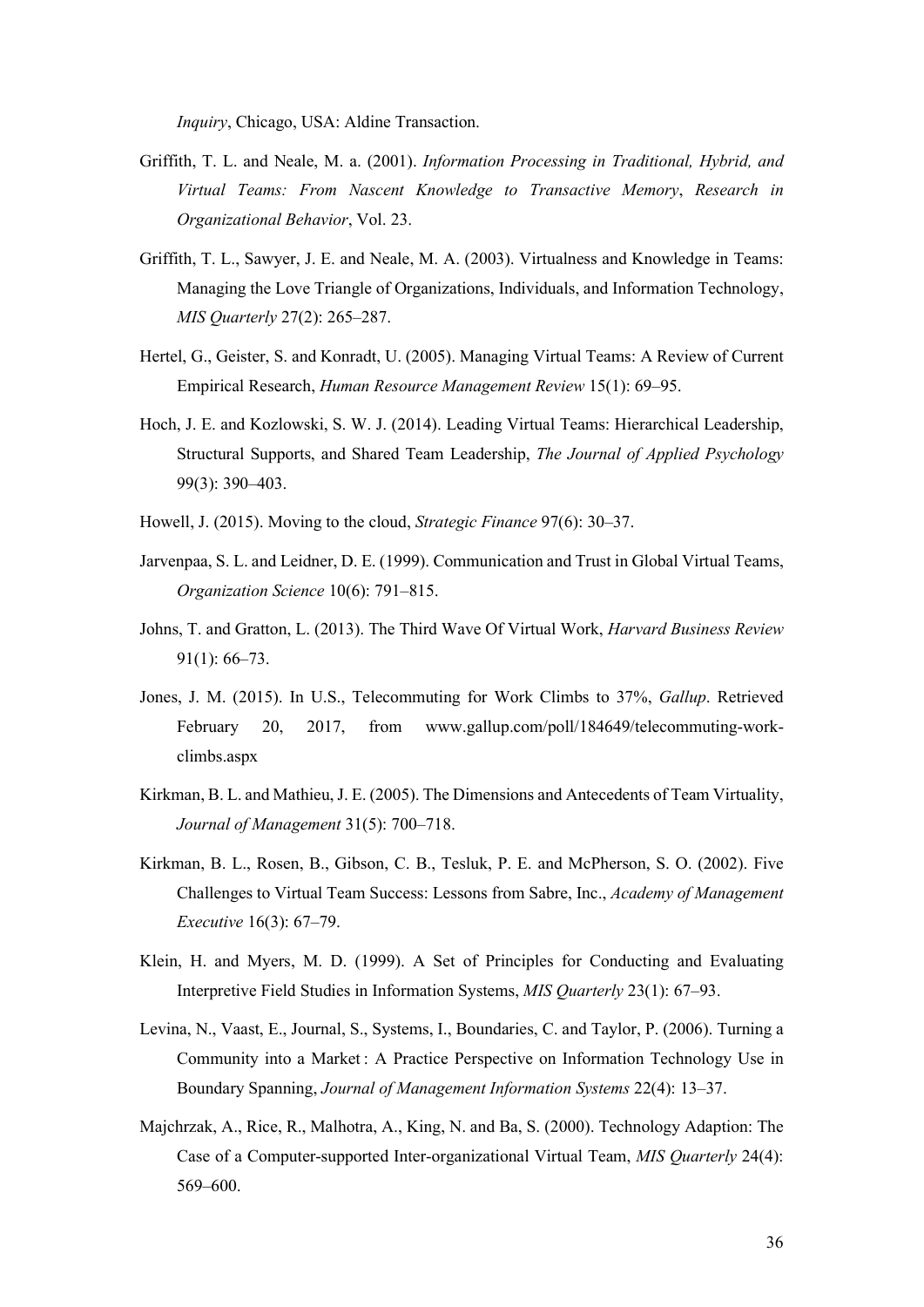- Miles, M. B., Huberman, M. a and Saldana, J. (2014). Drawing and Verying Conclusions, Qualitative Data Analysis: A Methods Sourcebook : 275–322.
- Mims, C. (2017). Why Remote Work Can't Be Stopped, Wall Street Journal. Retrieved May 24, 2018, from https://www.wsj.com/articles/why-remote-work-cant-be-stopped-1496577602
- Moller, C. (1997). The Virtual Organisation, Automation in Construction 6(1): 39–43.
- Mortensen, M., Caya, O. and Pinsonneault, A. (2009). Understanding Virtual Team Performance: A Synthesis of Research on the Effects of Team Design, Emergent Processes, and Emergent States. Retrieved from http://hdl.handle.net/1721.1/66257
- Mowshowitz, A. (1997). On the Theory of Virtual Organization, Systems Research and Behavioral Science 14(6): 373–384.
- Myers, K. K. and Sadaghiani, K. (2010). Millennials in the Workplace: A Communication Perspective on Millennials' Organizational Relationships and Performance, Journal of Business and Psychology 25(2): 225–238.
- Myers, M. D. and Newman, M. (2007). The Qualitative Interview in IS Research: Examining the Craft, Information and Organization 17(1): 2–26.
- Nilles, J. (1975). Telecommunications and Organizational Decentralization, IEEE Transactions on Communications 23(10): 1142–1147.
- O'Leary, M. and Cummings, J. (2007). The Spatial, Temporal, and Configurational Characteristics of Geographic Dispersion in Teams, MIS Quarterly 31(3): 433–452.
- Orlikowski, W. W. J. (2002). Knowing in Practice: Enacting a Collective Capability in Distributed Organizing, Organization Science 13(3): 249–273.
- Patton, M. Q. (2001). Qualitative Evaluation and Research Methods, 3rd Ed., London: SAGE Publications.
- Reaney, P. (2012). About One in Five Workers Worldwide Telecommute, Reuters. Retrieved December 16, 2015, from http://www.reuters.com/article/uk-telecommutingidUSLNE80N02G20120124
- Riemer, K. and Vehring, N. (2012). Virtual or Vague? A Literature Review Exposing Conceptual Differences in Defining Virtual Organizations in IS Research, Electronic Markets 22: 267–282.
- Schultze, U. and Orlikowski, W. J. (2001). Metaphors of Virtuality: Shaping an Emergent Reality, Information and Organization 11(1): 45–77.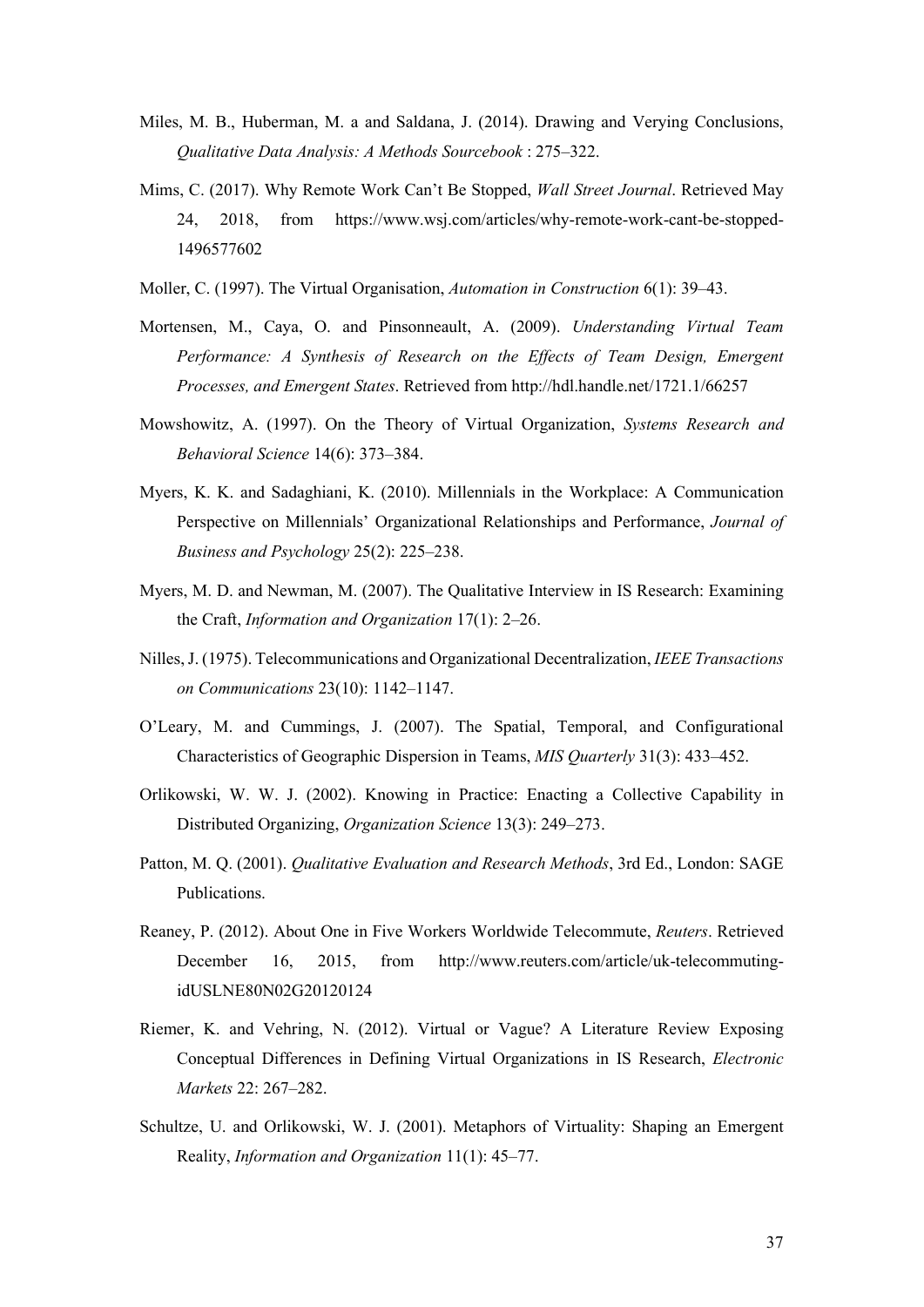- Schweitzer, L. and Duxbury, L. (2010). Conceptualizing and Measuring the Virtuality of Teams, Information Systems Journal 20(3): 267–295.
- Shachaf, P. (2008). Cultural Diversity and Information and Communication Technology Impacts on Global Virtual Teams: An Exploratory Study, Information & Management 45(2): 131–142.
- Sivunen, A., Nurmi, N. and Koroma, J. (2016). When a One-Hour Time Difference Is Too Much: Temporal Boundaries in Global Virtual Work, Proceedings of the Annual Hawaii International Conference on System Sciences 2016–March: 511–520.
- Strauss, A. and Corbin, J. (1998). Basics of Qualitative Research Techniques, Thousand Oaks, CA, USA: SAGE Publications.
- Toffler, A. (1981). The Third Wave, New York, NY, USA: Bantam Books.
- Urquhart, C. and Fernández, W. (2013). Using Grounded Theory Method in Information Systems: The Researcher as Blank Slate and Other Myths, Journal of Information Technology 28: 224–236.
- Wang, Y. and Haggerty, N. (2011). Individual Virtual Competence and Its Influence on Work Outcomes, Journal of Management Information Systems 27(4): 299–334.
- Watson-Manheim, M. B., Chudoba, K. M. and Crowston, K. (2002). Discontinuities and Continuities: A New Way to Understand Virtual Work, Information Technology & People 15(3): 191–209.
- Watson-Manheim, M. B., Chudoba, K. M. and Crowston, K. (2012). Perceived Discontinuities and Constructed Continuities in Virtual Work, Information Systems Journal 22(1): 29– 52.
- Wiesenfeld, B. M., Raghuram, S. and Garud, R. (2001). Organizational identification among virtual workers: The role of need for affiliation and perceived work-based social support, Journal of Management 27(2): 213–229.
- Yoo, Y. and Alavi, M. (2001). Media and Group Cohesion: Relative Influences on Social Presence, Task Participation, and Group Consensus, MIS Quarterly 25(3): 371-390.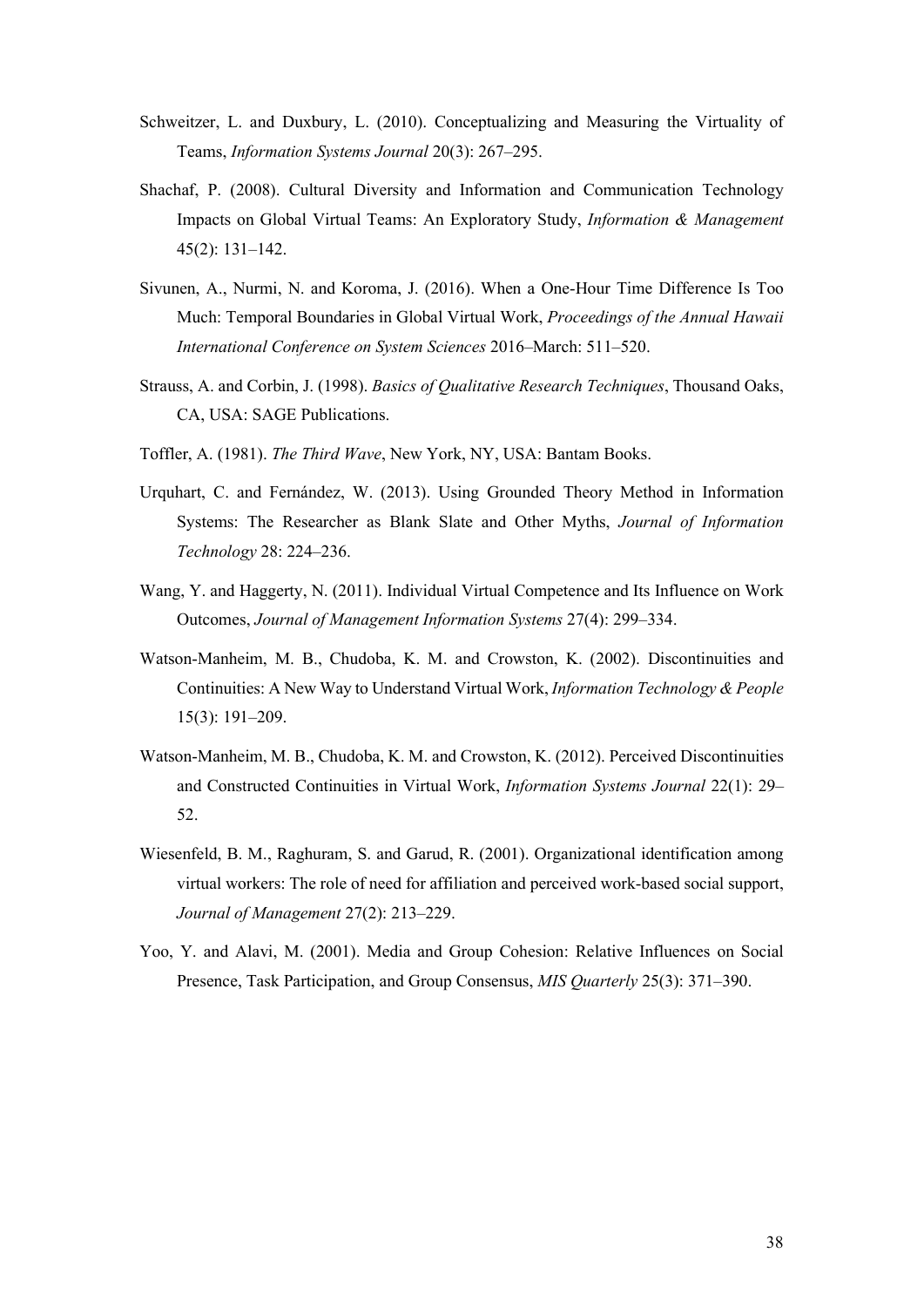# Appendices

### Appendix I – Initial interview guide

Interview questions for accountants in a virtual organization.

Background & work at current company

- 1. Tell us about yourself. How long have you been doing accounting? How long have you been working at this company?
- 2. Why did you choose this company? What were your main reasons for choosing it over others/opening your own practice? What are your main reasons for staying at the company?
- 3. How does your work at this company compare to your previous job/other similar organizations you are aware of?
- 4. How do you see the job of accountant? What do you think accountants should be doing?
- 5. How many clients do you serve on a regular basis? How big are they?
- 6. What services do you offer to them?
- 7. How unique are services to individual customers? How much customization do you do/how do you accommodate specific requests?
- 8. What is your opinion regarding these special requests? How should they be treated?
- 9. What is the company policy regarding such requests?

#### Working at a virtual organization

- 1. How is your normal working day? How do you organize your work?
	- a. How would you characterize your company as an organization?
	- b. How does it feel to work in a virtual organization (or if they think their organization is something other than virtual, how do they feel about it)?
- 2. What information systems do you use to accomplish your work? (both mandated by organization and own systems)
	- a. How are the systems supporting your work?
	- b. What would you add to your IS tools to improve your work?
- 3. How independent are you at your work?
	- a. How frequently do you need to consult/interact with others?
	- b. What sort of information do you require from others?
	- c. How are responsibilities divided?
	- d. How are conflicts resolved?
- 4. How frequently do you meet with other colleagues from your company?
	- a. What are these meetings about? Who participates in them?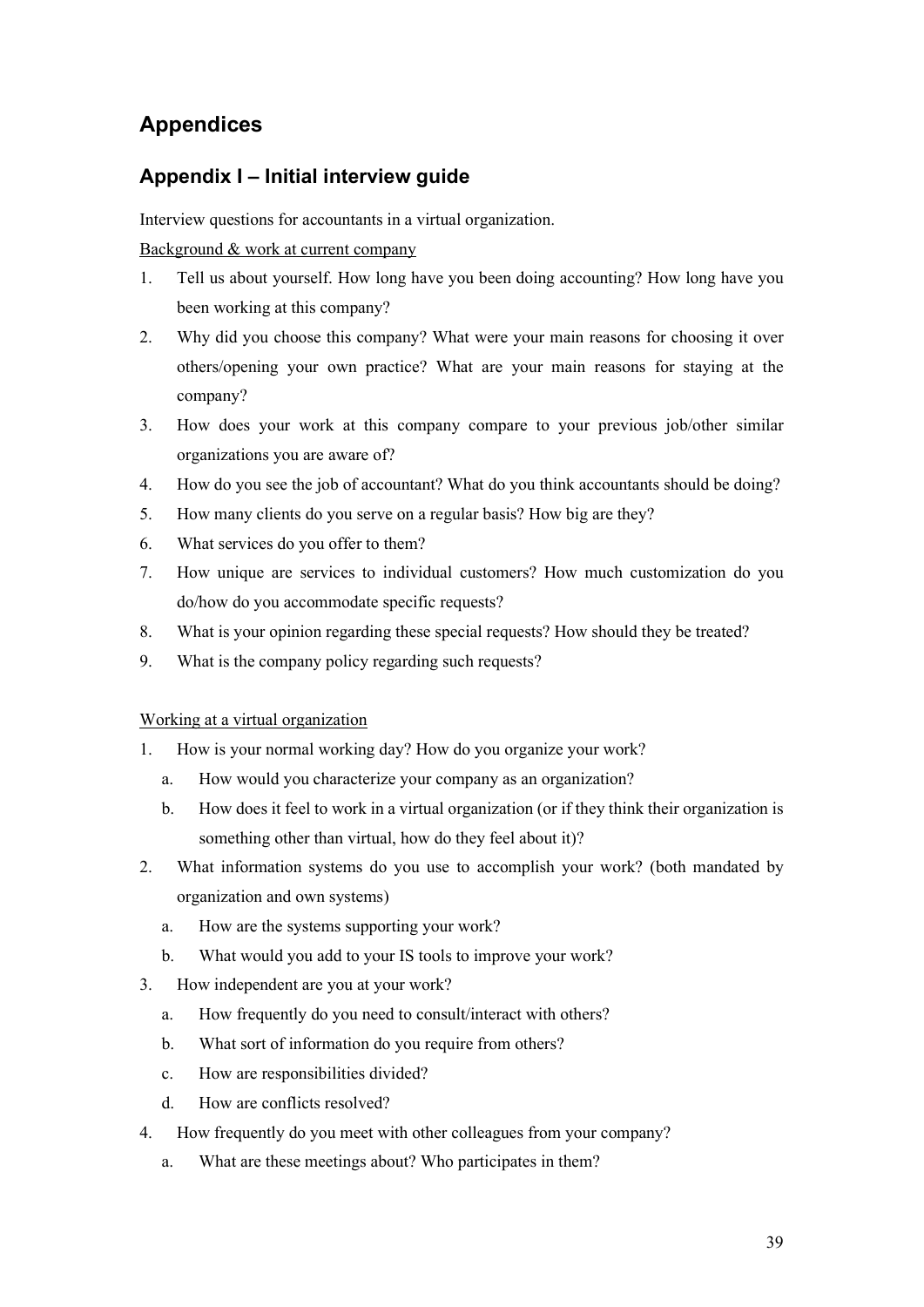- b. How well do you know your colleagues?
- 5. How frequently do you meet your customers?
	- a. What are these meetings about? Who participates in them?
- 6. What is your relationship with the management of the company?
	- a. How frequently do you need to interact with management?
- 7. What instructions do you get from the management? How is execution controlled?
	- a. How does the company make sure that everybody contributes to the work while being at a distance?
	- b. How is your performance evaluated?
- 8. Do you feel you are part of the organization? What is your company's organizational culture like?
	- a. Does your company have a clear company strategy? Are you familiar with it?
	- b. How does your company communicate its strategy? How is it acted upon?
	- c. Would you describe yourself more in terms of being an employee in your company or being an accounting professional? Why? Does the virtual work mode have an effect on this?

#### Communication in virtual organizations

- 1. Describe your work-related communication
	- a. With whom do you communicate in your work and how often?
	- b. Which communication media do you use with whom?
	- c. Who are your closest co-workers? Why?
		- i. By which communication media do you communicate with them?
		- ii. Do you use more one-on-one communication or group communication? What type of discussions?
	- d. How do you perceive the distance between you and your colleagues? Is physical distance the same as social distance?
		- i. Do communication media play a role in your perceptions of distance/proximity? H<sub>ow</sub>?
	- e. Do you feel that you are socially present with your colleagues online? Describe how and why.
		- i. How do you express your presence/availability when working virtually?
		- ii. How do you express your absence/unavailability when working virtually?
- 2. MS Lync Use
	- a. How would you describe your communication in MS Lync? (length, content)
	- b. Do you use it for one-on-one or group communication?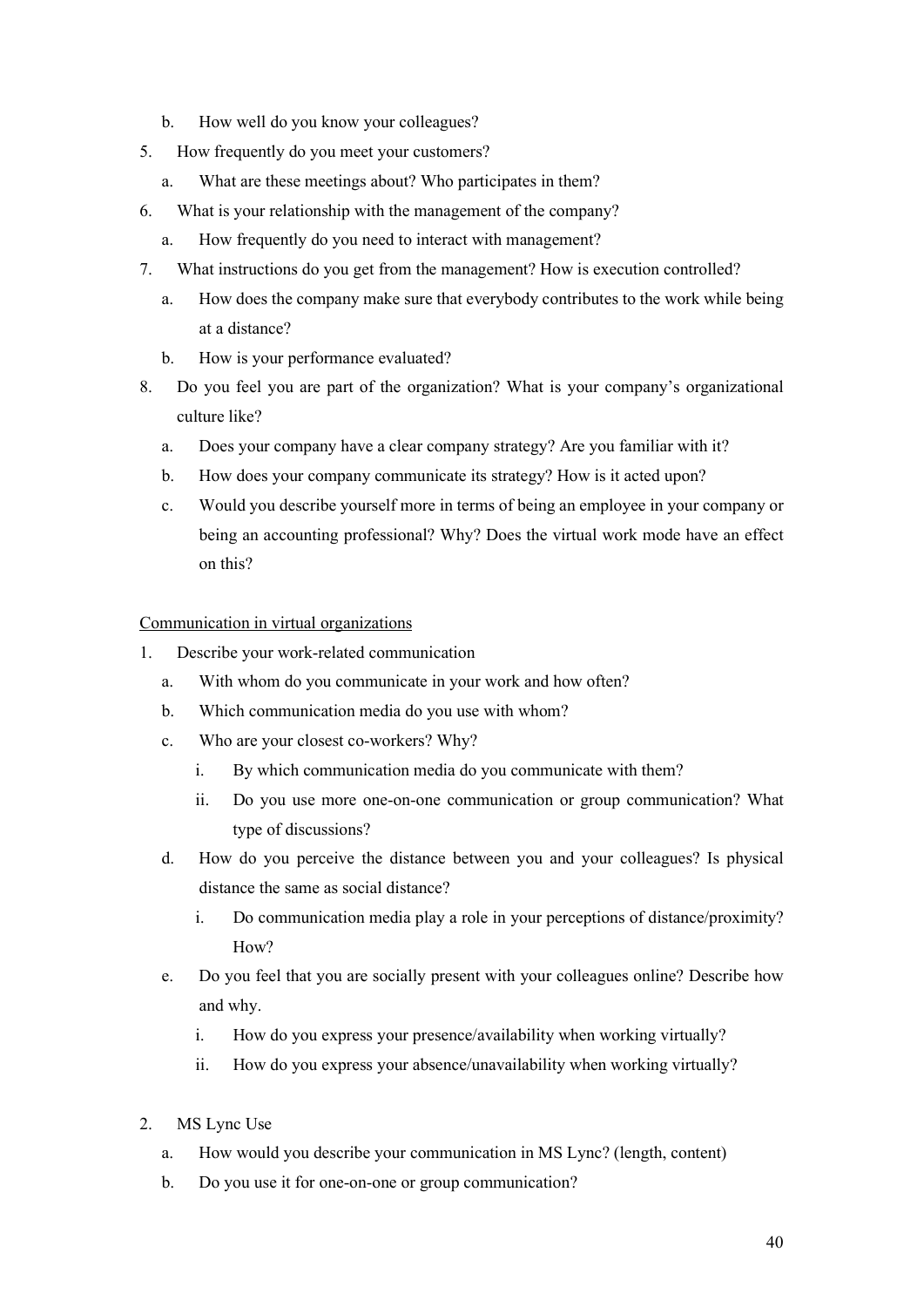- c. Do you use the status functions of MS Lync? How?
- d. Do you need to control your availability/visibility to others? When and why?
- e. How do you control interruptions via MS Lync? Are they positive or negative?
- f. Do you use MS Lync simultaneously with other media? (e.g., conference calls and one-on-one chat).
- g. Initiation of MS Lync messages when, why and how?
- h. Response to others' MS Lync messages when, why and how?
- 3. Non-work related communication
	- a. With whom do you communicate outside your work during workdays? On what topics?
	- b. By which communication media?
	- c. Lunch/coffee break discussions?
	- d. Home office: face-to-face communication with family members/friends/neighbours?
	- e. How flexible are the borders you have between work and other parts of life? (starting and ending the workday, doing other tasks in between). Do you like to keep work and other life separated? Can you?
	- f. Do you discuss work-related issues in your personal life? With whom? What topics? By which media?
	- g. Do you discuss personal issues in your work? With whom? What topics? By which media?
	- h. How do you manage work-life borders? (fixed work schedules, ICT use during nonwork hours, which media?)
	- i. What are the benefits of a home office?
	- j. What are the challenges of a home office?